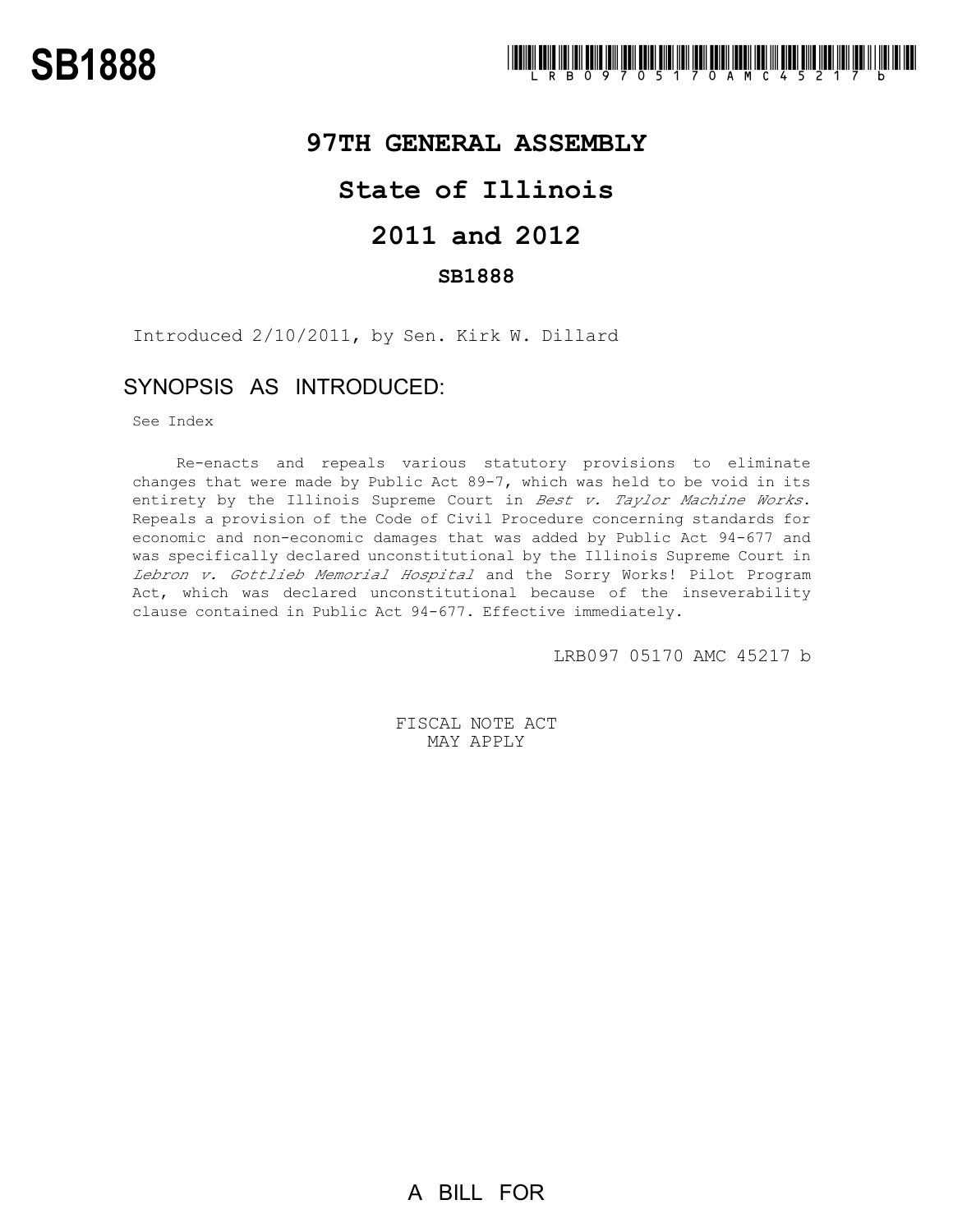1

AN ACT concerning civil actions.

#### **Be it enacted by the People of the State of Illinois, represented in the General Assembly:** 2 3

Section 1. Purpose. 4

(a) In Best v. Taylor Machine Works, 179 Ill. 2d 367 (1997), the Illinois Supreme Court held that Public Act 89-7 was void in its entirety. 5 6 7

The Illinois Supreme Court, in Lebron v. Gottlieb Memorial Hospital, found that the limitations on noneconomic damages in medical malpractice actions that were created in Public Act 94-677, contained in Section 2-1706.5 of the Code of Civil Procedure, violate the separation of powers clause of the Illinois Constitution. Because Public Act 94-677 contained an inseverability provision, the Court held the Act to be void in its entirety. The Court emphasized, however, that "because the other provisions contained in Public Act 94-677 are deemed invalid solely on inseverability grounds, the legislature remains free to reenact any provisions it deems appropriate". 8 9 10 11 12 13 14 15 16 17 18

(b) The purpose of this Act is to (i) re-enact and repeal statutory provisions so the text of those provisions conforms to the decision of the Illinois Supreme Court in Best v. Taylor Machine Works and (ii) repeal Section 2-1706.5 of the Code of Civil Procedure, which was specifically declared unconstitutional by the court in Lebron v. Gottlieb Memorial 19 20 21 22 23 24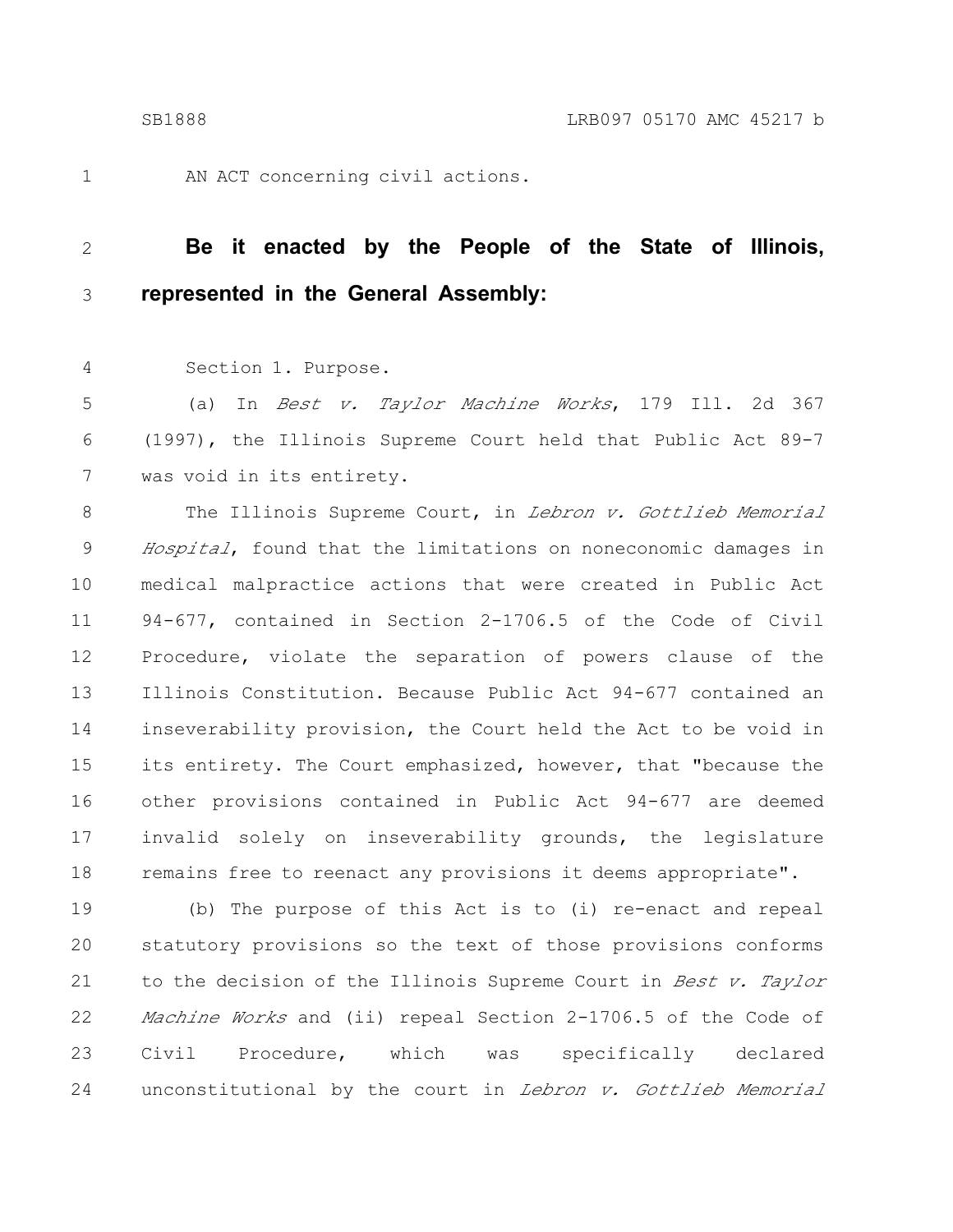Hospital, and the Sorry Works! Pilot Program Act, which was declared unconstitutional because of the inseverability clause contained in Public Act 94-677. 1 2 3

(c) This Act is not intended to supersede any Public Act of the 97th General Assembly that amends the text of a statutory provision that appears in this Act. 4 5 6

(d) If a Public Act enacted after Public Act 89-7 amended the text of a Section of the statutes without including the changes made by Public Act 89-7, the text of that Section is shown in this Act as existing text (without striking and underscoring) to conform to the decision of the Illinois Supreme Court, with the exception of changes of a revisory nature. 7 8 9 10 11 12 13

(e) If no Public Act enacted after Public Act 89-7 has amended the text of a Section that was included in Public Act 89-7, the text of that Section is re-enacted in this Act with striking and underscoring to conform to the decision of the Illinois Supreme Court. 14 15 16 17 18

(f) Provisions that were purportedly added to the statutes by Public Act 89-7 are repealed in this Act to conform to the decision of the Illinois Supreme Court. 19 20 21

(g) Provisions that were purportedly repealed by Public Act 89-7 are re-enacted (without striking and underscoring) to conform to the decision of the Illinois Supreme Court. 22 23 24

(h) If Public Act 89-7 purportedly amended the text of a Section of the statutes and that Section of the statutes was 25 26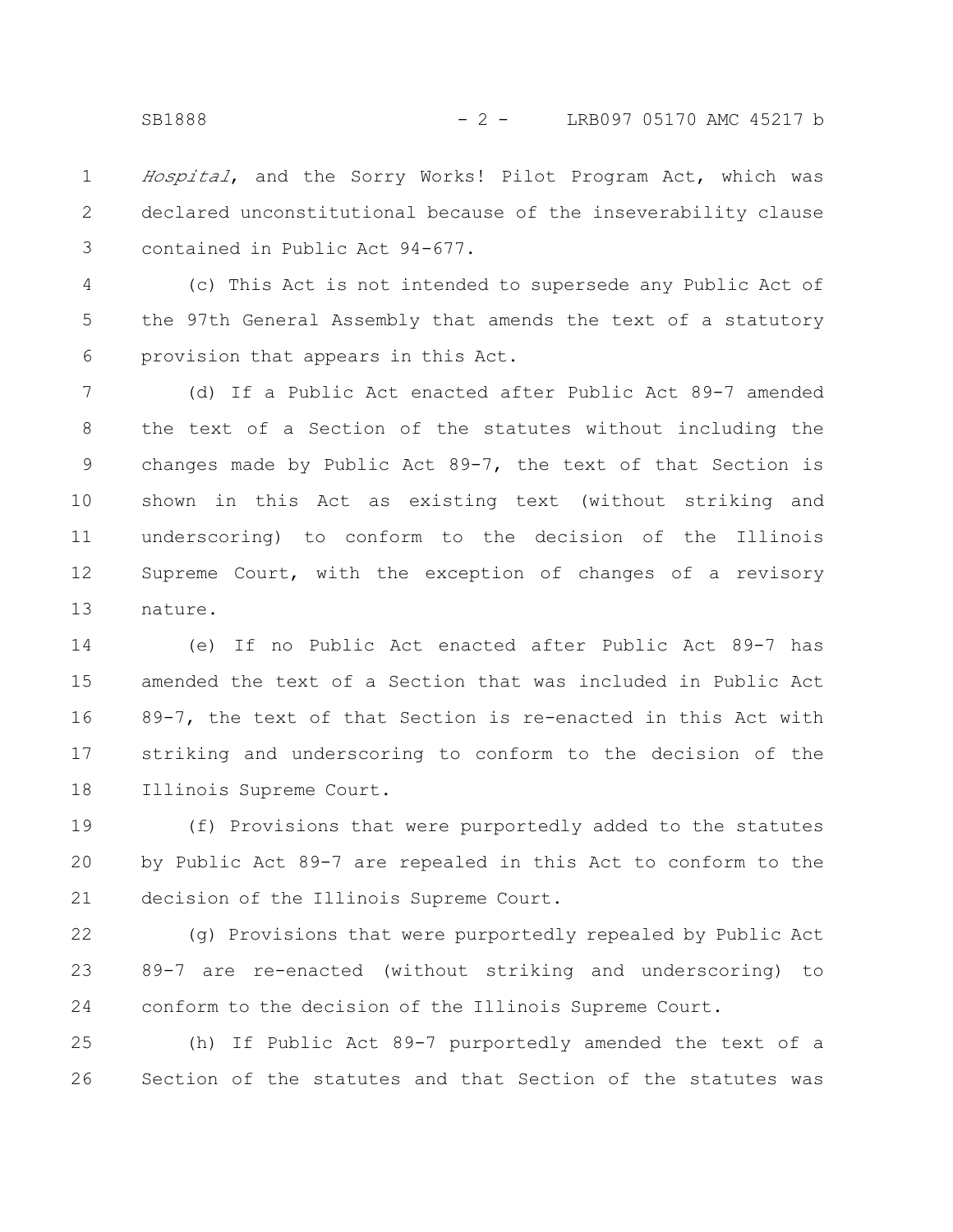later repealed by another Public Act, the text of that Section is not shown in this Act. Section 5. The Road Worker Safety Act is re-enacted as follows: (430 ILCS 105/Act title) An Act to protect workers and the general public from injury or death during construction or repair of bridges and highways within the State of Illinois. (430 ILCS 105/0.01) (from Ch. 121, par. 314.01) Sec. 0.01. Short title. This Act may be cited as the Road Worker Safety Act. (Source: P.A. 86-1324; P.A. 89-7.) (430 ILCS 105/1) (from Ch. 121, par. 314.1) Sec. 1. All construction work upon bridges or highways within the State of Illinois shall be so performed and 1 2 3 4 5 6 7 8 9 10 11 12 13 14 15 SB1888 - 3 - LRB097 05170 AMC 45217 b

conducted that two-way traffic will be maintained when such is safe and practical, and when not safe and practical, or when any portion of the highway is obstructed, one-way traffic shall be maintained, unless the authorized agency in charge of said construction directs the road be closed to all traffic. 16 17 18 19 20

(Source: Laws 1959, p. 2044; P.A. 89-7.) 21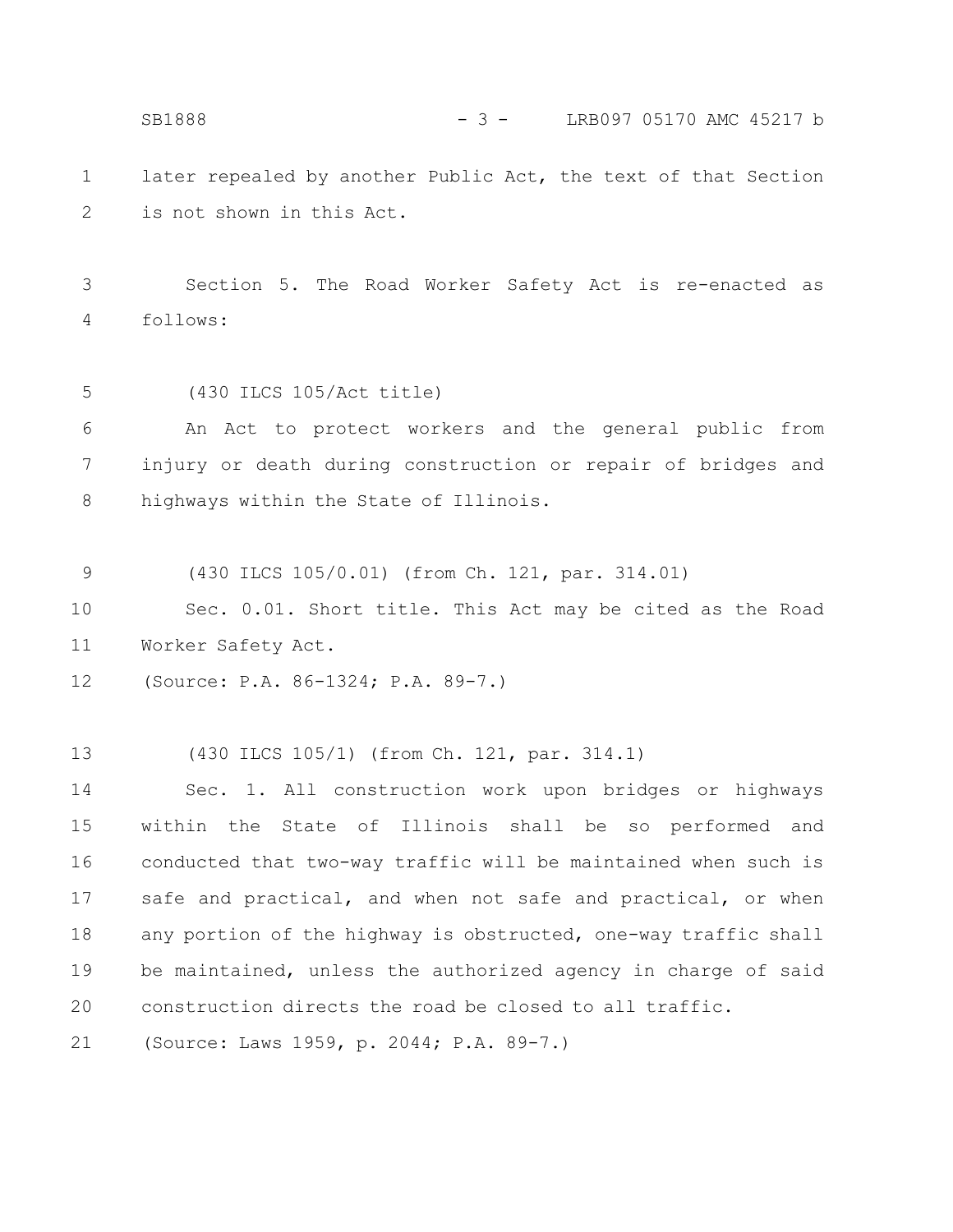SB1888 - 4 - LRB097 05170 AMC 45217 b

1

(430 ILCS 105/2) (from Ch. 121, par. 314.2)

Sec. 2. At all times during which men are working where one-way traffic is utilized, the contractor or his authorized agent in charge of such construction will be required to furnish no fewer than two flagmen, one at each end of the portion of highway or bridge on which only one-way traffic is permitted, and at least 100 feet away from the nearest point of the highway or bridge on which only one-way traffic is safe and permitted. The flagmen shall be equipped with safe, suitable, and proper signal devices as prescribed in the Manual on Uniform Traffic Control Devices for Streets and Highways published by the Department of Transportation, and shall so use such devices as to inform approaching motorists to stop or proceed. In addition, safe, suitable, and proper signals and signs as prescribed in the Manual shall be so placed as to warn approaching persons of the existence of any portion of highway or bridge upon which only one-way traffic is safe and permitted. At bridge construction or bridge repair sites, where one-way traffic is utilized, traffic control signals conforming to the Manual may be installed and operated in lieu of, or in addition to, flagmen. Whenever the Department of Transportation or local authorities determine that a bridge or highway construction site requires the closing of a road to through traffic, the contract documents relating to such construction may specify alternate procedures for flagging and controlling traffic, when such procedures have been approved by 2 3 4 5 6 7 8 9 10 11 12 13 14 15 16 17 18 19 20 21 22 23 24 25 26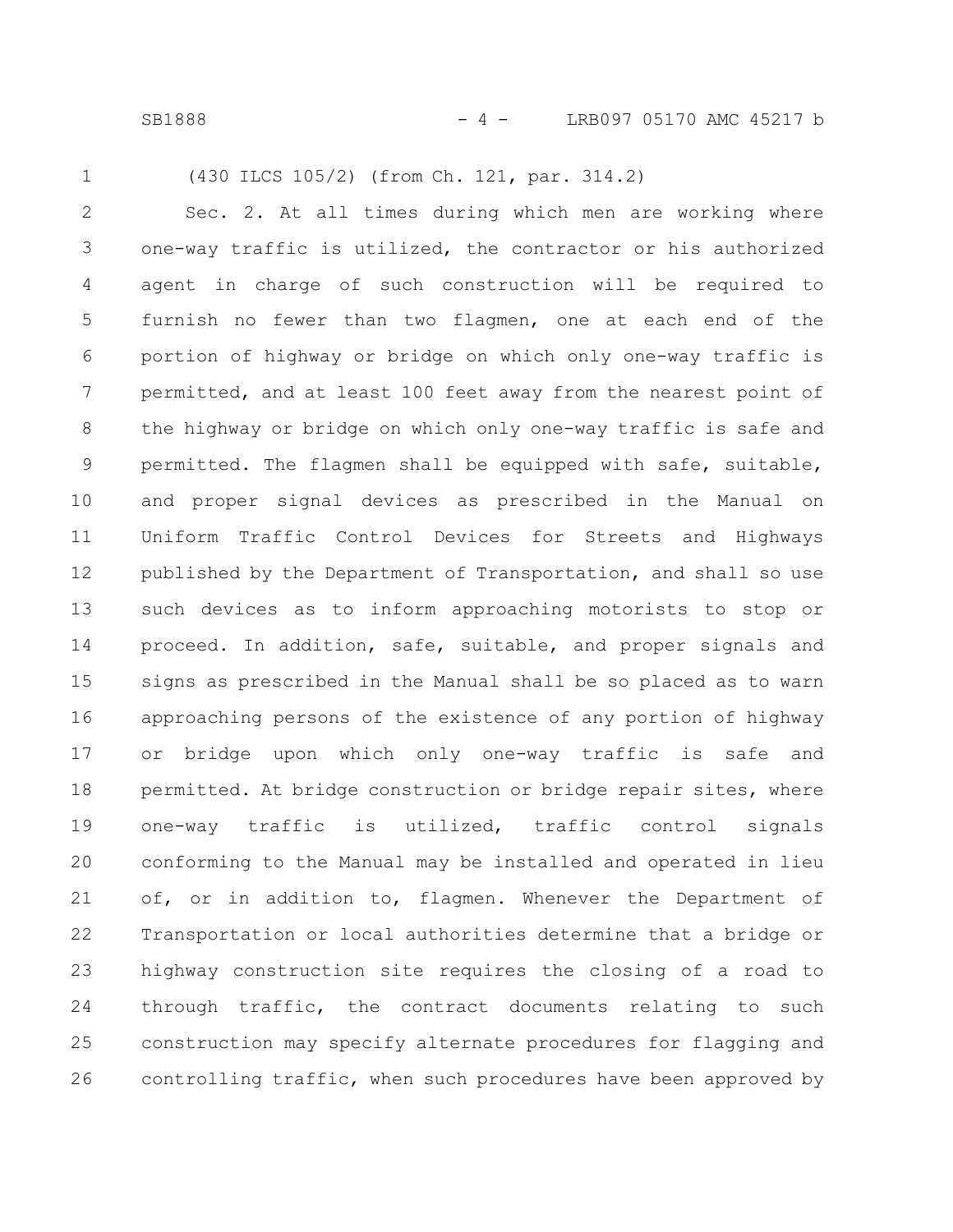SB1888 - 5 - LRB097 05170 AMC 45217 b

the Department. When alternate procedures are not included, traffic control and flagging will be as prescribed in the first paragraph of this Section. 1 2 3

(Source: P.A. 82-408; 89-7.) 4

(430 ILCS 105/3) (from Ch. 121, par. 314.3) 5

Sec. 3. Drivers of any motor vehicle approaching any section of highway or bridge which is limited to only one-way traffic shall obey warning signs and shall stop their vehicles if signaled to do so by a flagman or a traffic control signal. (Source: Laws 1967, p. 468; P.A. 89-7.) 6 7 8 9 10

(430 ILCS 105/4) (from Ch. 121, par. 314.4) 11

Sec. 4. Any portion of highway or bridge which is closed to all traffic shall be marked at each place where vehicles have accessible approach to such portion of highway or bridge, and at a sufficient distance from the closed portion of such highway or bridge shall be marked with an adequate number of safe, suitable, and proper warning signs, signals or barricades as set forth in the Manual of Uniform Traffic Control Devices for Streets and Highways published by the Department of Transportation so as to give warning to approaching motorists that such portion of bridge or highway is closed and unsafe for travel. 12 13 14 15 16 17 18 19 20 21 22

(Source: P.A. 77-176; 89-7.) 23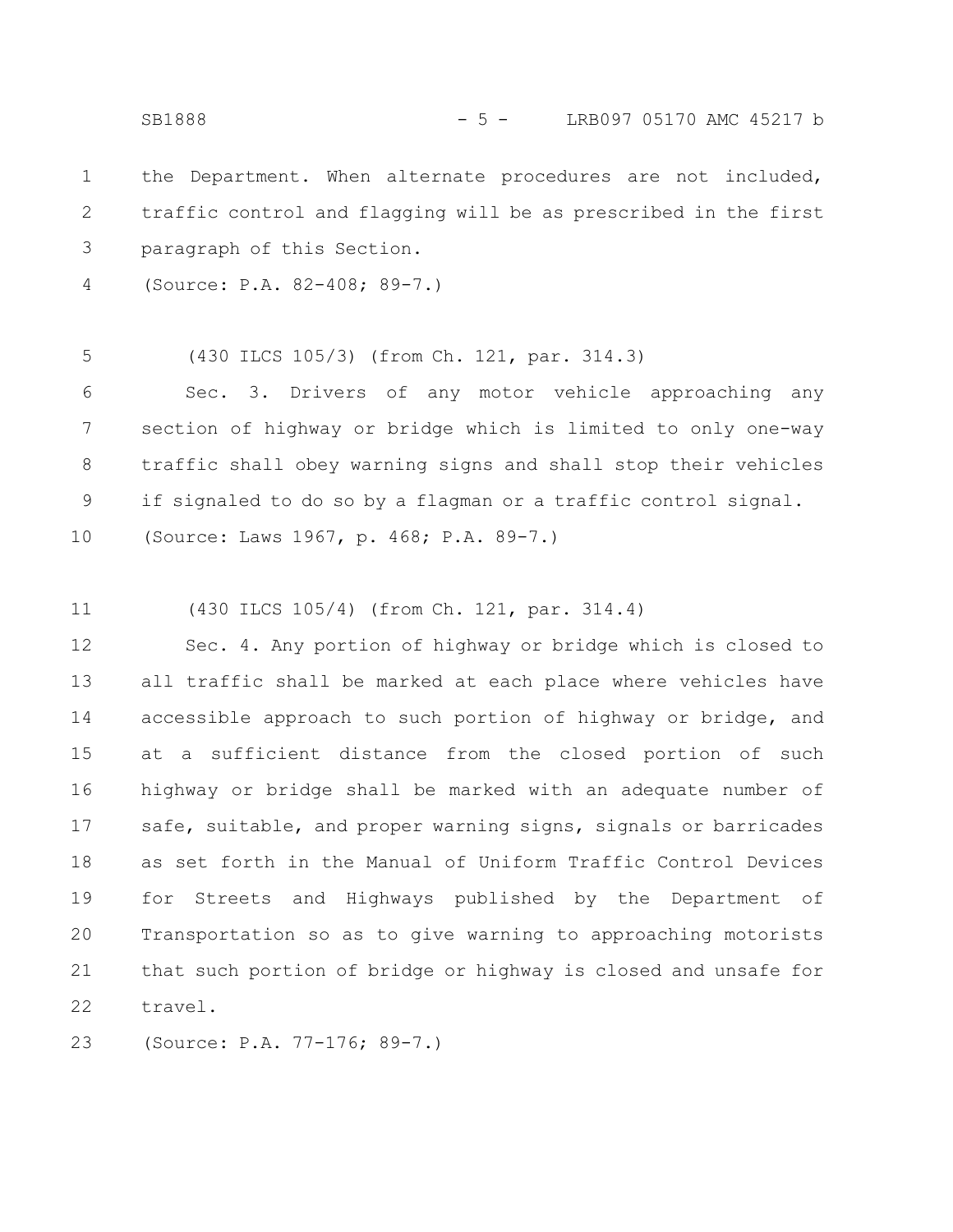SB1888 - 6 - LRB097 05170 AMC 45217 b

(430 ILCS 105/5) (from Ch. 121, par. 314.5) 1

Sec. 5. Any contractor, subcontractor, or his authorized agent in charge of construction work on highways or bridges within the State of Illinois, or any driver of any motor vehicle, who knowingly or wilfully violates any provision of this Act, is guilty of a petty offense. 2 3 4 5 6

(Source: P.A. 77-2242; 89-7.) 7

(430 ILCS 105/6) (from Ch. 121, par. 314.6) 8

Sec. 6. Any contractor, subcontractor, or his or her authorized agent or driver of any motor vehicle who knowingly or wilfully violates any provision of this Act, shall be responsible for any injury to person or property occasioned by such violation, and a right of action shall accrue to any person injured for any damages sustained thereby; and in case of loss of life by reason of such violation, a right of action shall accrue to the surviving spouse of the person so killed, his or her heirs, or to any person or persons who were, before such loss of life, dependent for support on the person so killed, for a like recovery of damages sustained by reason of such loss of life. 9 10 11 12 13 14 15 16 17 18 19 20

(Source: P.A. 80-1154; 89-7.) 21

(430 ILCS 105/7) (from Ch. 121, par. 314.7) 22

Sec. 7. In case of any failure to comply with any of the provisions of this Act, the Director of Labor may, through the 23 24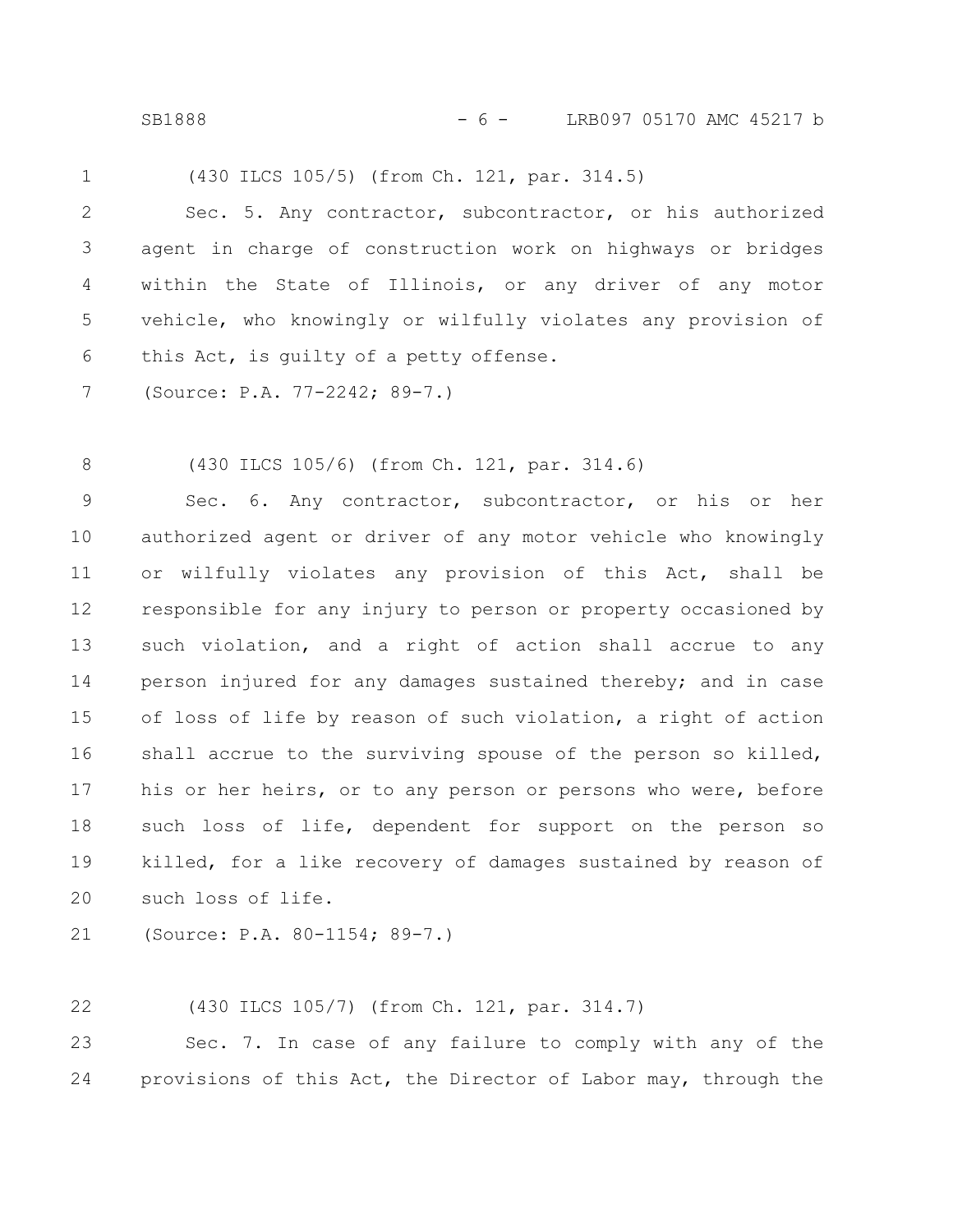State's Attorney, or any other attorney in case of his failure to act promptly, take the necessary legal steps to enforce compliance therewith. (Source: Laws 1959, p. 2044; P.A. 89-7.) (430 ILCS 105/8) (from Ch. 121, par. 314.8) Sec. 8. The provisions of this Act shall not apply to employees or officials of the State of Illinois or any other public agency engaged in the construction or maintenance of highways and bridges. (Source: Laws 1959, p. 2044; P.A. 89-7.) (710 ILCS 45/Act rep.) Section 10. The Sorry Works! Pilot Program Act is repealed. Section 15. Section 5-5-7 of the Unified Code of Corrections is re-enacted as follows: (730 ILCS 5/5-5-7) (from Ch. 38, par. 1005-5-7) Sec. 5-5-7. Neither the State, any local government, probation department, public or community service program or site, nor any official, volunteer, or employee thereof acting in the course of their official duties shall be liable for any injury or loss a person might receive while performing public or community service as ordered either (1) by the court or (2) by any duly authorized station or probation adjustment, teen 1 2 3 4 5 6 7 8 9 10 11 12 13 14 15 16 17 18 19 20 21 22 SB1888 - 7 - LRB097 05170 AMC 45217 b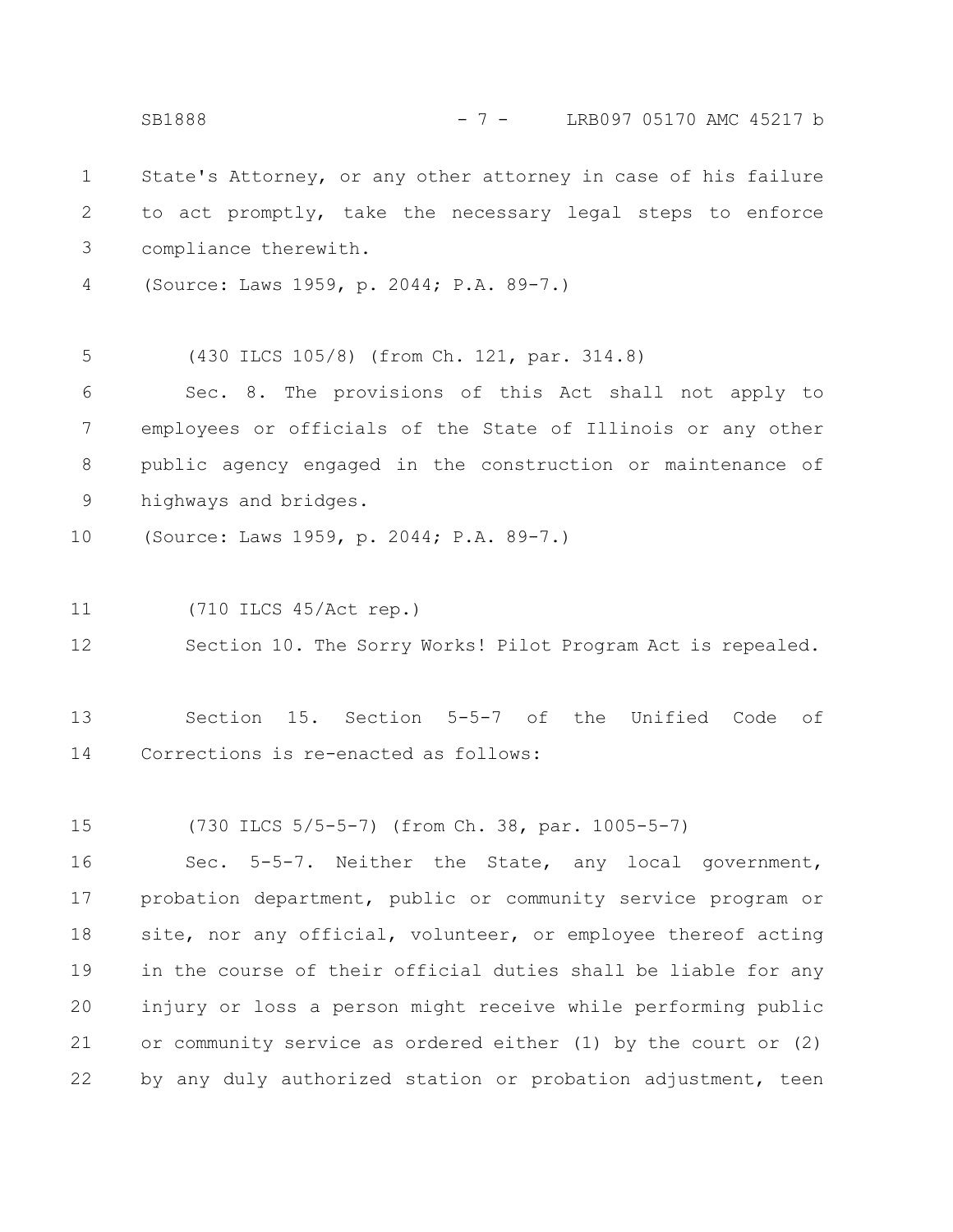court, community mediation, or other administrative diversion program authorized by the Juvenile Court Act of 1987 for a violation of a penal statute of this State or a local government ordinance (whether penal, civil, or quasi-criminal) or for a traffic offense, nor shall they be liable for any tortious acts of any person performing public or community service, except for wilful, wanton misconduct or gross negligence on the part of such governmental unit, probation department, or public or community service program or site, or the official, volunteer, or employee. 1 2 3 4 5 6 7 8 9 10

(Source: P.A. 91-820, eff. 6-13-00.) 11

Section 20. Sections 2-402, 2-604.1, 2-621, 2-1003, 2-1107.1, 2-1109, 2-1116, 2-1117, 2-1118, 2-1205.1, 2-1702, 8-802, 8-2001, 8-2003, 8-2501, 13-213, 13-214.3, and 13-217 of the Code of Civil Procedure are re-enacted as follows: 12 13 14 15

(735 ILCS 5/2-402) (from Ch. 110, par. 2-402) 16

Sec. 2-402. Respondents in discovery. The plaintiff in any civil action may designate as respondents in discovery in his or her pleading those individuals or other entities, other than the named defendants, believed by the plaintiff to have information essential to the determination of who should properly be named as additional defendants in the action. 17 18 19 20 21 22

Persons or entities so named as respondents in discovery shall be required to respond to discovery by the plaintiff in 23 24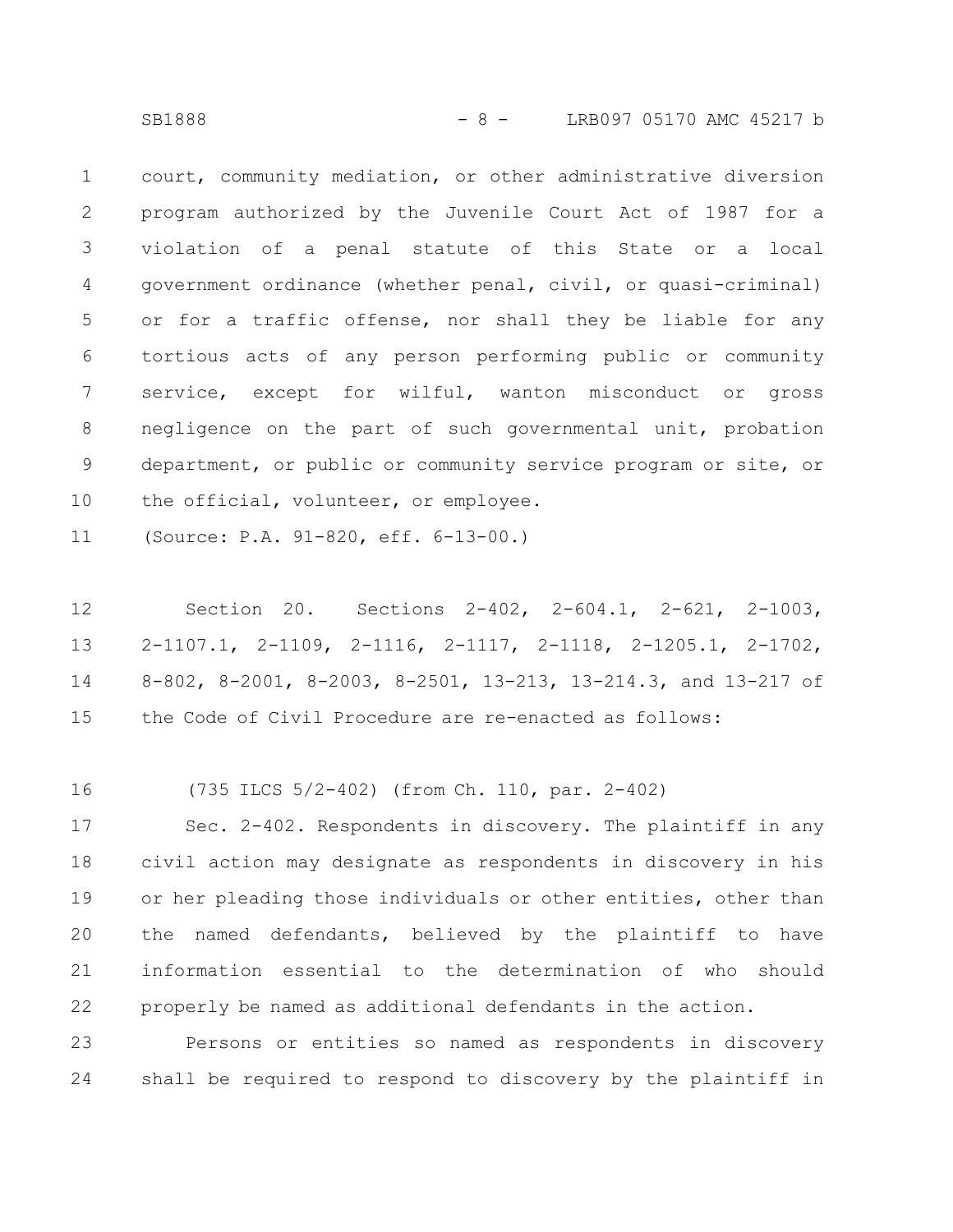the same manner as are defendants and may, on motion of the plaintiff, be added as defendants if the evidence discloses the existence of probable cause for such action. 1 2 3

A person or entity named a respondent in discovery may upon his or her own motion be made a defendant in the action, in which case the provisions of this Section are no longer applicable to that person. 4 5 6 7

A copy of the complaint shall be served on each person or entity named as a respondent in discovery. 8 9

Each respondent in discovery shall be paid expenses and fees as provided for witnesses. 10 11

A person or entity named as a respondent in discovery in any civil action may be made a defendant in the same action at any time within 6 months after being named as a respondent in discovery, even though the time during which an action may otherwise be initiated against him or her may have expired during such 6 month period. An extension from the original 6-month period for good cause may be granted only once for up to 90 days for (i) withdrawal of plaintiff's counsel or (ii) good cause. Notwithstanding the limitations in this Section, the court may grant additional reasonable extensions from this 6-month period for a failure or refusal on the part of the respondent to comply with timely filed discovery. 12 13 14 15 16 17 18 19 20 21 22 23

The plaintiff shall serve upon the respondent or respondents a copy of the complaint together with a summons in a form substantially as follows: 24 25 26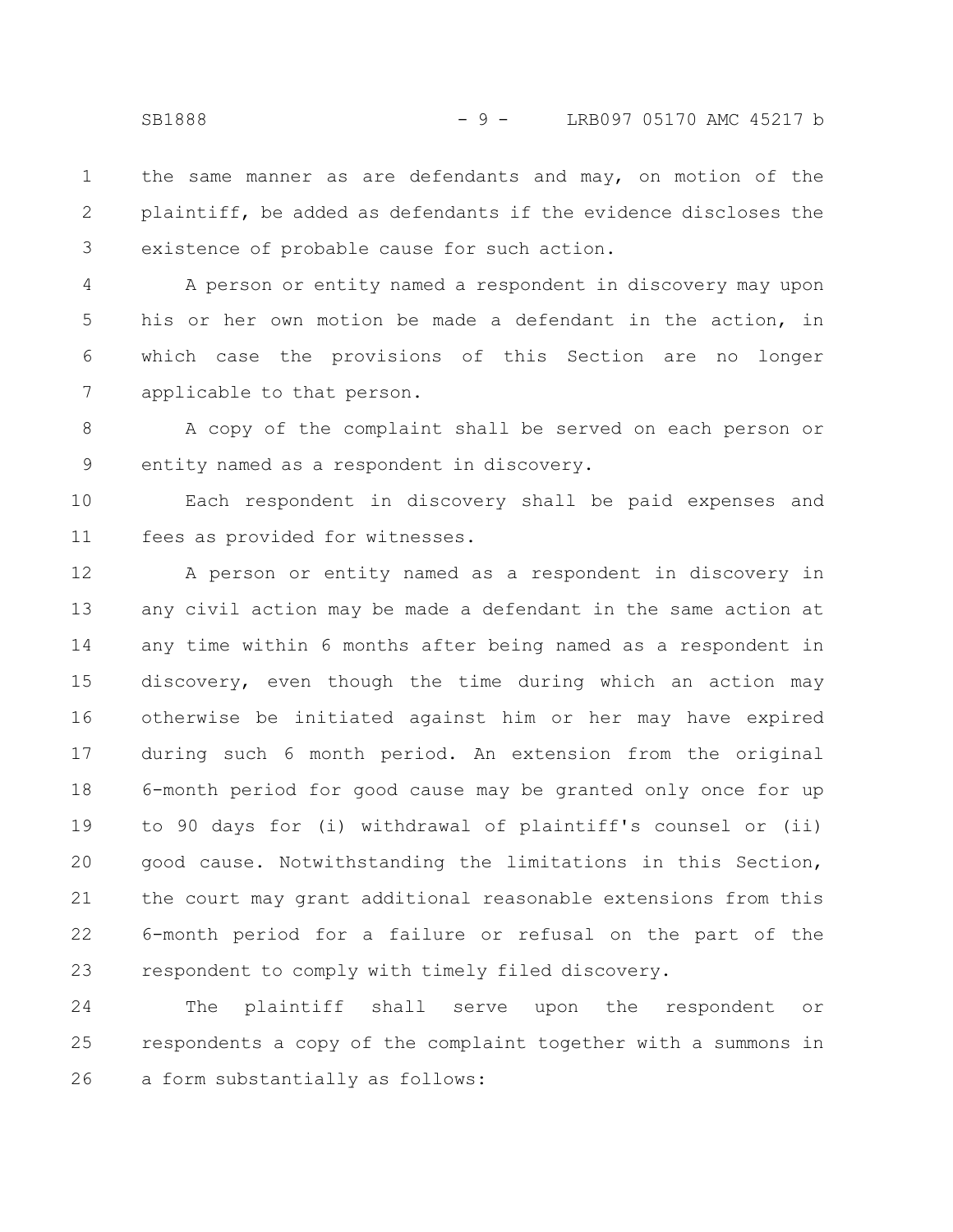|             | SB1888                                                     | $-10 -$               |     | LRB097 05170 AMC 45217 b |  |  |
|-------------|------------------------------------------------------------|-----------------------|-----|--------------------------|--|--|
|             |                                                            |                       |     |                          |  |  |
|             |                                                            |                       |     |                          |  |  |
| $\mathbf 1$ | "STATE OF ILLINOIS                                         |                       |     |                          |  |  |
|             |                                                            |                       |     |                          |  |  |
| 2           | COUNTY OF                                                  |                       |     |                          |  |  |
| 3           | IN THE CIRCUIT COURT OF  COUNTY, ILLINOIS                  |                       |     |                          |  |  |
| 4           | COUNTY DEPARTMENT, LAW DIVISION                            |                       |     |                          |  |  |
| 5           | (or, In the Circuit Court of the  Judicial Circuit)        |                       |     |                          |  |  |
| 6           | .                                                          |                       |     |                          |  |  |
| 7           |                                                            | Plaintiff $(s)$ ,     |     |                          |  |  |
| 8           | $\mathbf v$ .                                              |                       | No. |                          |  |  |
| 9           | .                                                          |                       |     |                          |  |  |
| 10          | .                                                          |                       |     |                          |  |  |
| 11          |                                                            | Defendant(s),         |     |                          |  |  |
| 12          | and                                                        |                       |     | PLEASE SERVE:            |  |  |
| 13          |                                                            |                       |     |                          |  |  |
| 14          | .                                                          |                       |     |                          |  |  |
| 15          | Respondent (s) in Discovery.                               |                       |     |                          |  |  |
| 16          |                                                            | SUMMONS FOR DISCOVERY |     |                          |  |  |
| 17          | TO RESPONDENT IN DISCOVERY:                                |                       |     |                          |  |  |
| 18          | YOU ARE HEREBY NOTIFIED that on , 20,                      |                       |     |                          |  |  |
| 19          | a complaint, a copy of which is attached, was filed in the |                       |     |                          |  |  |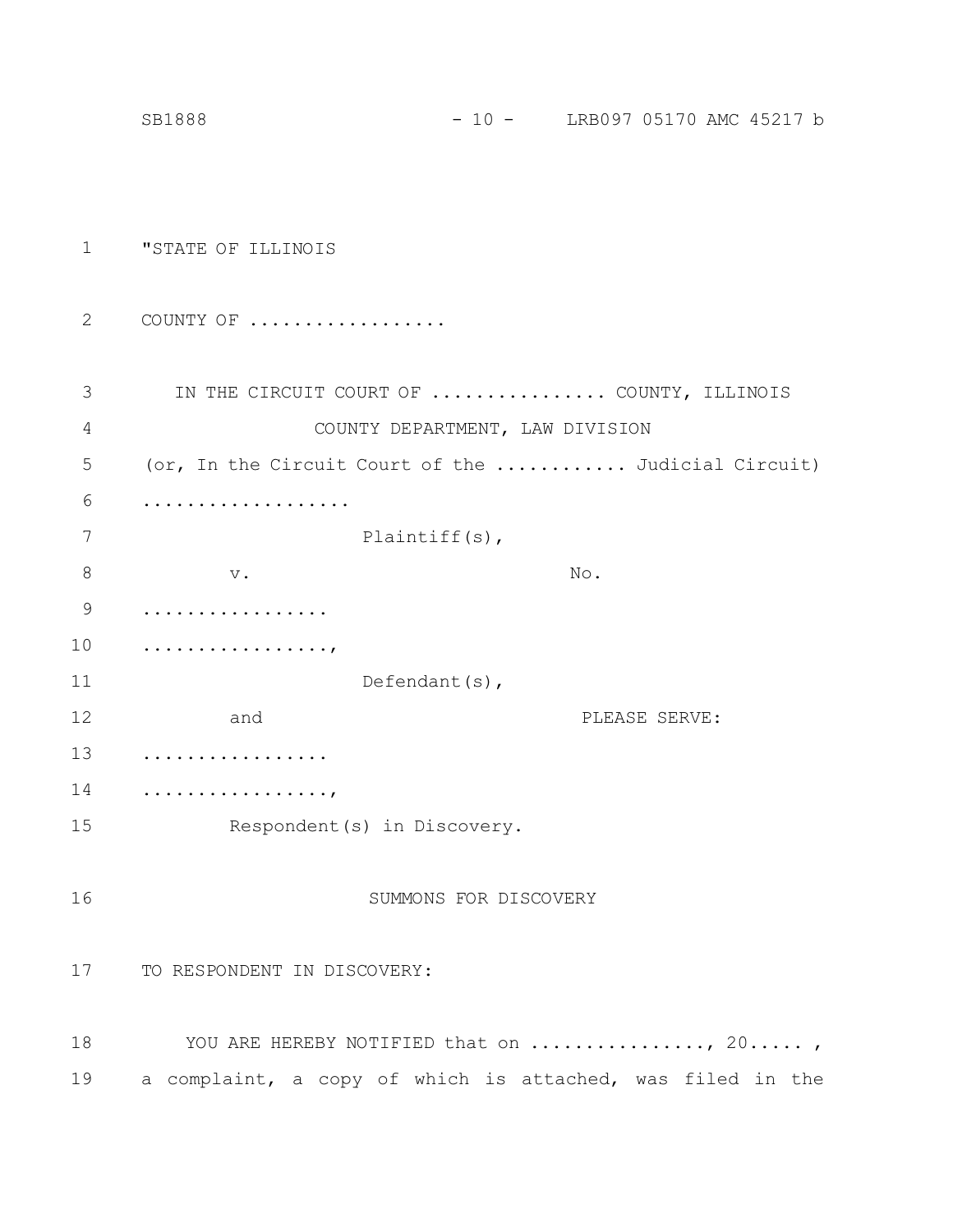SB1888 - 11 - LRB097 05170 AMC 45217 b

above Court naming you as a Respondent in Discovery. Pursuant to the Illinois Code of Civil Procedure Section 2-402 and Supreme Court Rules 201 et. seq., and/or Court Order entered on .................................., the above named Plaintiff(s) are authorized to proceed with the discovery of the named Respondent(s) in Discovery. 1 2 3 4 5 6

YOU ARE SUMMONED AND COMMANDED to appear for deposition, before a notary public (answer the attached written interrogatories), (respond to the attached request to produce), (or other appropriate discovery tool). 7 8 9 10

We are scheduled to take the oral discovery deposition of the above named Respondent, .................................., on ......................, 20..., at the hour of ..... a.m./p.m., at the office ..........................................., Illinois, in accordance with the rules and provisions of this Court. Witness and mileage fees in the amount of ....................... are attached (or) 11 12 13 14 15 16 17 18

(serve the following interrogatories, request to produce, or other appropriate discovery tool upon Respondent, ....................... to be answered under oath by Respondent, ............................, and delivered to the office of ................................., Illinois, within 19 20 21 22 23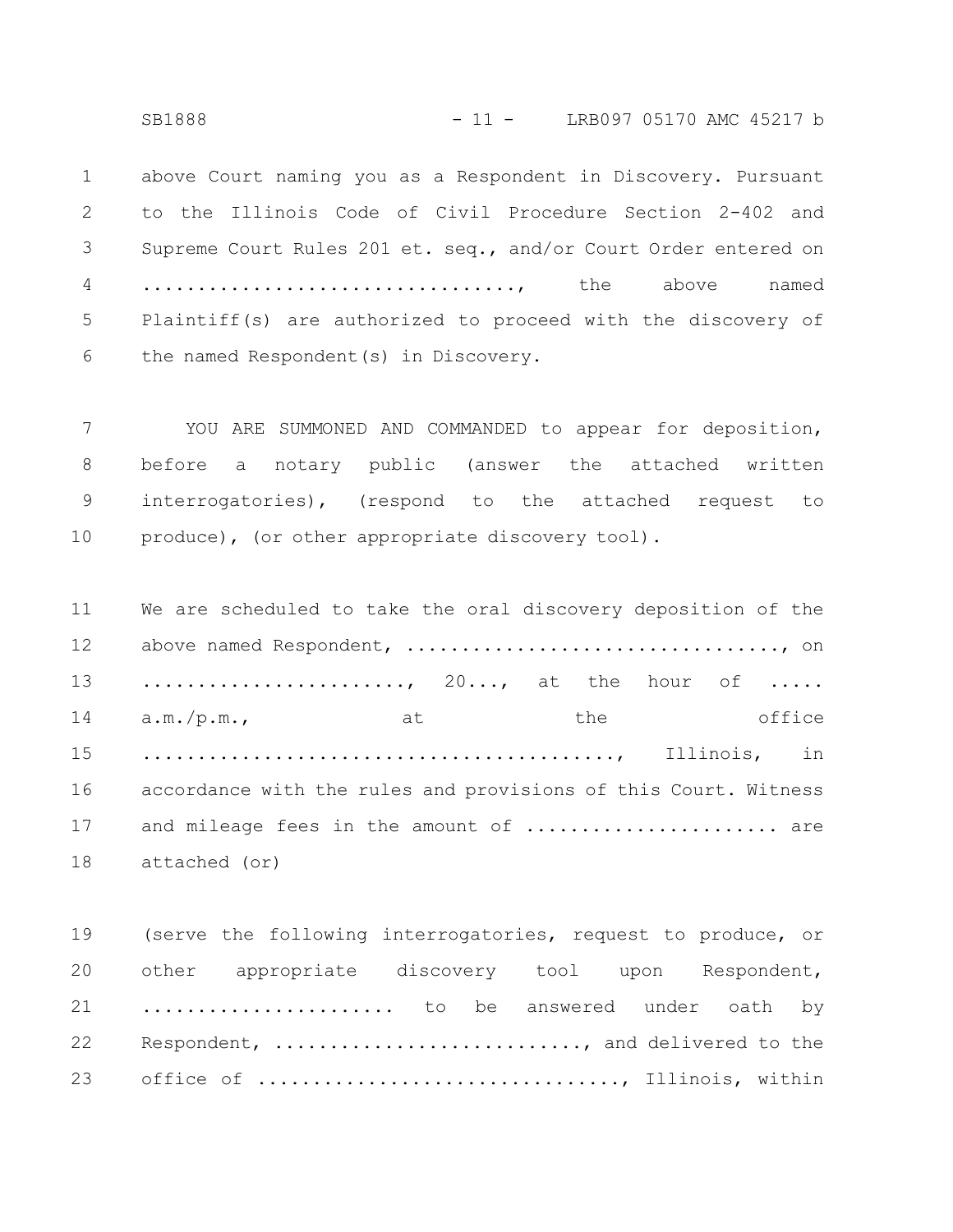28 days from date of service). 1

TO THE OFFICER/SPECIAL PROCESS SERVER: 2

This summons must be returned by the officer or other person to whom it was given for service, with endorsement or affidavit of service and fees and an endorsement or affidavit of payment to the Respondent of witness and mileage fees, if any, immediately after service. If service cannot be made, this summons shall be returned so endorsed. 3 4 5 6 7 8

- WITNESS, .................... 9
- .............................. 10
- Clerk of Court 11
- Date of Service: ........., 20... 12
- (To be inserted by officer on copy left 13
- with Respondent or other person) 14
- Attorney No. 15
- Name: 16
- Attorney for: 17
- Address: 18
- City/State/Zip: 19
- Telephone:". 20
- This amendatory Act of the 94th General Assembly applies to 21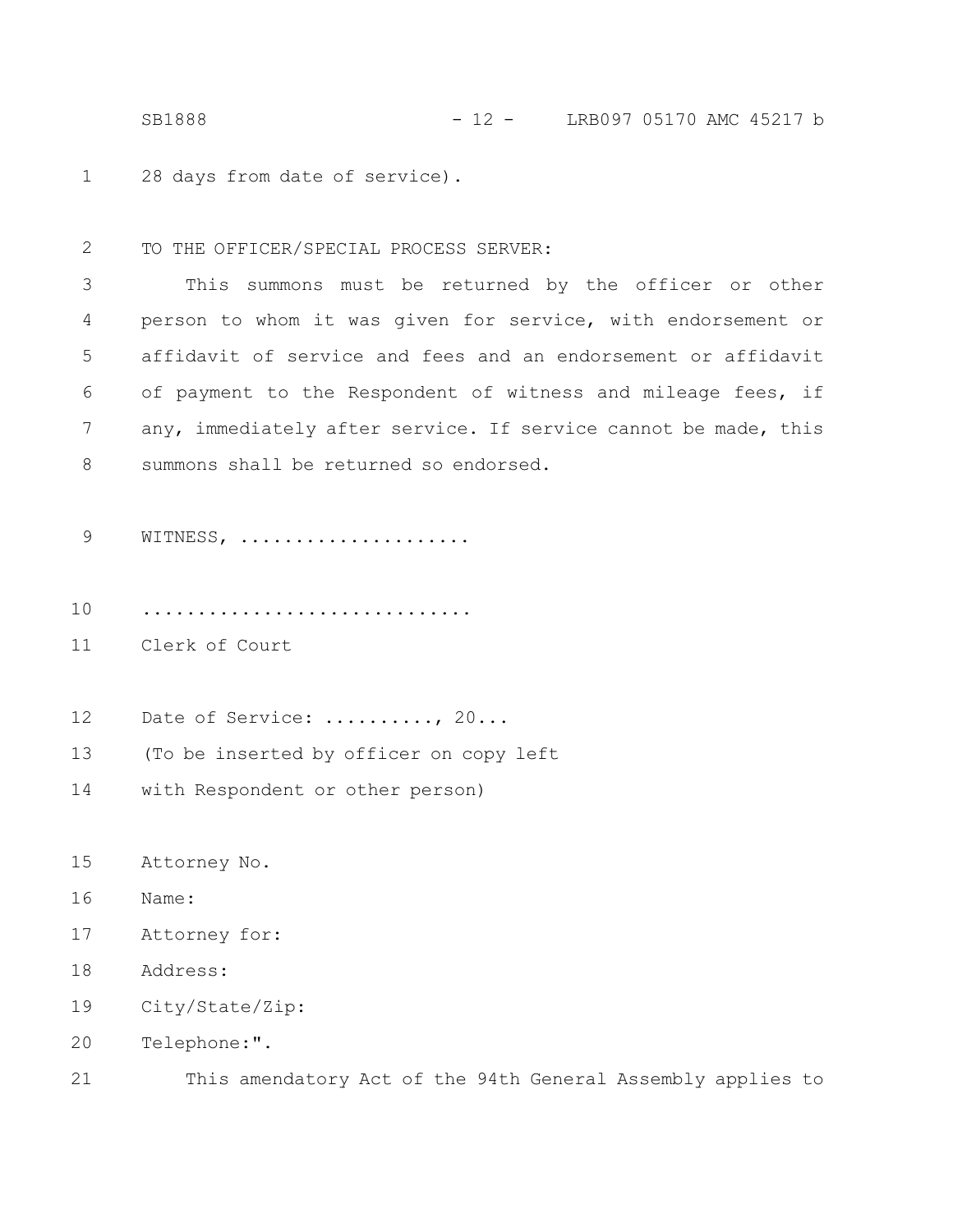(735 ILCS 5/2-604.1) (from Ch. 110, par. 2-604.1) Sec. 2-604.1. Pleading of punitive damages. In all actions on account of bodily injury or physical damage to property, based on negligence, or product liability based on any theory doctrine strict tort liability, where punitive damages are permitted no complaint shall be filed containing a prayer for relief seeking punitive damages. However, a plaintiff may, pursuant to a pretrial motion and after a hearing before the court, amend the complaint to include a prayer for relief seeking punitive damages. The court shall allow the motion to amend the complaint if the plaintiff establishes at such hearing a reasonable likelihood of proving facts at trial sufficient to support an award of punitive damages. Any motion to amend the complaint to include a prayer for relief seeking punitive damages shall be made not later than 30 days after the close of discovery. A prayer for relief added pursuant to this Section shall not be barred by lapse of time under any statute prescribing or limiting the time within which an action may be brought or right asserted if the time prescribed or limited had not expired when the original pleading was filed. (Source: P.A. 84-1431; 89-7.) 3 4 5 6 7 8 9 10 11 12 13 14 15 16 17 18 19 20 21 22 23

24

1

2

(735 ILCS 5/2-621) (from Ch. 110, par. 2-621)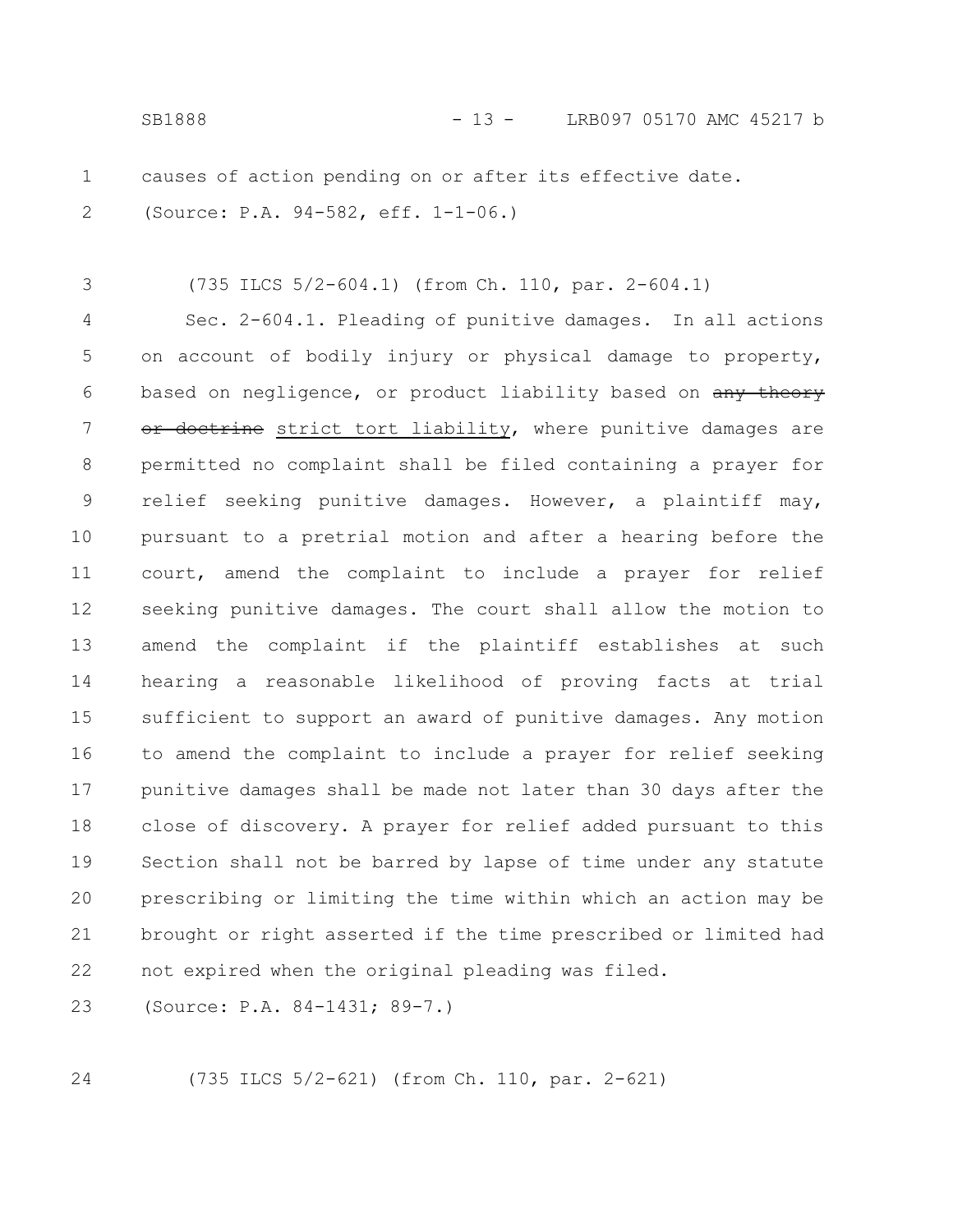SB1888 - 14 - LRB097 05170 AMC 45217 b

Sec. 2-621. Product liability actions. (a) In any product liability action based on any theory or doctrine in whole or in part on the doctrine of strict liability in tort commenced or maintained against a defendant or defendants other than the manufacturer, that party shall upon answering or otherwise pleading file an affidavit certifying the correct identity of the manufacturer of the product allegedly causing injury, death or damage. The commencement of a product liability action based on any theory or doctrine in whole or in part on the doctrine of strict liability in tort against such defendant or defendants shall toll the applicable statute of limitation and statute of repose relative to the defendant or defendants for purposes of asserting a strict liability in tort cause of action. 1 2 3 4 5 6 7 8 9 10 11 12 13 14

(b) Once the plaintiff has filed a complaint against the manufacturer or manufacturers, and the manufacturer or manufacturers have or are required to have answered or otherwise pleaded, the court shall order the dismissal of a product liability action based on any theory or doctrine strict liability in tort claim against the certifying defendant or defendants, provided the certifying defendant or defendants are not within the categories set forth in subsection (c) of this Section. Due diligence shall be exercised by the certifying defendant or defendants in providing the plaintiff with the correct identity of the manufacturer or manufacturers, and due diligence shall be exercised by the plaintiff in filing 15 16 17 18 19 20 21 22 23 24 25 26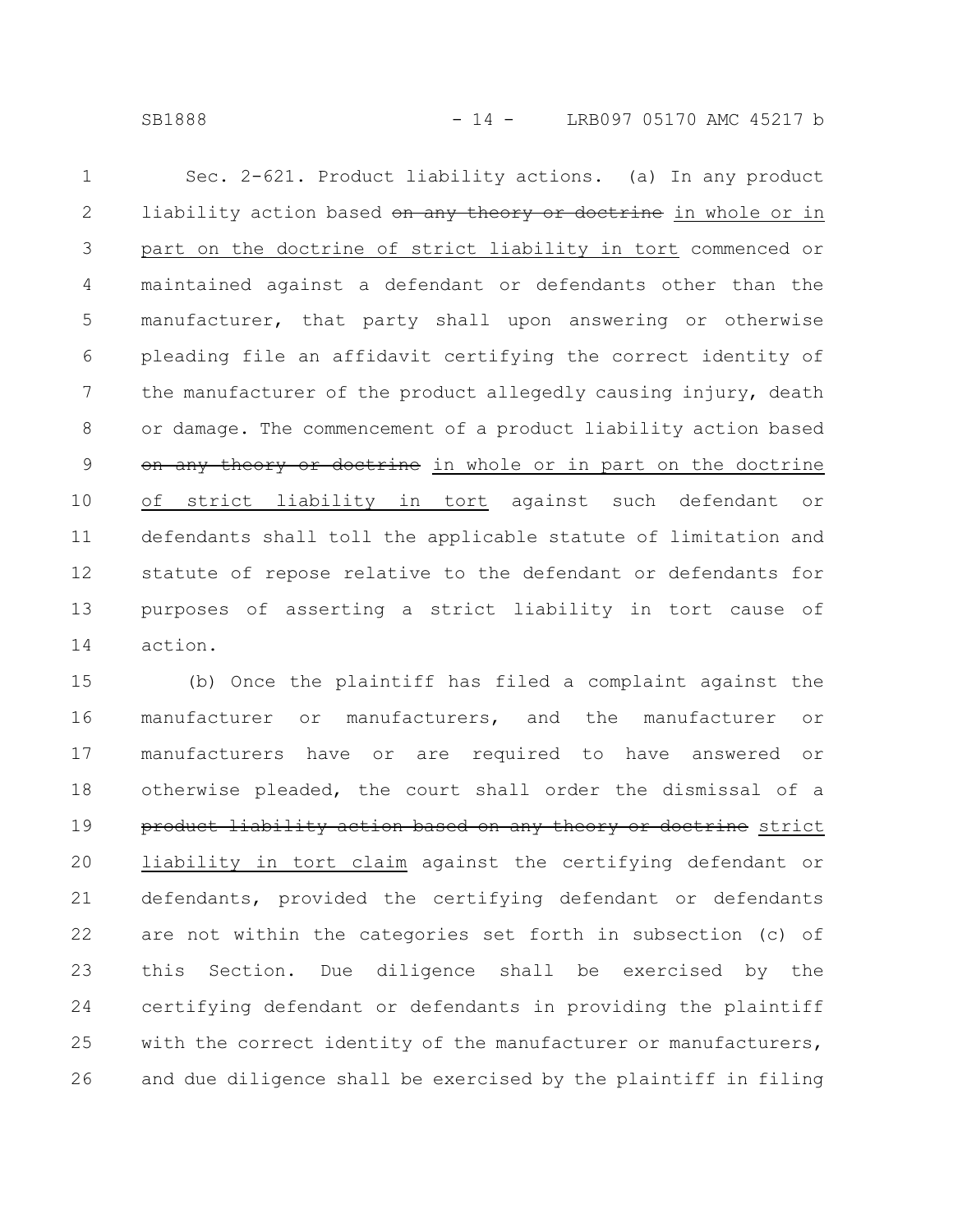an action and obtaining jurisdiction over the manufacturer or manufacturers. 1 2

The plaintiff may at any time subsequent to the dismissal move to vacate the order of dismissal and reinstate the certifying defendant or defendants, provided plaintiff can show one or more of the following: 3 4 5 6

(1) That the applicable period of statute of limitation or statute of repose bars the assertion of a strict liability in tort cause of action against the manufacturer or manufacturers of the product allegedly causing the injury, death or damage; or 7 8 9 10 11

(2) That the identity of the manufacturer given to the plaintiff by the certifying defendant or defendants was incorrect. Once the correct identity of the manufacturer has been given by the certifying defendant or defendants the court shall again dismiss the certifying defendant or defendants; or 12 13 14 15 16

(3) That the manufacturer no longer exists, cannot be subject to the jurisdiction of the courts of this State, or, despite due diligence, the manufacturer is not amenable to service of process; or 17 18 19 20

(4) That the manufacturer is unable to satisfy any judgment as determined by the court; or 21 22

(5) That the court determines that the manufacturer would be unable to satisfy a reasonable settlement or other agreement with plaintiff. 23 24 25

26

(c) A court shall not enter a dismissal order relative to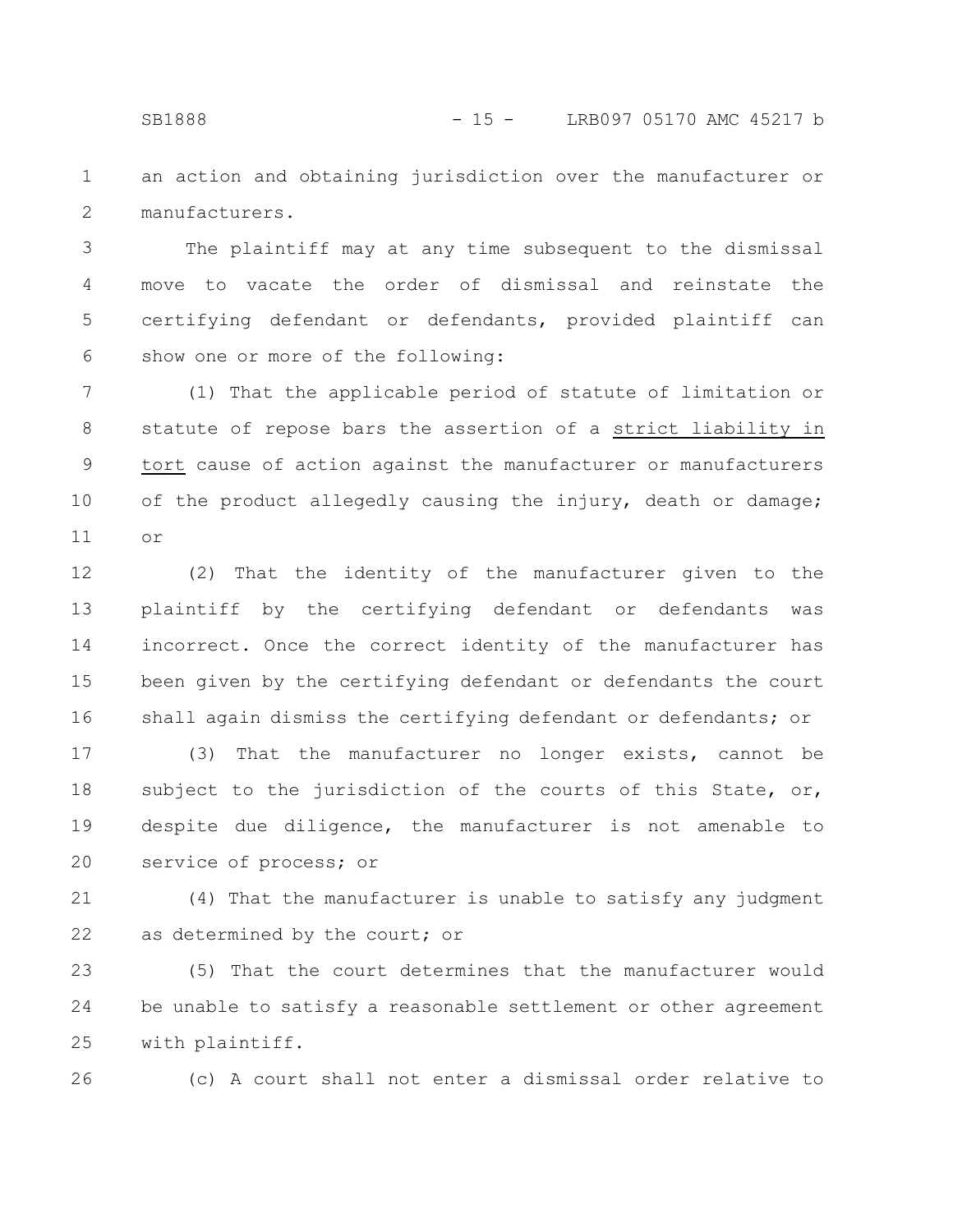any certifying defendant or defendants other than the manufacturer even though full compliance with subsection (a) of this Section has been made where the plaintiff can show one or more of the following: 1 2 3 4

(1) That the defendant has exercised some significant control over the design or manufacture of the product, or has provided instructions or warnings to the manufacturer relative to the alleged defect in the product which caused the injury, death or damage; or 5 6 7 8 9

(2) That the defendant had actual knowledge of the defect in the product which caused the injury, death or damage; or 10 11

(3) That the defendant created the defect in the product which caused the injury, death or damage. 12 13

(d) Nothing contained in this Section shall be construed to grant a cause of action on in strict liability in tort or any other legal theory or doctrine, or to affect the right of any person to seek and obtain indemnity or contribution. 14 15 16 17

(e) This Section applies to all causes of action accruing on or after September 24, 1979. 18 19

(Source: P.A. 84-1043; 89-7.) 20

(735 ILCS 5/2-1003) (from Ch. 110, par. 2-1003) 21

Sec. 2-1003. Discovery and depositions. 22

(a) Any party who by pleading alleges any claim iury or disease, including mental health injury deemed to waive any privilege 23 24 25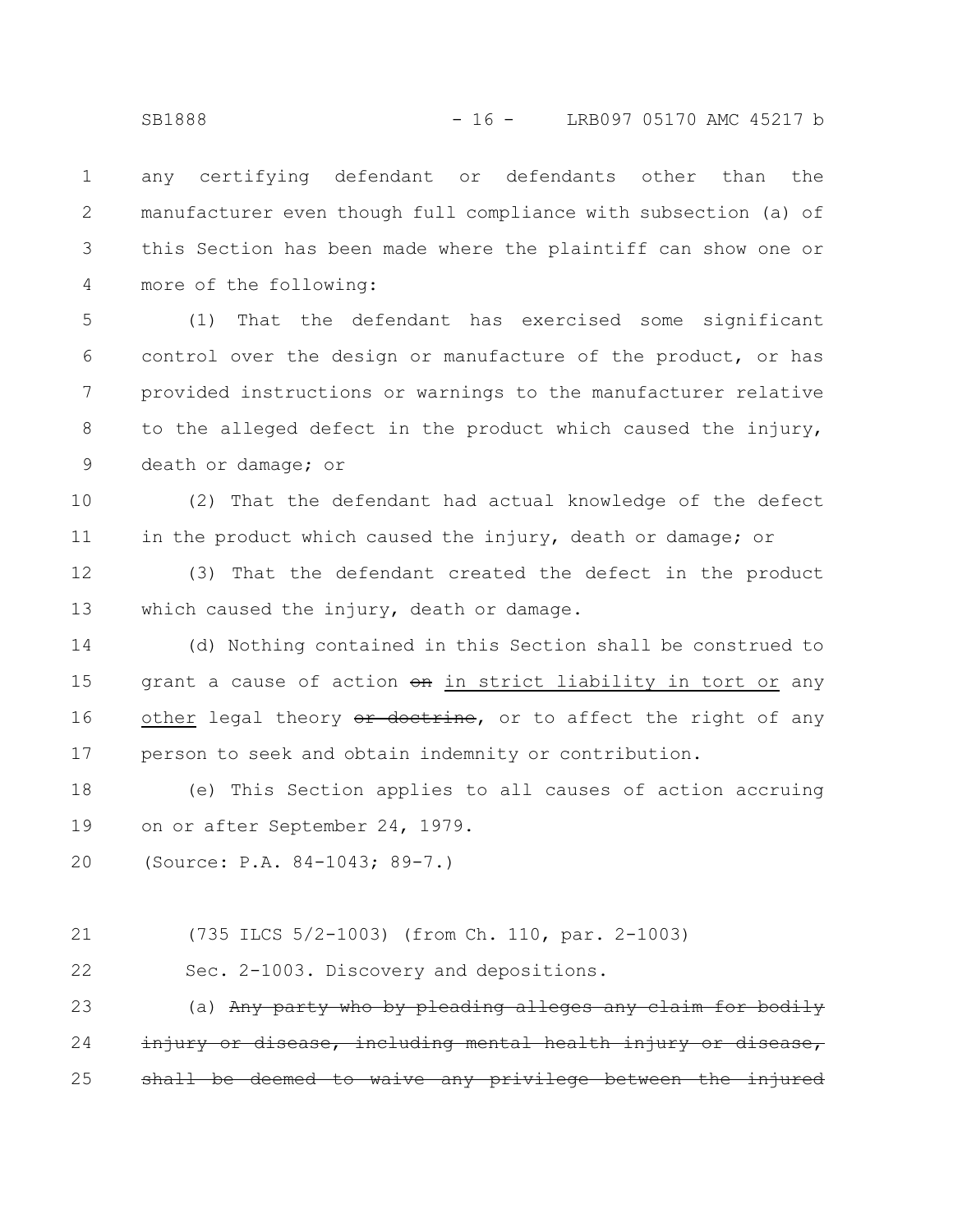person and each health care provider who has furnished care at any time to the injured person. "Health care provider" means any person or entity who delivers or has delivered health including diagnostic services, and includes, but not limited to, physicians, psychologists, chiropractors, nurses, mental health workers, therapists, and other healing art practitioners. Any party alleging any such claim for bodily or mental health injury or disease shall, upon written request of any other party who has appeared in the action, sign and deliver within 28 days to the requesting party a separate Consent authorizing each person or entity who has provided health care at any time to the allegedly injured person to: 1 2 3 4 5 6 7 8 9 10 11 12

(1) furnish the requesting party or the party's attorney a complete copy of the chart or record of health care in the possession of the provider, including reports sent to any third party, including any records generated by other health care providers and in the possession of the health care provider, and including radiographic films of any type; 13 14 15 16 17 18 19

(2) permit the requesting party or the party's attorney to inspect the original chart or record of health during regular business hours and at the regular business location of the health care provider, upon written request made not less than 7 days prior to the inspection; 20 21 22 23 24

(3) accept and consider charts and other records of health care by others, radiographic films, and documents, 25 26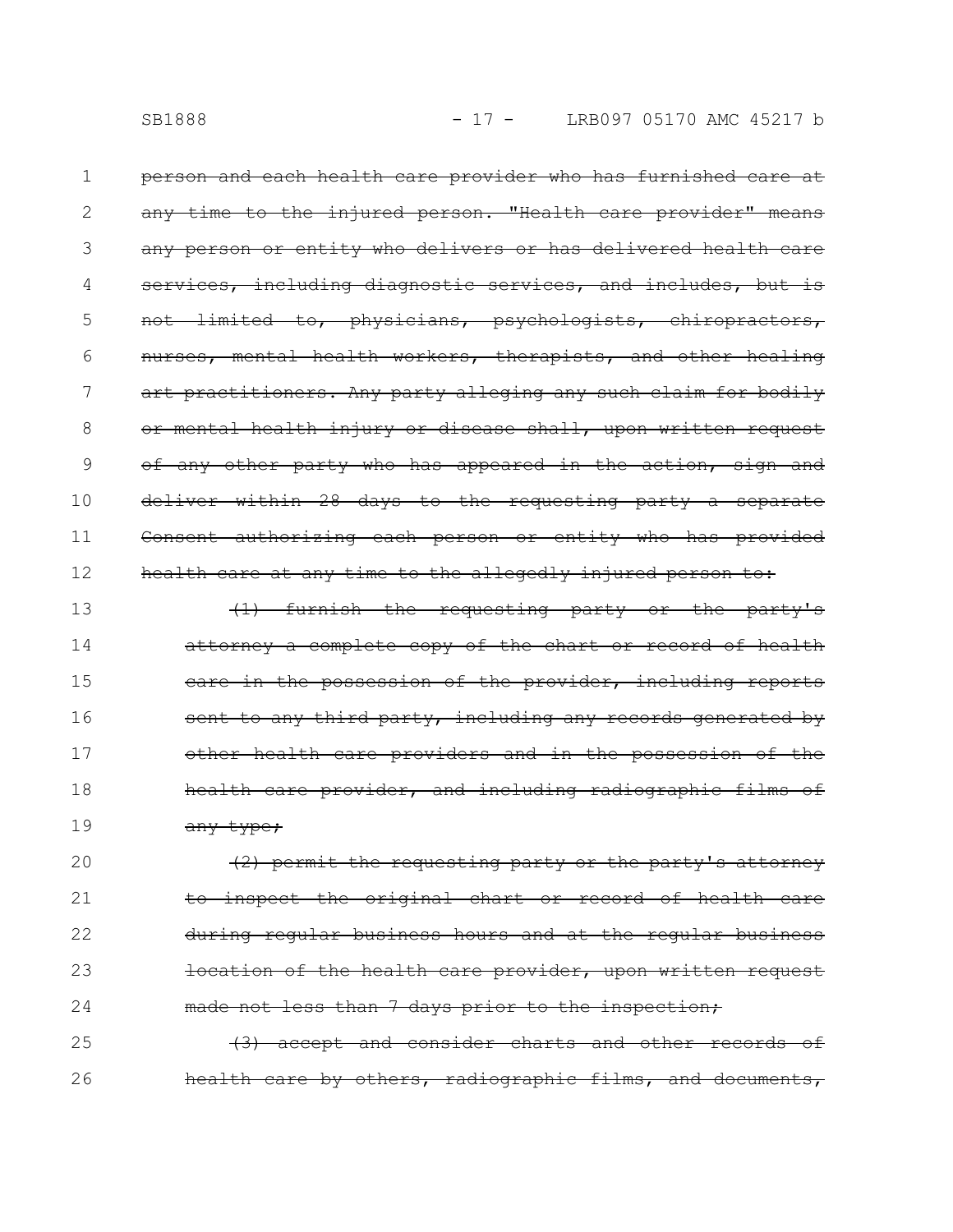1

2

3

4

including reports, deposition transcripts, and letters, furnished to the health care provider by the requesting party or the party's attorney, before giving testimony any deposition or trial or other hearing;

(4) confer with the requesting party's attorney before giving testimony in any deposition or trial or other hearing and engage in discussion with the attorney on the subjects of the health care provider's observations related to the allegedly injured party's health, including the following: the patient history, whether charted or otherwise recorded or not; the health care provider's opinions related to the patient's state of health, prognosis, etiology, or cause of the patient's state health at any time, and the nature and quality of care by other health care providers, including whether any standard of care was or was not breached; and the testimony the health care provider would give in response to any point of interrogation, and the education, experience, and qualifications of the health care provider. 5 6 7 8 9 10 11 12 13 14 15 16 17 18 19

The form of the Consent furnished pursuant to this subsection (a) shall recite that it is signed and delivered under the authority of this subsection. Any variation in the form of the Consent required by any health care provider, subject to the jurisdiction of the circuit court before which the action is pending, to whom a request is directed under subdivision (1) or (2) of this subsection (a) shall be accepted 20 21 22 23 24 25 26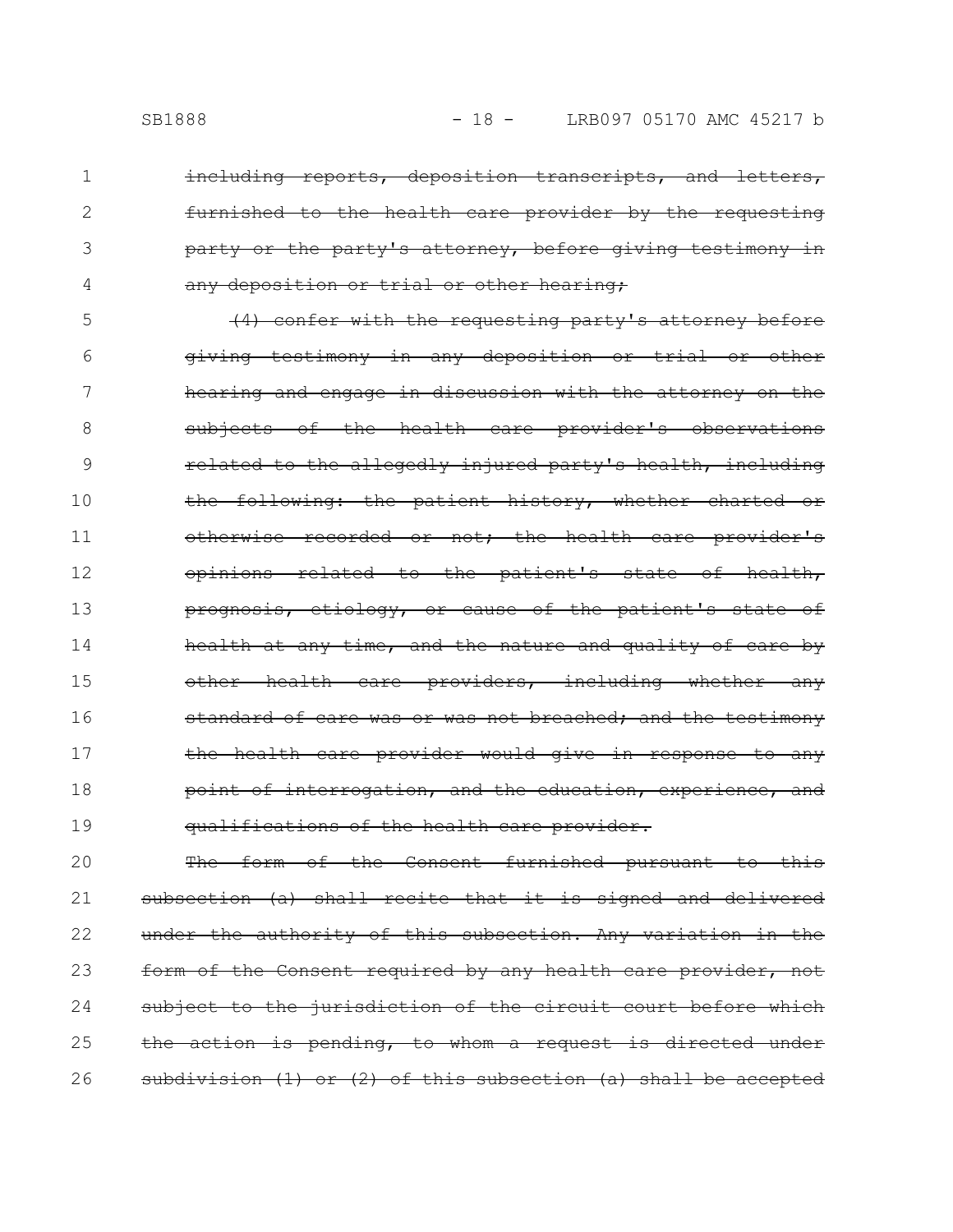by the allegedly injured party and the revised form requested by the health care provider shall be signed and delivered to the requesting party within 28 days after it is tendered signature. 1 2 3 4

All documents and information obtained pursuant to a Consent shall be considered confidential. Disclosure may be made only to the parties to the action, their attorneys, their insurers' representatives, and witnesses and consultants whose testimony concerns medical treatment prognosis, or rehabilitation, including expert witnesses. 5 6 7 8 9 10

A request for a Consent under this subsection (a) does not preclude such subsequent requests as may reasonably be made seeking to expand the scope of an earlier Consent which limited to less than all the authority permitted by subdivisions (1) through (4) of this subsection (a) or seeking additional Consents for other health care providers. 11 12 13 14 15 16

The provisions of this subsection (a) do not restrict the right of any party to discovery pursuant to rule. 17 18

Should a plaintiff refuse to timely comply with a request for signature and delivery of a consent permitted by this subsection (a) the court, on motion, shall issue an order authorizing disclosure to the party or parties requesting said consent of all records and information mentioned herein or order the cause dismissed pursuant to Section 2-619(a)(9). 19 20 21 22 23 24

 $\overline{+a-1}$  Discovery, admissions of fact and of genuineness of documents and answers to interrogatories shall be in accordance 25 26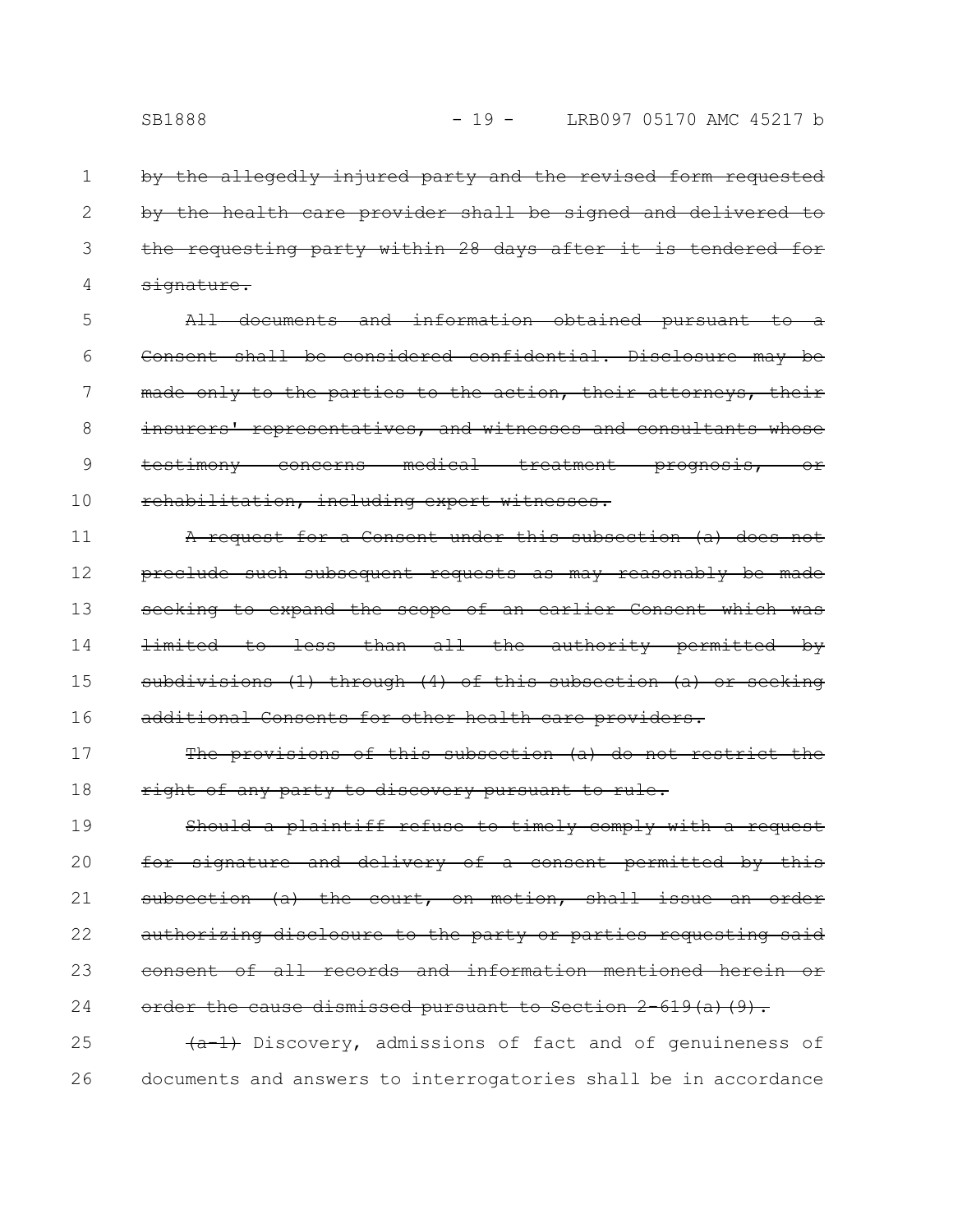SB1888 - 20 - LRB097 05170 AMC 45217 b

with rules. 1

(b) The taking of depositions, whether for use in evidence or for purposes of discovery in proceedings in this State or elsewhere, and fees and charges in connection therewith, shall be in accordance with rules. 2 3 4 5

(c) A party shall not be required to furnish the names or addresses of his or her witnesses, except that upon motion of any party disclosure of the identity of expert witnesses shall be made to all parties and the court in sufficient time in advance of trial so as to insure a fair and equitable preparation of the case by all parties. 6 7 8 9 10 11

(d) Whenever the defendant in any litigation in this State has the right to demand a physical or mental examination of the plaintiff pursuant to statute or Supreme Court Rule, relative to the occurrence and extent of injuries or damages for which claim is made, or in connection with the plaintiff's capacity to exercise any right plaintiff has, or would have but for a finding based upon such examination, the plaintiff has the right to have his or her attorney, or such other person as the plaintiff may wish, present at such physical or mental examination. 12 13 14 15 16 17 18 19 20 21

(e) No person or organization shall be required to furnish claims, loss or risk management information held or provided by an insurer, which information is described in Section 143.10a of the "Illinois Insurance Code". 22 23 24 25

26

 $(f)$  This amendatory Act of 1995 app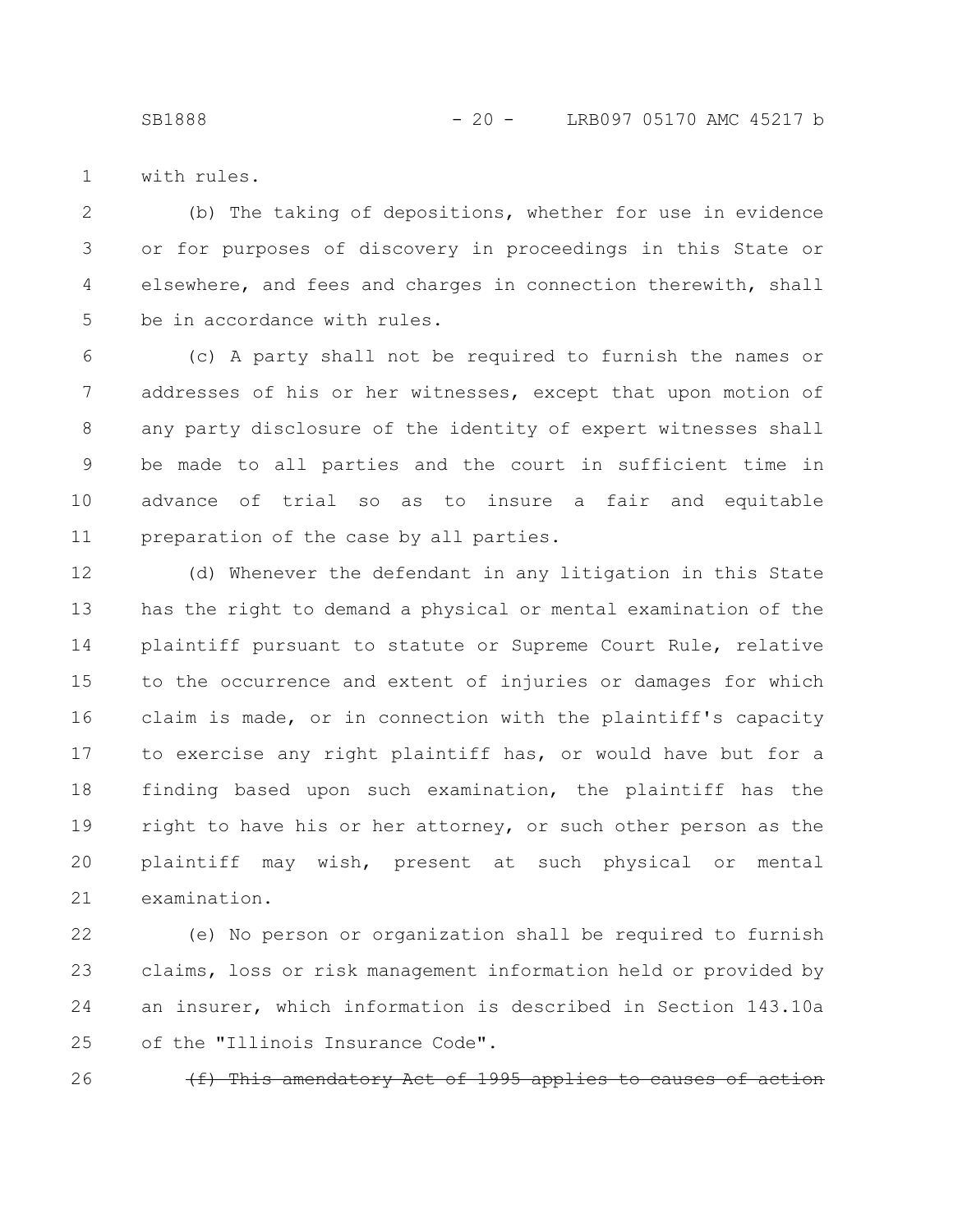filed on and after its effective 1

(Source: P.A. 84-1431; 89-7.) 2

(735 ILCS 5/2-1107.1) (from Ch. 110, par. 2-1107.1) 3

Sec. 2-1107.1. Jury instruction in tort actions. In all actions on account of bodily injury or death or physical damage to property based on negligence, or product liability based on any theory or doctrine strict tort liability, the court shall instruct the jury in writing, to the extent that it is true, that any award of compensatory damages or punitive damages will not be taxable under federal or State income tax law. The court shall not inform or instruct the jury that the defendant shall be found not liable if the jury finds that the contributory fault of the plaintiff is more than 50% of the proximate cause of the injury or damage for which recovery is sought, but it shall be the duty of the court to deny recovery if the jury finds that the plaintiff's contributory fault is more than 50% of the proximate cause of the injury or damage. The court shall not inform or instruct the jury concerning any limitations in the amount of non-economic damages or punitive damages recoverable, but it shall be the duty of the entering judgment to reduce any award in excess of such mitation to no more than the proper limitation. 4 5 6 7 8 9 10 11 12 13 14 15 16 17 18 19 20 21 22

This amendatory Act of 1995 applies to causes of action filed on or after its effective date. 23 24

(Source: P.A. 84-1431; 89-7.) 25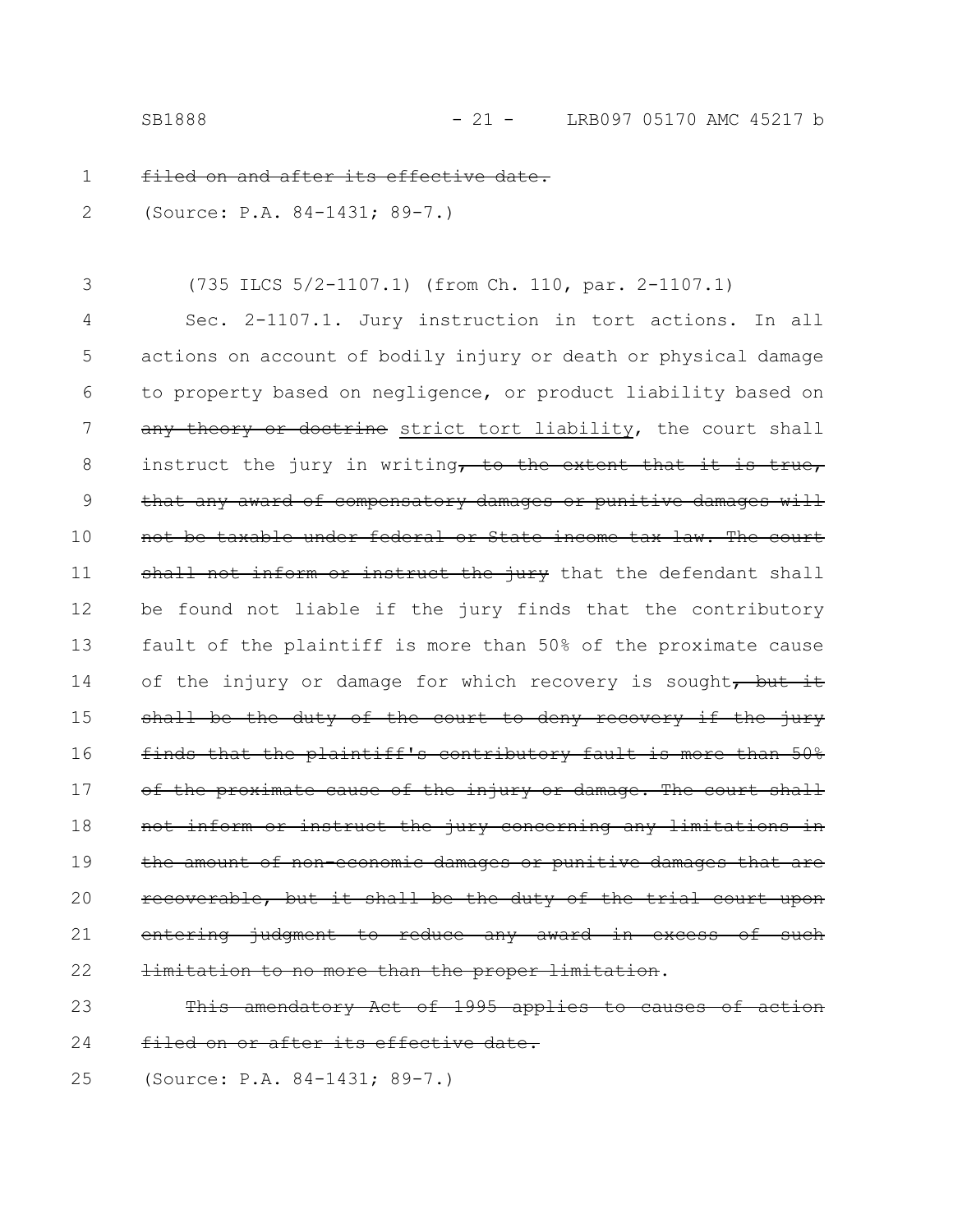(735 ILCS 5/2-1109) (from Ch. 110, par. 2-1109) Sec. 2-1109. Itemized verdicts. In every case where damages for bodily injury or death to the person are assessed by the jury the verdict shall be itemized so as to reflect the monetary distribution, if any, among economic loss and non-economic loss as defined in Section 2 1115.2, if any, and, in healing art medical malpractice cases, further itemized so as to reflect the distribution of economic loss by category, such itemization of economic loss by category to include: (a) amounts intended to compensate for reasonable expenses which have been incurred, or which will be incurred, for necessary medical, surgical, x-ray, dental, or other health or rehabilitative services, drugs, and therapy; (b) amounts intended to compensate for lost wages or loss of earning capacity; and (c) all other economic losses claimed by the plaintiff or granted by the jury. Each category of economic loss shall be further itemized into amounts intended to compensate for losses which have been incurred prior to the verdict and amounts intended to compensate for future losses which will be incurred in the future. This amendatory Act of 1995 applies to causes of 1 2 3 4 5 6 7 8 9 10 11 12 13 14 15 16 17 18 19 20 21

- filed on or after its effective date. 22
- (Source: P.A. 84-7; 89-7.) 23

24

(735 ILCS 5/2-1116) (from Ch. 110, par. 2-1116)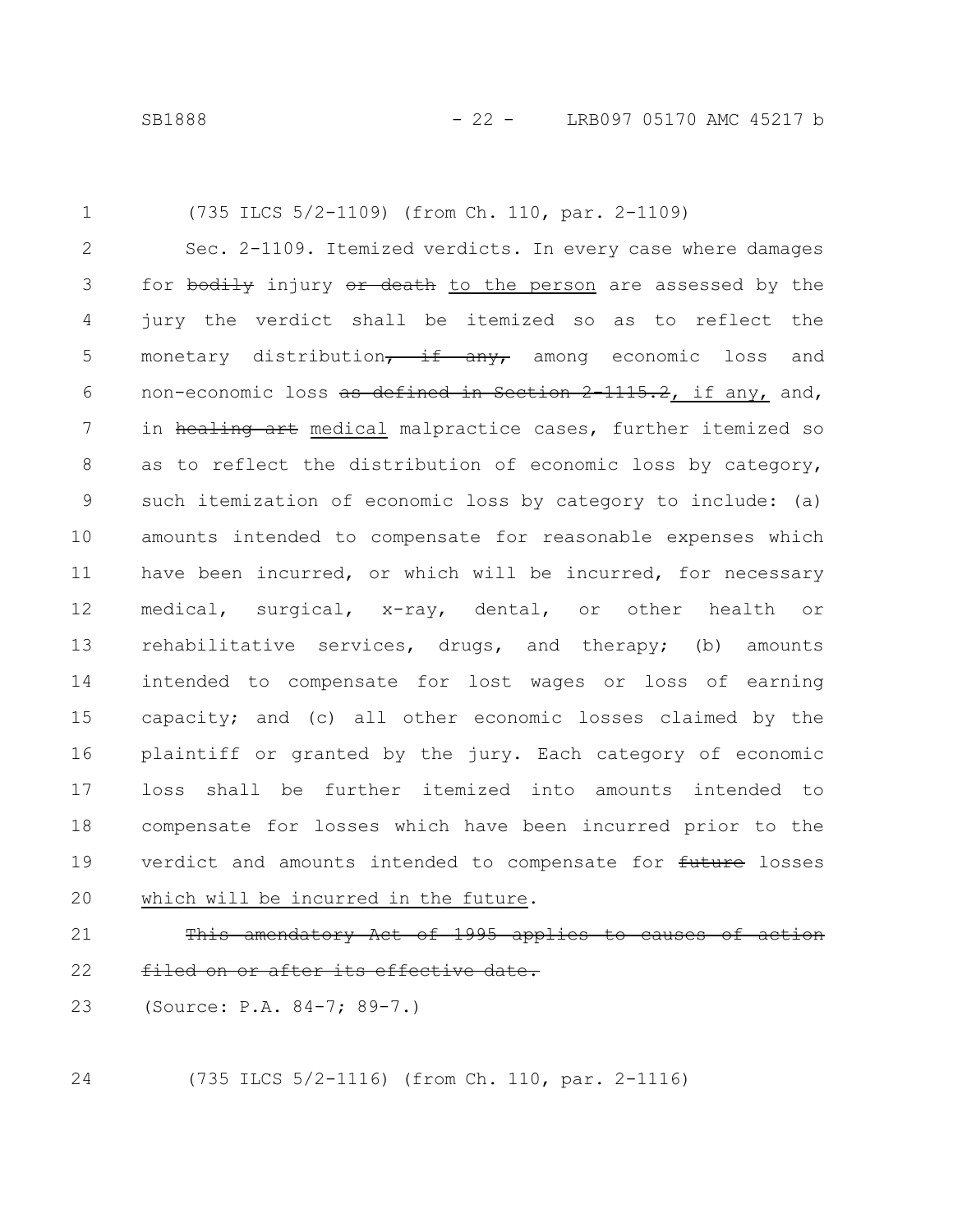Sec. 2-1116. Limitation on recovery in tort actions $\frac{1}{10}$  fault. (a) The purpose of this Section is to allocate the responsibility of bearing or paying damages in actions brought account of death, bodily injury, or physical damage

property according to the proportionate fault of the persons who proximately caused the damage. 5 6

### 7

1

2

3

4

#### (b) As used in this Section:

"Fault" means any act or omission that (i) is negligent, willful and wanton, or reckless, is a breach of an express or implied warranty, gives rise to strict liability in tort, or gives rise to liability under the provisions of any State statute, rule, or local ordinance and (ii) is a proximate cause of death, bodily injury to person, or physical damage property for which recovery is sought. 8 9 10 11 12 13 14

"Contributory fault" means any fault on the part of the plaintiff (including but not limited to negligence, assumption of the risk, or willful and wanton misconduct) which is proximate cause of the death, bodily injury to person, or physical damage to property for which recovery is sought. 15 16 17 18 19

"Tortfeasor" means any person, excluding the injured person, whose fault is a proximate cause of the death, bodily injury to person, or physical damage to property for which recovery is sought, regardless of whether that person is the plaintiff's employer, regardless of whether that person ioined as a party to the action, and regardless of whether that person may have settled with the plaintiff. 20 21 22 23 24 25 26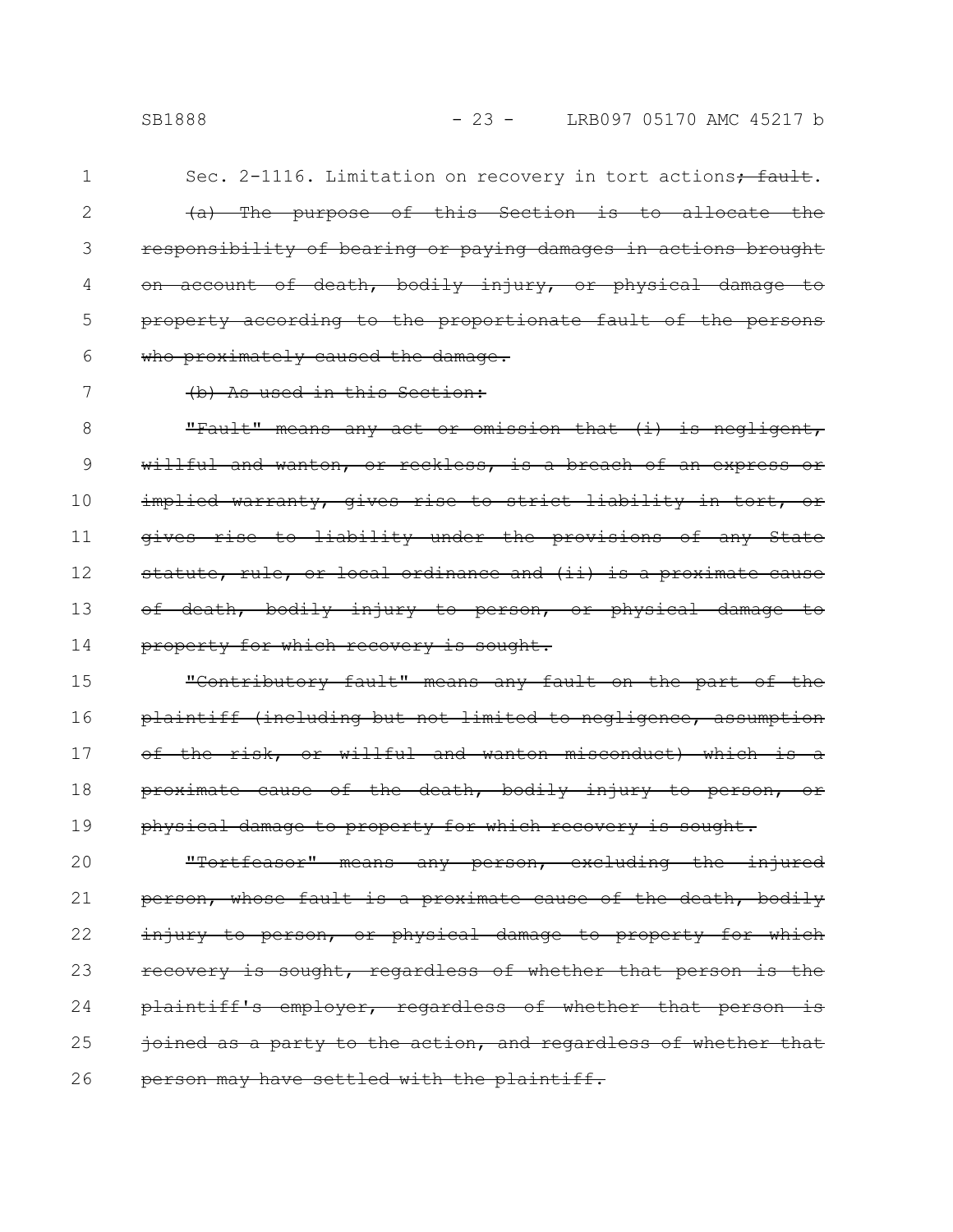(e) In all actions on account of death, bodily injury or death or physical damage to property in which recovery is predicated upon fault, based on negligence, or product liability based on strict tort liability, the contributory fault chargeable to the plaintiff shall be compared with the fault of all tortfeasors whose fault was a proximate cause of the death, injury, loss, or damage for which recovery is sought. the plaintiff shall be barred from recovering damages if the trier of fact finds that the contributory fault on the part of the plaintiff is more than 50% of the proximate cause of the injury or damage for which recovery is sought. The plaintiff shall not be barred from recovering damages if the trier of fact finds that the contributory fault on the part of the plaintiff is not more than 50% of the proximate cause of the injury or damage for which recovery is sought, but any economic or non-economic damages allowed shall be diminished in the proportion to the amount of fault attributable to the plaintiff. 1 2 3 4 5 6 7 8 9 10 11 12 13 14 15 16 17 18

(d) Nothing in this Section shall be cause of action. 19 20

(e) This amendatory Act of 1995 app accruing on or after its effective date. 21 22

(Source: P.A. 84-1431; 89-7.) 23

(735 ILCS 5/2-1117) (from Ch. 110, par. 2-1117) 24

Sec. 2-1117. Joint liability. Except as provided in Section 25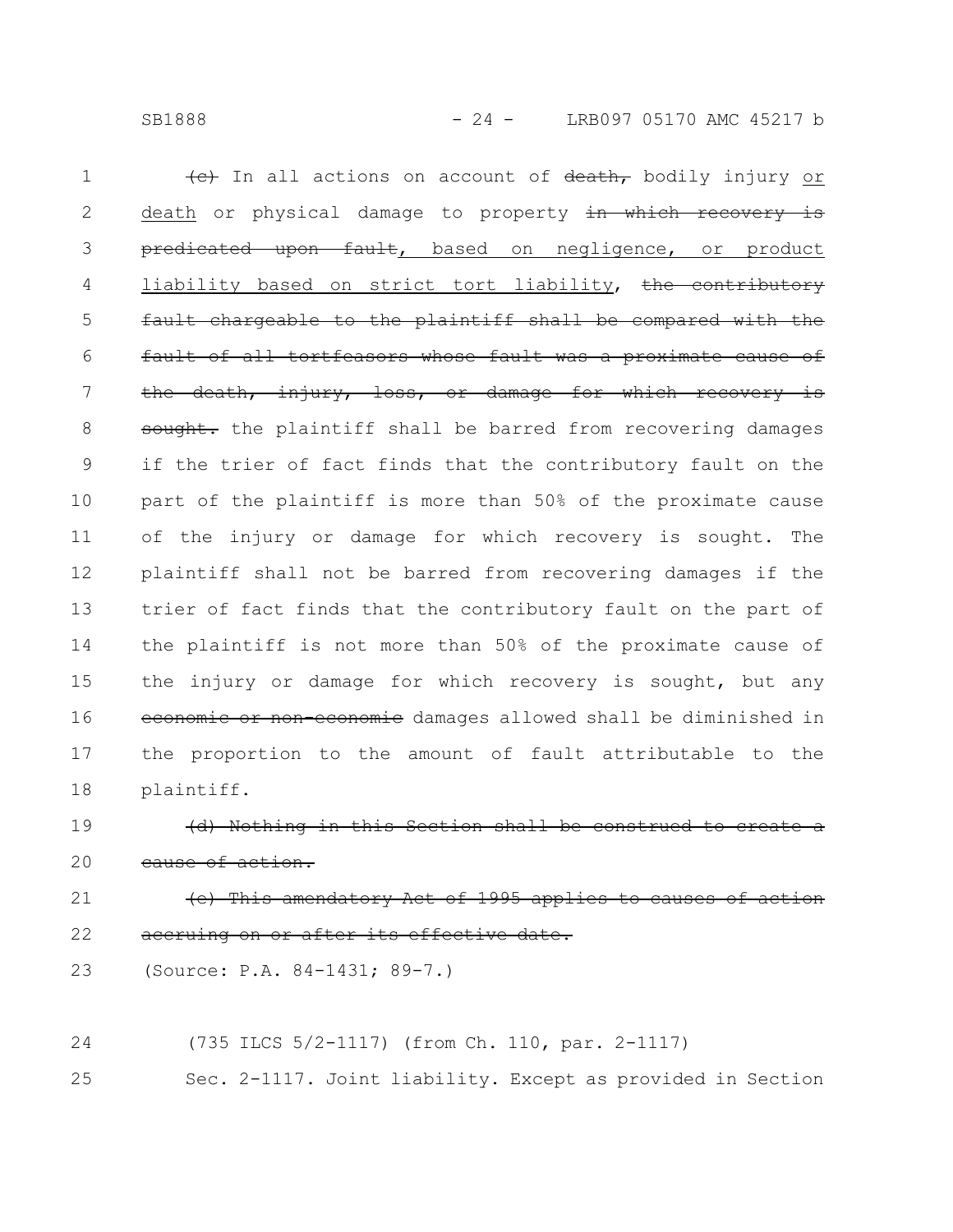2-1118, in actions on account of bodily injury or death or physical damage to property, based on negligence, or product liability based on strict tort liability, all defendants found liable are jointly and severally liable for plaintiff's past and future medical and medically related expenses. Any defendant whose fault, as determined by the trier of fact, is less than 25% of the total fault attributable to the plaintiff, the defendants sued by the plaintiff, and any third party defendant except the plaintiff's employer, shall be severally liable for all other damages. Any defendant whose fault, as determined by the trier of fact, is 25% or greater of the total fault attributable to the plaintiff, the defendants sued by the plaintiff, and any third party defendants except the plaintiff's employer, shall be jointly and severally liable for all other damages. 1 2 3 4 5 6 7 8 9 10 11 12 13 14 15

(Source: P.A. 93-10, eff. 6-4-03; 93-12, eff. 6-4-03.) 16

(735 ILCS 5/2-1118) 17

Sec. 2-1118. Exceptions. Notwithstanding the provisions of Section 2-1117, in any action in which the trier of fact determines that the injury or damage for which recovery is sought was caused by an act involving the discharge into the environment of any pollutant, including any waste, hazardous substance, irritant or contaminant, including, but not limited to smoke, vapor, soot, fumes, acids, alkalis, asbestos, toxic or corrosive chemicals, radioactive waste or mine tailings, and 18 19 20 21 22 23 24 25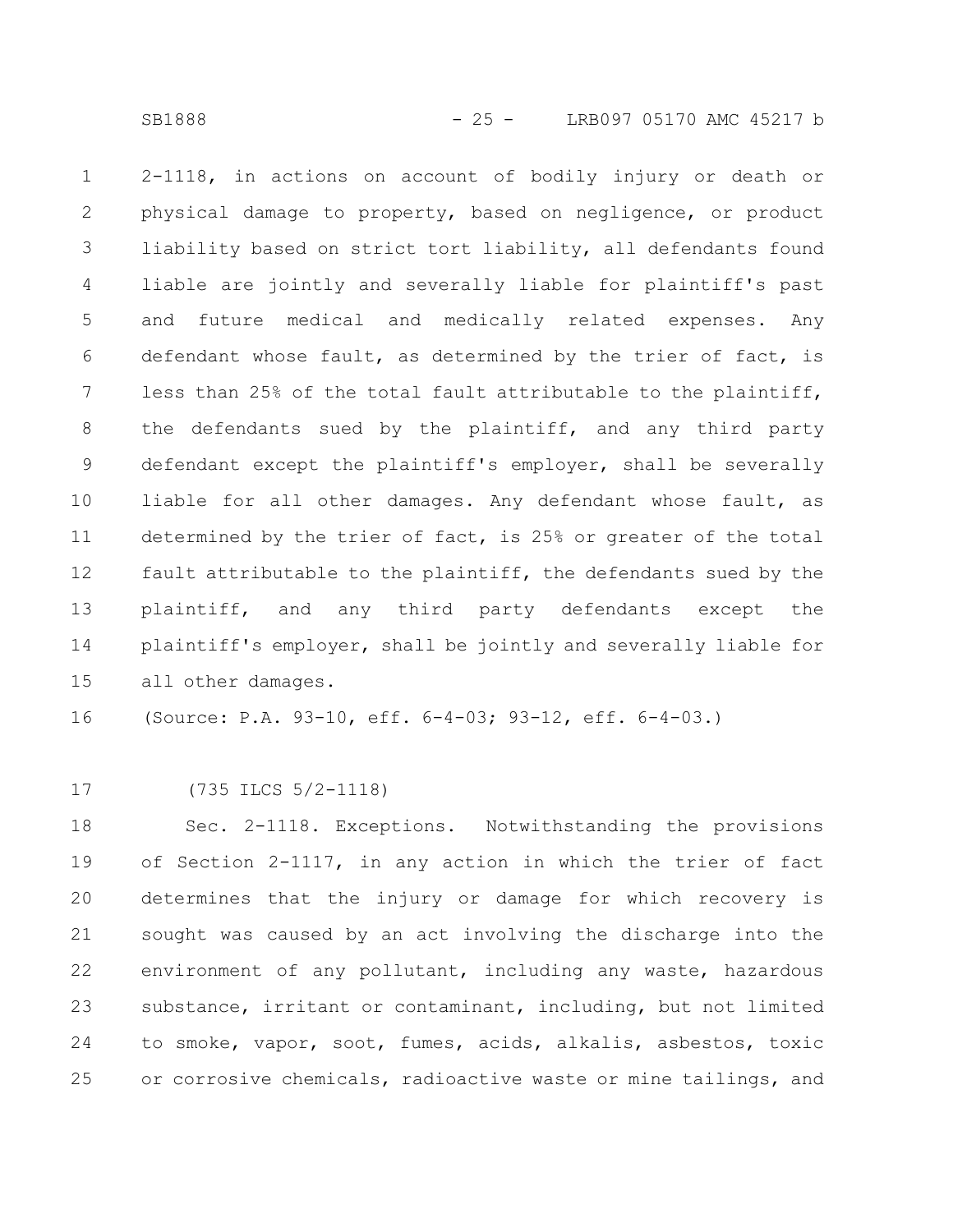including any such material intended to be recycled, reconditioned or reclaimed, any defendants found liable shall be jointly and severally liable for such damage. However, Section 2-1117 shall apply to a defendant who is a response action contractor. As used in this Section, "response action contractor" means an individual, partnership, corporation, association, joint venture or other commercial entity or an employee, agent, sub-contractor, or consultant thereof which enters into a contract, for the performance of remedial or response action, or for the identification, handling, storage, treatment or disposal of a pollutant, which is entered into between any person or entity and a response action contractor when such response action contractor is not liable for the creation or maintenance of the condition to be ameliorated under the contract. 1 2 3 4 5 6 7 8 9 10 11 12 13 14 15

Notwithstanding the provisions of Section 2-1117, in any medical malpractice action, as defined in Section 2-1704, based upon negligence, any defendants found liable shall be jointly and severally liable. 16 17 18 19

(Source: P.A. 84-1431; 89-7.) 20

(735 ILCS 5/2-1205.1) (from Ch. 110, par. 2-1205.1) Sec. 2-1205.1. Reduction in amount of recovery. In all cases on account of bodily injury or death or physical damage to property, based on negligence, or product liability based on any theory or doctrine strict tort liability, to which Section 21 22 23 24 25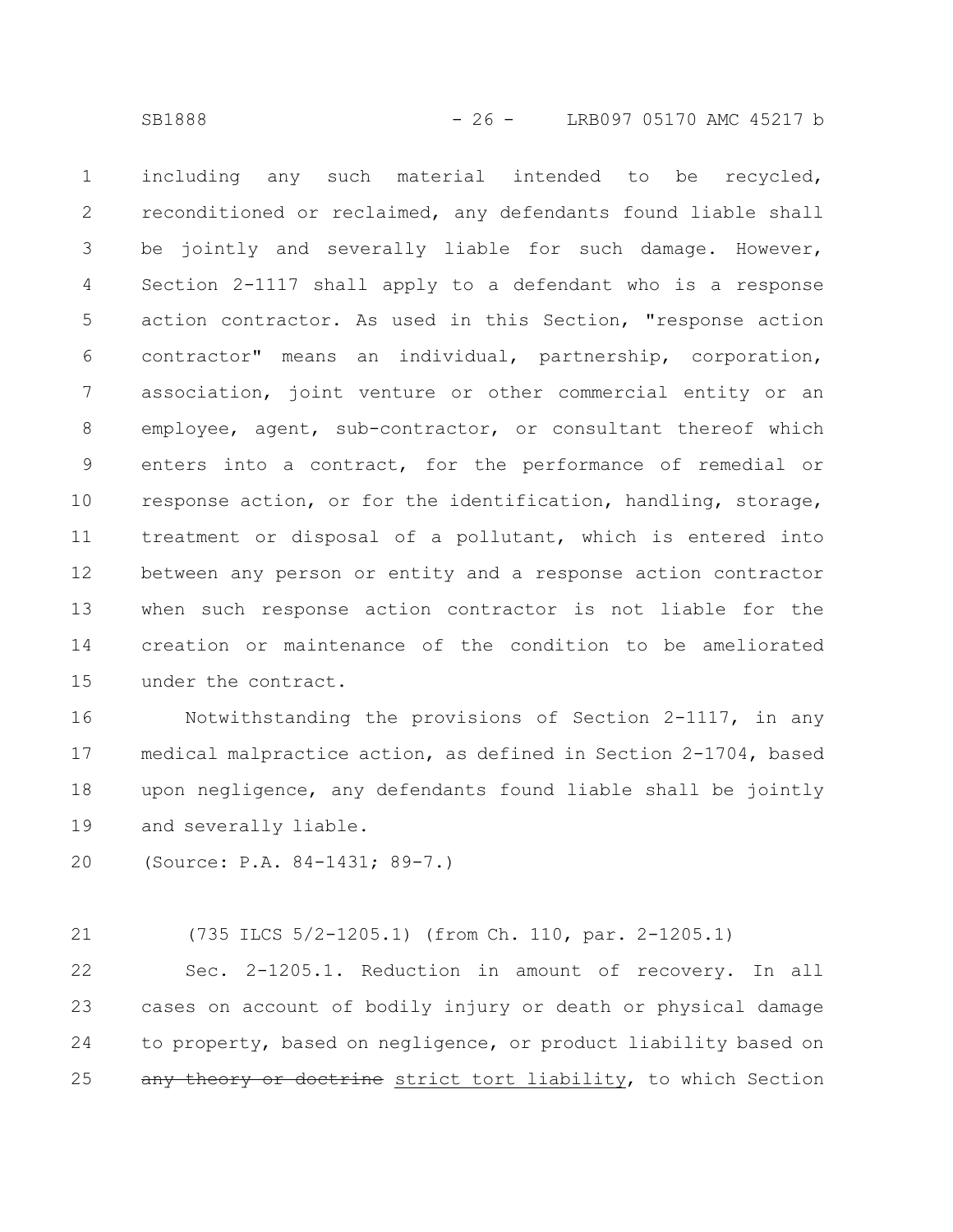2-1205 does not apply, the amount in excess of \$25,000 of the benefits provided for medical charges, hospital charges, or nursing or caretaking charges, which have been paid, or which have become payable by the date of judgment to the injured person by any other insurance company or fund in relation to a particular injury, shall be deducted from any judgment. Provided, however, that: 1 2 3 4 5 6 7

(1) Application is made within 30 days to reduce the judgment; 8 9

(2) Such reduction shall not apply to the extent that there is a right of recoupment through subrogation, trust agreement, contract, lien, operation of law or otherwise; 10 11 12

(3) The reduction shall not reduce the judgment by more than 50% of the total amount of the judgment entered on the verdict; and 13 14 15

(4) The damages awarded shall be increased by the amount of any insurance premiums or the direct costs paid by the plaintiff for such benefits in the 2 years prior to plaintiff's injury or death or to be paid by the plaintiff in the future for such benefits. 16 17 18 19 20

```
(Source: P.A. 84-1431; 89-7.)
21
```
(735 ILCS 5/2-1702) (from Ch. 110, par. 2-1702) 22

Sec. 2-1702. Economic/Non-Economic Loss. As used in this Part, "economic loss" and "non-economic loss" are defined as in Section 2 1115.2. : 23 24 25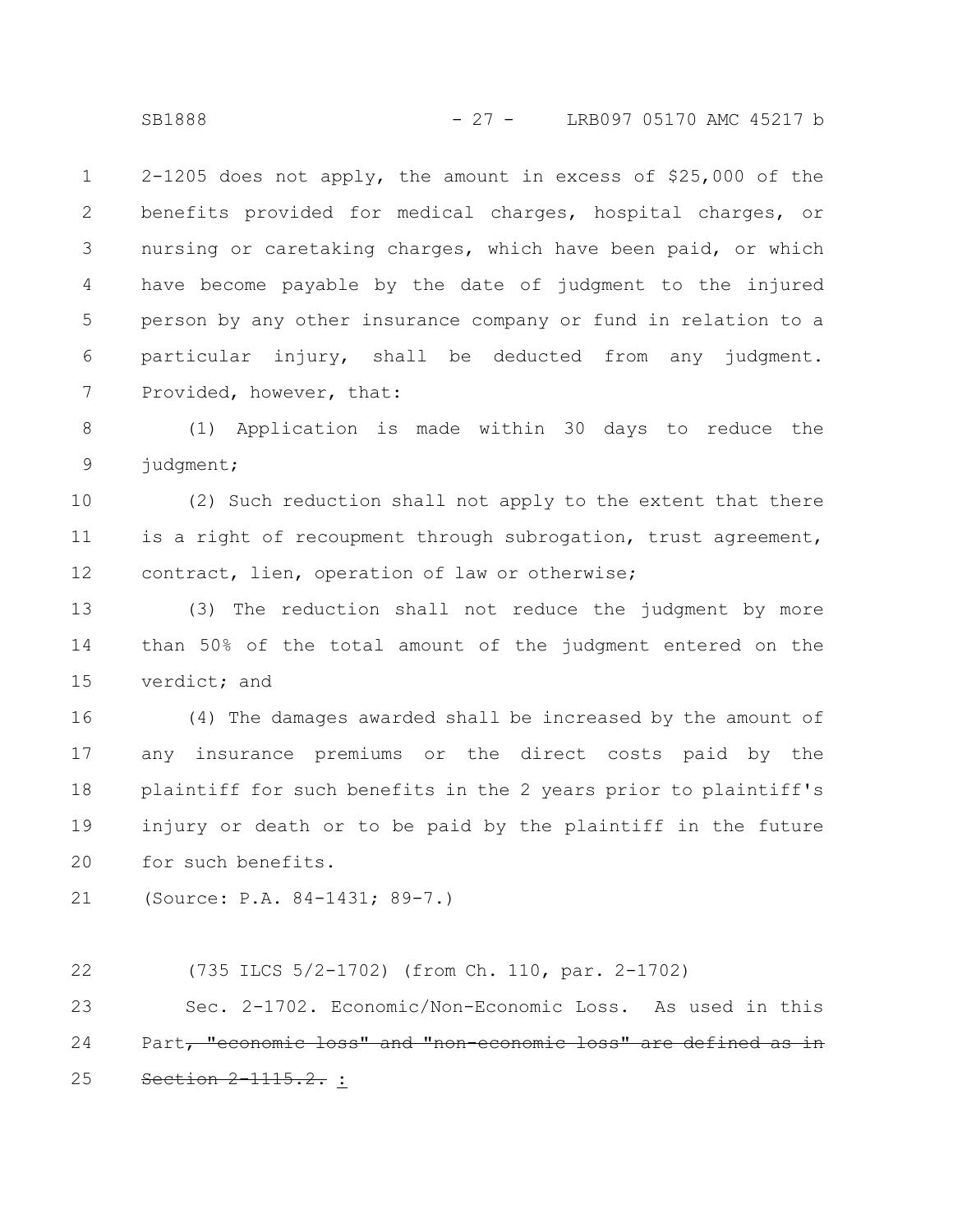SB1888 - 28 - LRB097 05170 AMC 45217 b

(a) "Economic loss" means all pecuniary harm for which damages are recoverable. (b) "Non-economic loss" means loss of consortium and all nonpecuniary harm for which damages are recoverable, including, without limitation, damages for pain and suffering, 1 2 3 4 5

inconvenience, disfigurement, and physical impairment. 6

(Source: P.A. 84-7; 89-7.) 7

(735 ILCS 5/8-802) (from Ch. 110, par. 8-802) 8

Sec. 8-802. Physician and patient. No physician or surgeon shall be permitted to disclose any information he or she may have acquired in attending any patient in a professional character, necessary to enable him or her professionally to serve the patient, except only (1) in trials for homicide when the disclosure relates directly to the fact or immediate circumstances of the homicide, (2) in actions, civil or criminal, against the physician for malpractice, (3) with the expressed consent of the patient, or in case of his or her death or disability, of his or her personal representative or other person authorized to sue for personal injury or of the beneficiary of an insurance policy on his or her life, health, or physical condition, (4) in all actions brought by or against the patient, his or her personal representative, a beneficiary under a policy of insurance, or the executor or administrator of his or her estate wherein the patient's physical or mental condition is an issue, (5) upon an issue as to the validity of 9 10 11 12 13 14 15 16 17 18 19 20 21 22 23 24 25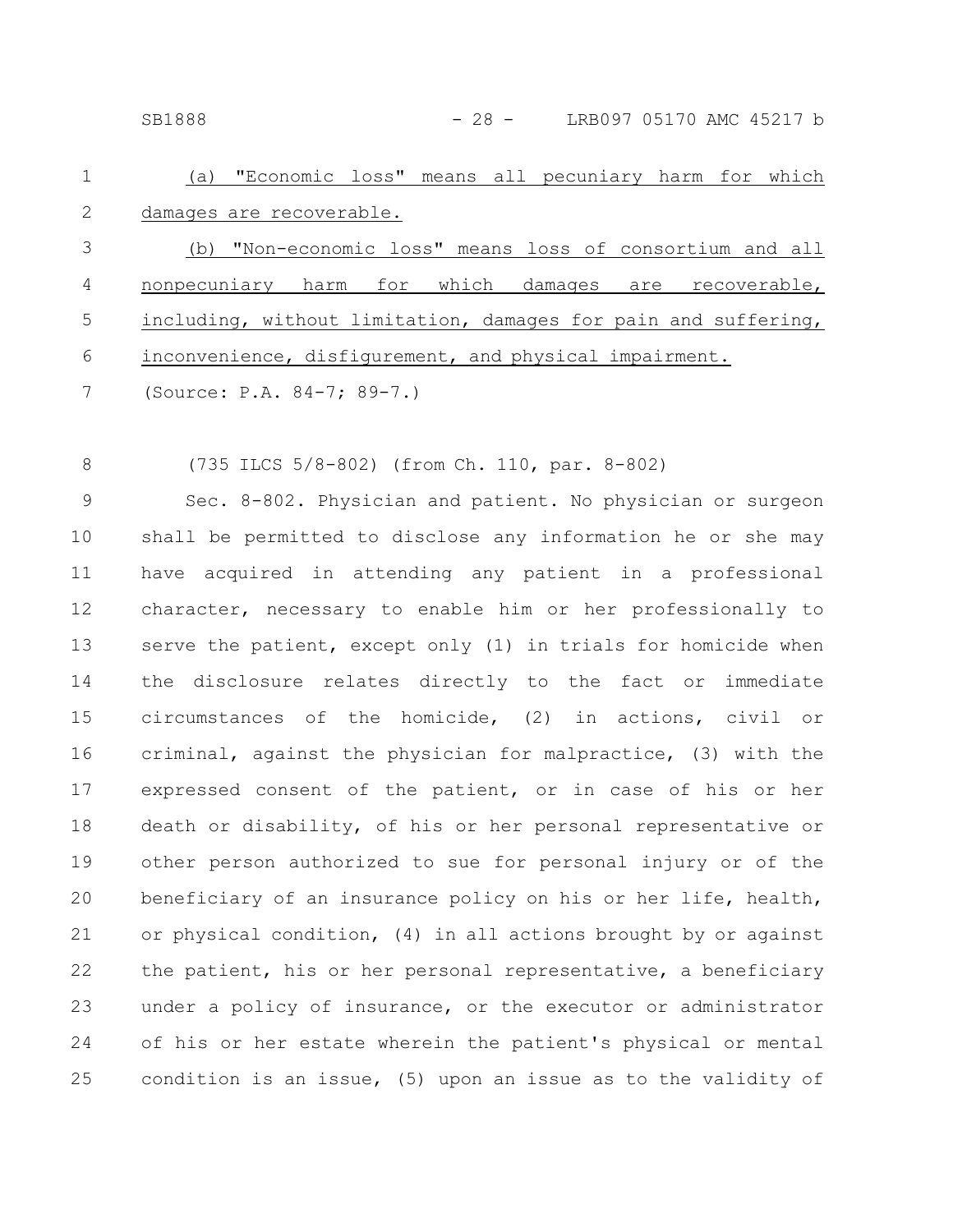a document as a will of the patient, (6) in any criminal action where the charge is either first degree murder by abortion, attempted abortion or abortion, (7) in actions, civil or criminal, arising from the filing of a report in compliance with the Abused and Neglected Child Reporting Act, (8) to any department, agency, institution or facility which has custody of the patient pursuant to State statute or any court order of commitment, (9) in prosecutions where written results of blood alcohol tests are admissible pursuant to Section 11-501.4 of the Illinois Vehicle Code, (10) in prosecutions where written results of blood alcohol tests are admissible under Section 5-11a of the Boat Registration and Safety Act, (11) in criminal actions arising from the filing of a report of suspected terrorist offense in compliance with Section 29D-10(p)(7) of the Criminal Code of 1961, or (12) upon the issuance of a subpoena pursuant to Section 38 of the Medical Practice Act of 1987; the issuance of a subpoena pursuant to Section 25.1 of the Illinois Dental Practice Act; or the issuance of a subpoena pursuant to Section 22 of the Nursing Home Administrators Licensing and Disciplinary Act. 1 2 3 4 5 6 7 8 9 10 11 12 13 14 15 16 17 18 19 20

In the event of a conflict between the application of this Section and the Mental Health and Developmental Disabilities Confidentiality Act to a specific situation, the provisions of the Mental Health and Developmental Disabilities Confidentiality Act shall control. 21 22 23 24 25

(Source: P.A. 95-478, eff. 8-27-07.) 26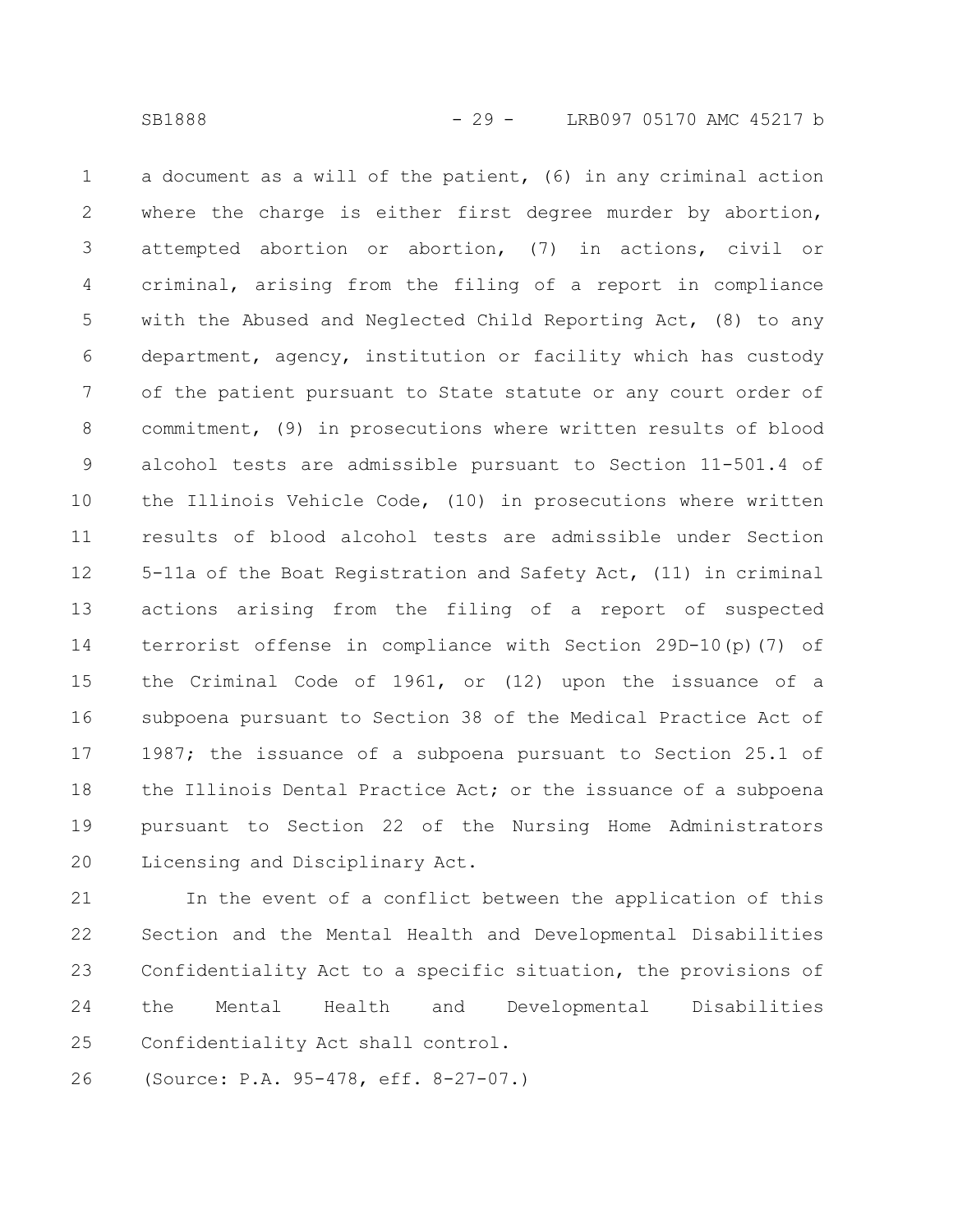(735 ILCS 5/8-2001) (from Ch. 110, par. 8-2001) 1

Sec. 8-2001. Examination of health care records.

3

2

(a) In this Section:

"Health care facility" or "facility" means a public or private hospital, ambulatory surgical treatment center, nursing home, independent practice association, or physician hospital organization, or any other entity where health care services are provided to any person. The term does not include a health care practitioner. 4 5 6 7 8 9

"Health care practitioner" means any health care practitioner, including a physician, dentist, podiatrist, advanced practice nurse, physician assistant, clinical psychologist, or clinical social worker. The term includes a medical office, health care clinic, health department, group practice, and any other organizational structure for a licensed professional to provide health care services. The term does not include a health care facility. 10 11 12 13 14 15 16 17

(b) Every private and public health care facility shall, upon the request of any patient who has been treated in such health care facility, or any person, entity, or organization presenting a valid authorization for the release of records signed by the patient or the patient's legally authorized representative, permit the patient, his or her health care practitioner, authorized attorney, or any person, entity, or organization presenting a valid authorization for the release 18 19 20 21 22 23 24 25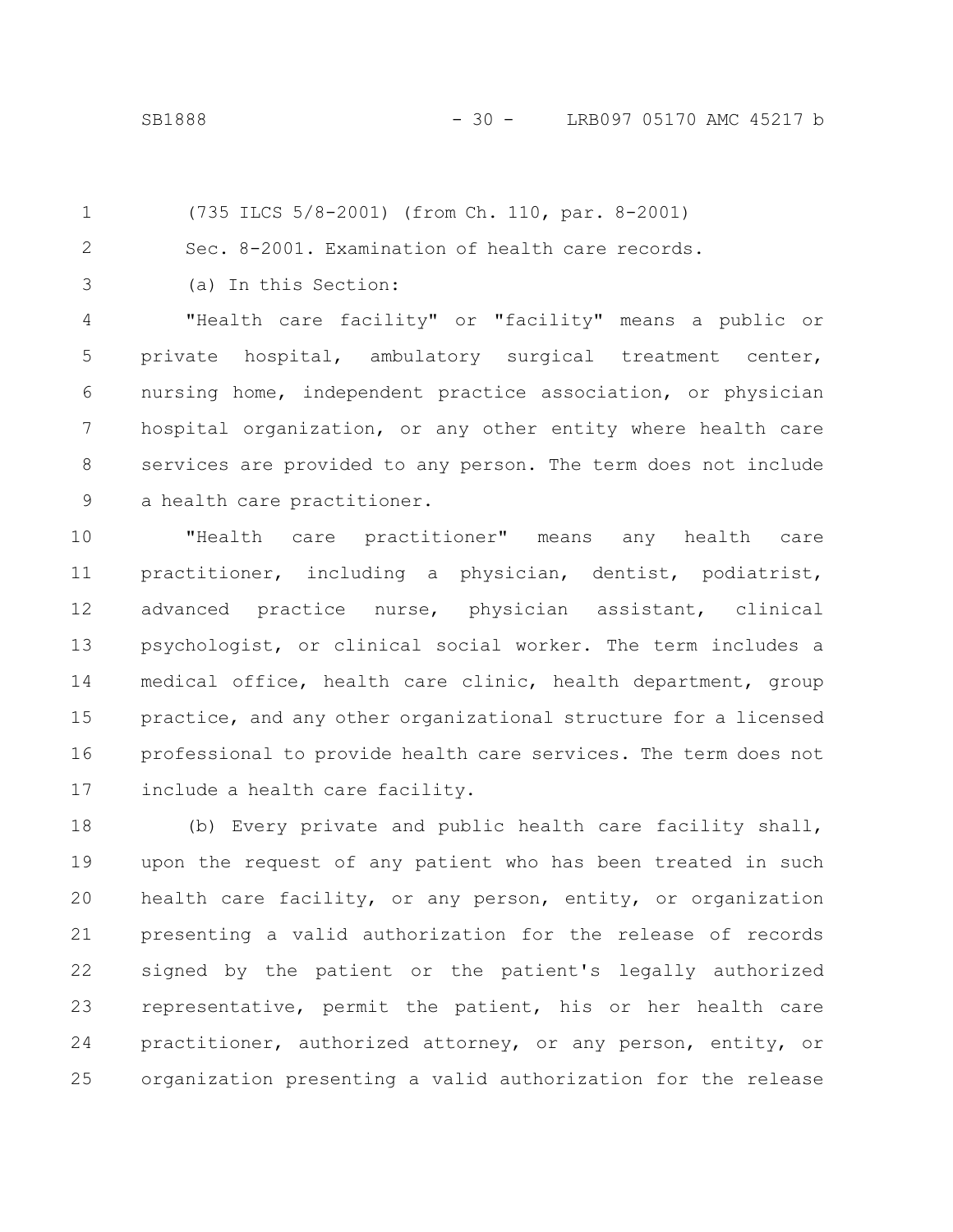of records signed by the patient or the patient's legally authorized representative to examine the health care facility patient care records, including but not limited to the history, bedside notes, charts, pictures and plates, kept in connection with the treatment of such patient, and permit copies of such records to be made by him or her or his or her health care practitioner or authorized attorney. 1 2 3 4 5 6 7

(c) Every health care practitioner shall, upon the request of any patient who has been treated by the health care practitioner, or any person, entity, or organization presenting a valid authorization for the release of records signed by the patient or the patient's legally authorized representative, permit the patient and the patient's health care practitioner or authorized attorney, or any person, entity, or organization presenting a valid authorization for the release of records signed by the patient or the patient's legally authorized representative, to examine and copy the patient's records, including but not limited to those relating to the diagnosis, treatment, prognosis, history, charts, pictures and plates, kept in connection with the treatment of such patient. 8 9 10 11 12 13 14 15 16 17 18 19 20 21

(d) A request for copies of the records shall be in writing and shall be delivered to the administrator or manager of such health care facility or to the health care practitioner. The person (including patients, health care practitioners and attorneys) requesting copies of records shall reimburse the 22 23 24 25 26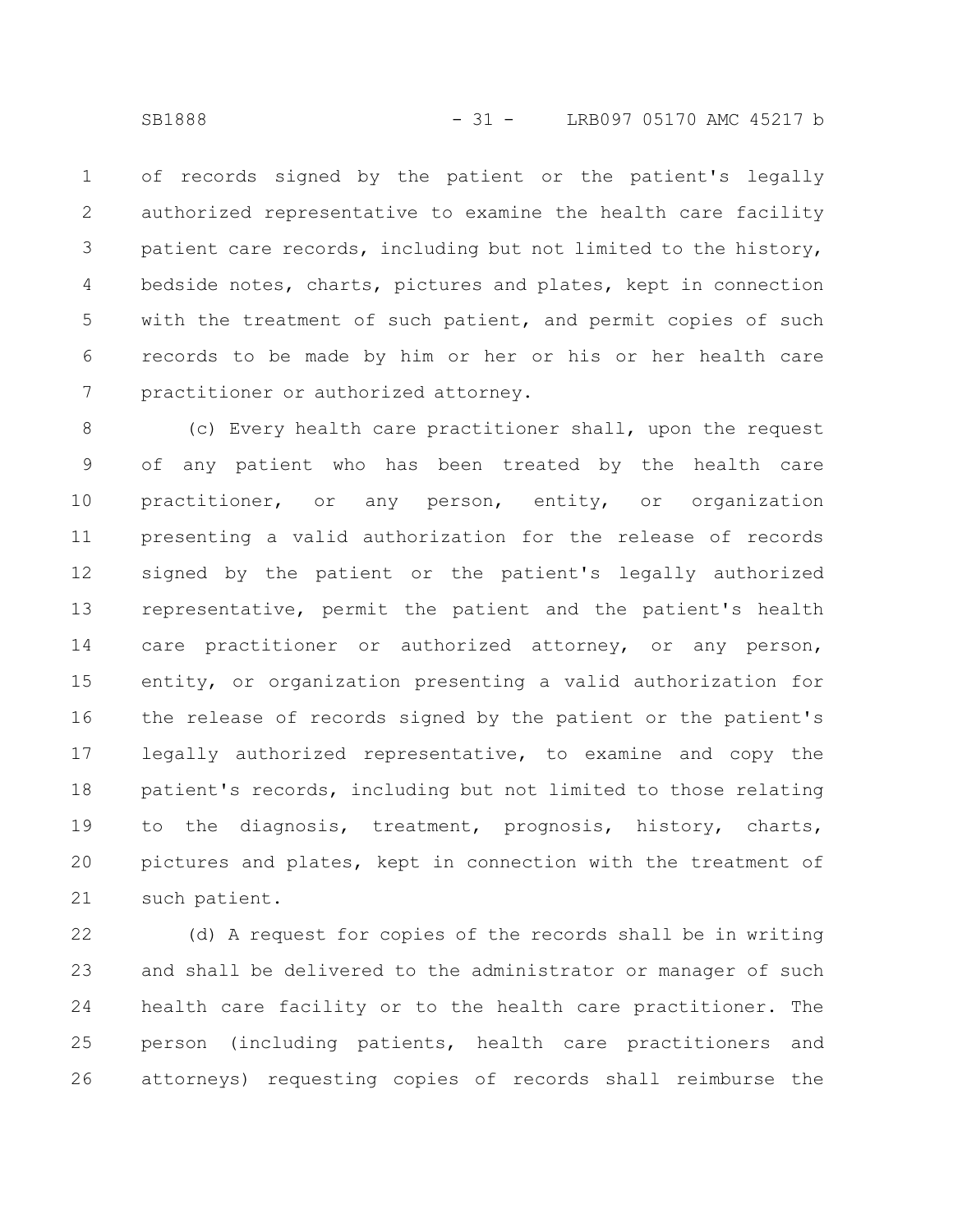facility or the health care practitioner at the time of such copying for all reasonable expenses, including the costs of independent copy service companies, incurred in connection with such copying not to exceed a \$20 handling charge for processing the request and the actual postage or shipping charge, if any, plus: (1) for paper copies 75 cents per page for the first through 25th pages, 50 cents per page for the 26th through 50th pages, and 25 cents per page for all pages in excess of 50 (except that the charge shall not exceed \$1.25 per page for any copies made from microfiche or microfilm; records retrieved from scanning, digital imaging, electronic information or other digital format do not qualify as microfiche or microfilm retrieval for purposes of calculating charges); and (2) for electronic records, retrieved from a scanning, digital imaging, electronic information or other digital format in a electronic document, a charge of 50% of the per page charge for paper copies under subdivision (d)(1). This per page charge includes the cost of each CD Rom, DVD, or other storage media. Records already maintained in an electronic or digital format shall be provided in an electronic format when so requested. If the records system does not allow for the creation or transmission of an electronic or digital record, then the facility or practitioner shall inform the requester in writing of the reason the records can not be provided electronically. The written explanation may be included with the production of paper copies, if the requester chooses to 1 2 3 4 5 6 7 8 9 10 11 12 13 14 15 16 17 18 19 20 21 22 23 24 25 26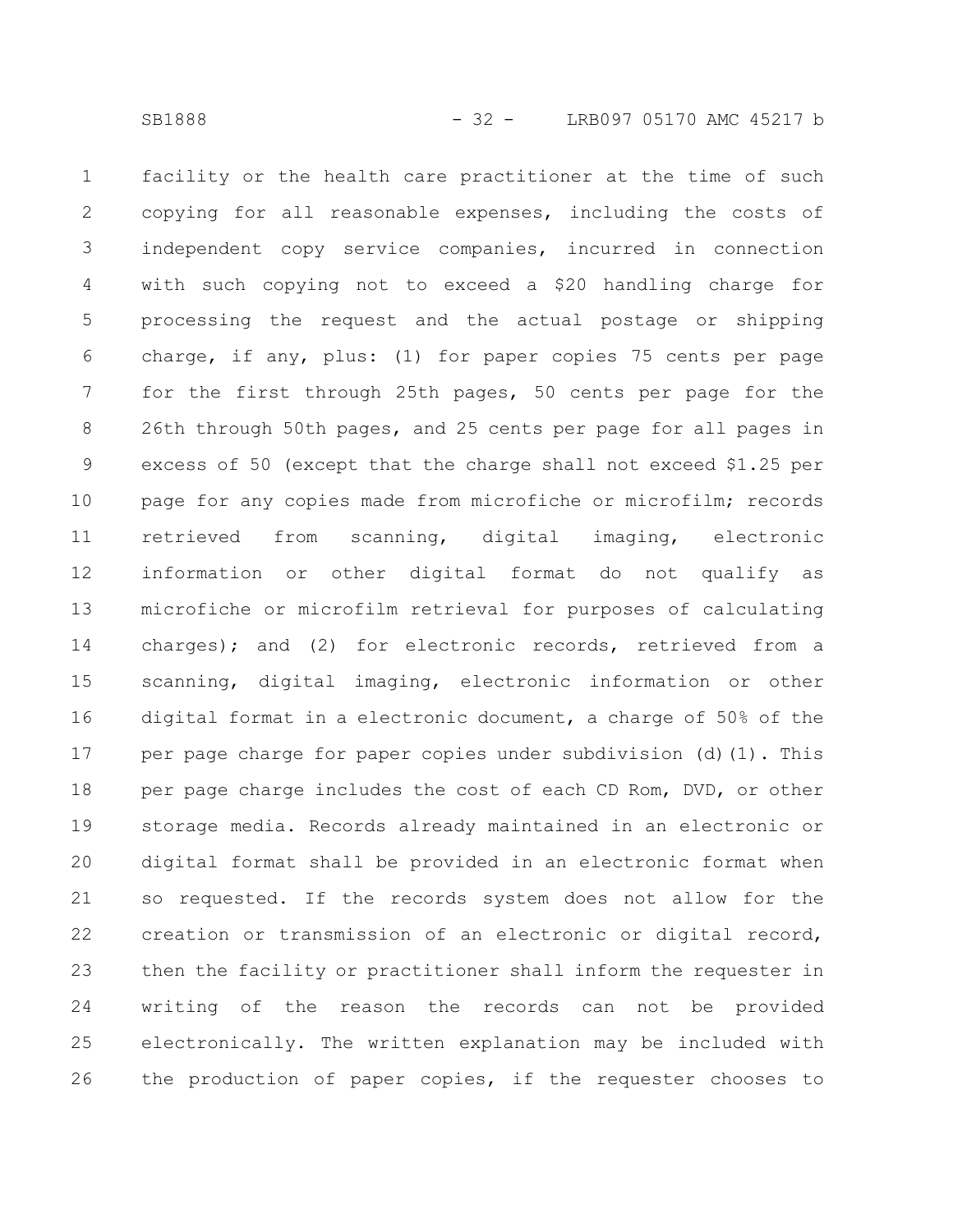order paper copies. These rates shall be automatically adjusted as set forth in Section 8-2006. The facility or health care practitioner may, however, charge for the reasonable cost of all duplication of record material or information that cannot routinely be copied or duplicated on a standard commercial photocopy machine such as x-ray films or pictures. 1 2 3 4 5 6

(e) The requirements of this Section shall be satisfied within 30 days of the receipt of a written request by a patient or by his or her legally authorized representative, health care practitioner, authorized attorney, or any person, entity, or organization presenting a valid authorization for the release of records signed by the patient or the patient's legally authorized representative. If the facility or health care practitioner needs more time to comply with the request, then within 30 days after receiving the request, the facility or health care practitioner must provide the requesting party with a written statement of the reasons for the delay and the date by which the requested information will be provided. In any event, the facility or health care practitioner must provide the requested information no later than 60 days after receiving the request. 7 8 9 10 11 12 13 14 15 16 17 18 19 20 21

(f) A health care facility or health care practitioner must provide the public with at least 30 days prior notice of the closure of the facility or the health care practitioner's practice. The notice must include an explanation of how copies of the facility's records may be accessed by patients. The 22 23 24 25 26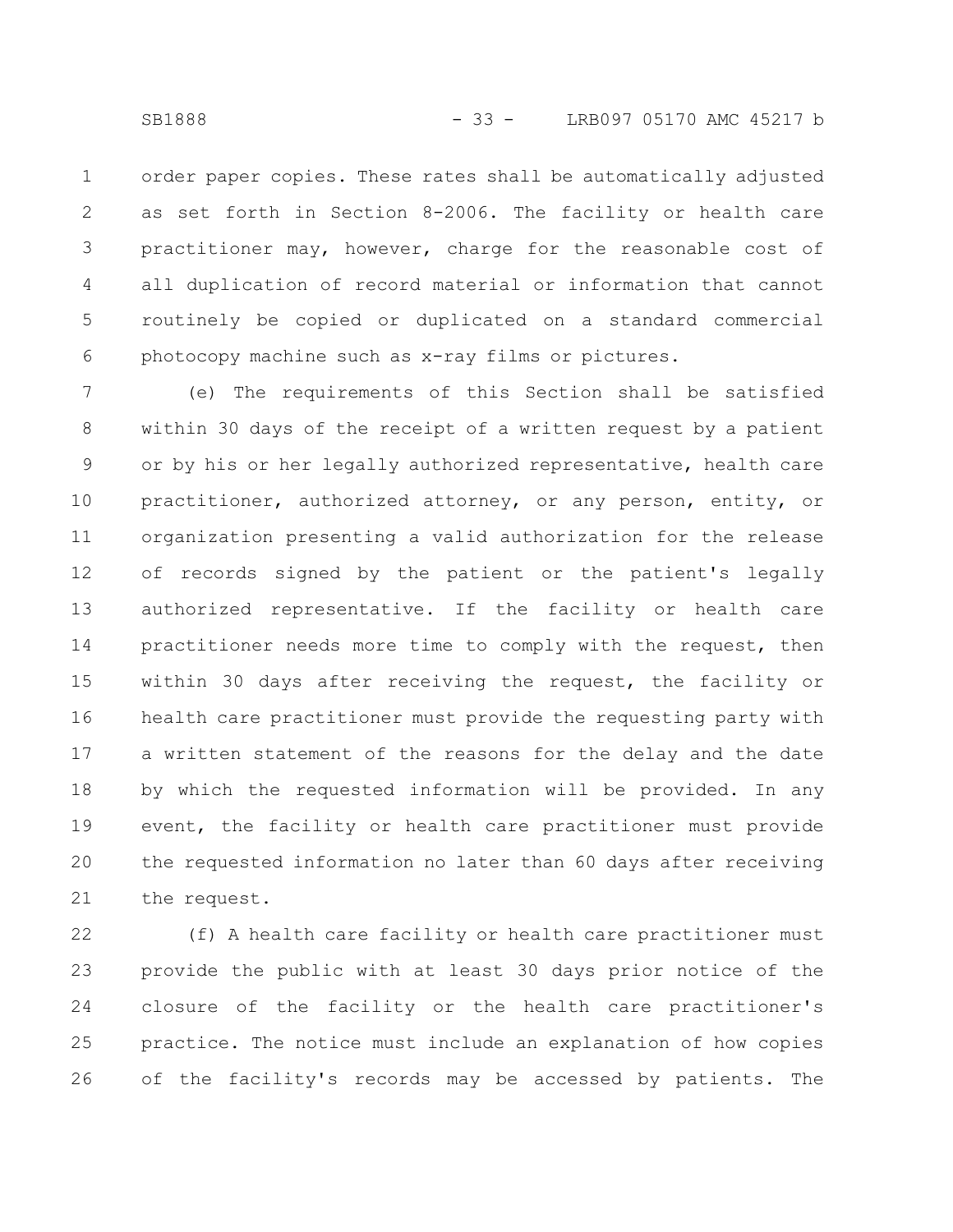notice may be given by publication in a newspaper of general circulation in the area in which the health care facility or health care practitioner is located. 1 2 3

(g) Failure to comply with the time limit requirement of this Section shall subject the denying party to expenses and reasonable attorneys' fees incurred in connection with any court ordered enforcement of the provisions of this Section. (Source: P.A. 94-155, eff. 1-1-06; 95-478, eff. 1-1-08 (changed from 8-27-07 by P.A. 95-480); 95-480, eff. 1-1-08.) 4 5 6 7 8 9

(735 ILCS 5/8-2501) (from Ch. 110, par. 8-2501) 10

Sec. 8-2501. Expert Witness Standards. In any case in which the standard of care applicable to a medical professional is at issue, the court shall apply the following standards to determine if a witness qualifies as an expert witness and can testify on the issue of the appropriate standard of care. 11 12 13 14 15

(a) Whether the witness is board certified or board eligible, or has completed a residency, in the same or substantially similar medical specialties as the defendant and is otherwise qualified by significant experience with the standard of care, methods, procedures, and treatments relevant to the allegations against the defendant; 16 17 18 19 20 21

(b) Whether the witness has devoted a majority of his or her work time to the practice of medicine, teaching or University based research in relation to the medical care and type of treatment at issue which gave rise to the medical 22 23 24 25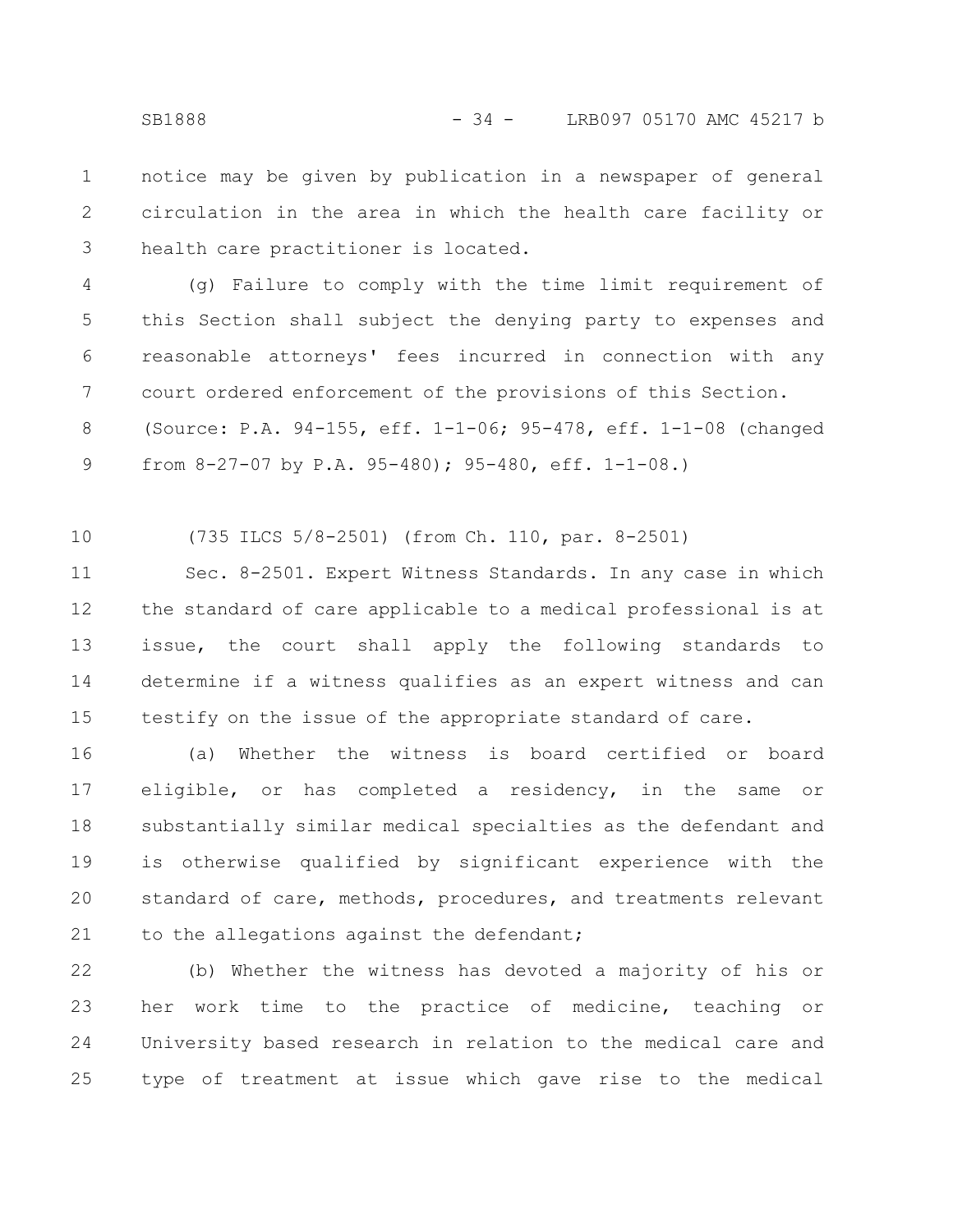SB1888 - 35 - LRB097 05170 AMC 45217 b

problem of which the plaintiff complains; 1

(c) whether the witness is licensed in the same profession with the same class of license as the defendant if the defendant is an individual; and 2 3 4

(d) whether, in the case against a nonspecialist, the witness can demonstrate a sufficient familiarity with the standard of care practiced in this State. 5 6 7

An expert shall provide evidence of active practice, teaching, or engaging in university-based research. If retired, an expert must provide evidence of attendance and completion of continuing education courses for 3 years previous to giving testimony. An expert who has not actively practiced, taught, or been engaged in university-based research, or any combination thereof, during the preceding 5 years may not be qualified as an expert witness. 8 9 10 11 12 13 14 15

The changes to this Section made by this amendatory Act of the 94th General Assembly apply to causes of action accruing on or after its effective date. 16 17 18

(Source: P.A. 94-677, eff. 8-25-05.) 19

(735 ILCS 5/13-213) (from Ch. 110, par. 13-213) 20

Sec. 13-213. Product liability; statute of repose. 21

(a) As used in this Section, the term: 22

(1) "alteration, modification or change" or "altered, modified, or changed" means an alteration, modification or change that was made in the original makeup 23 24 25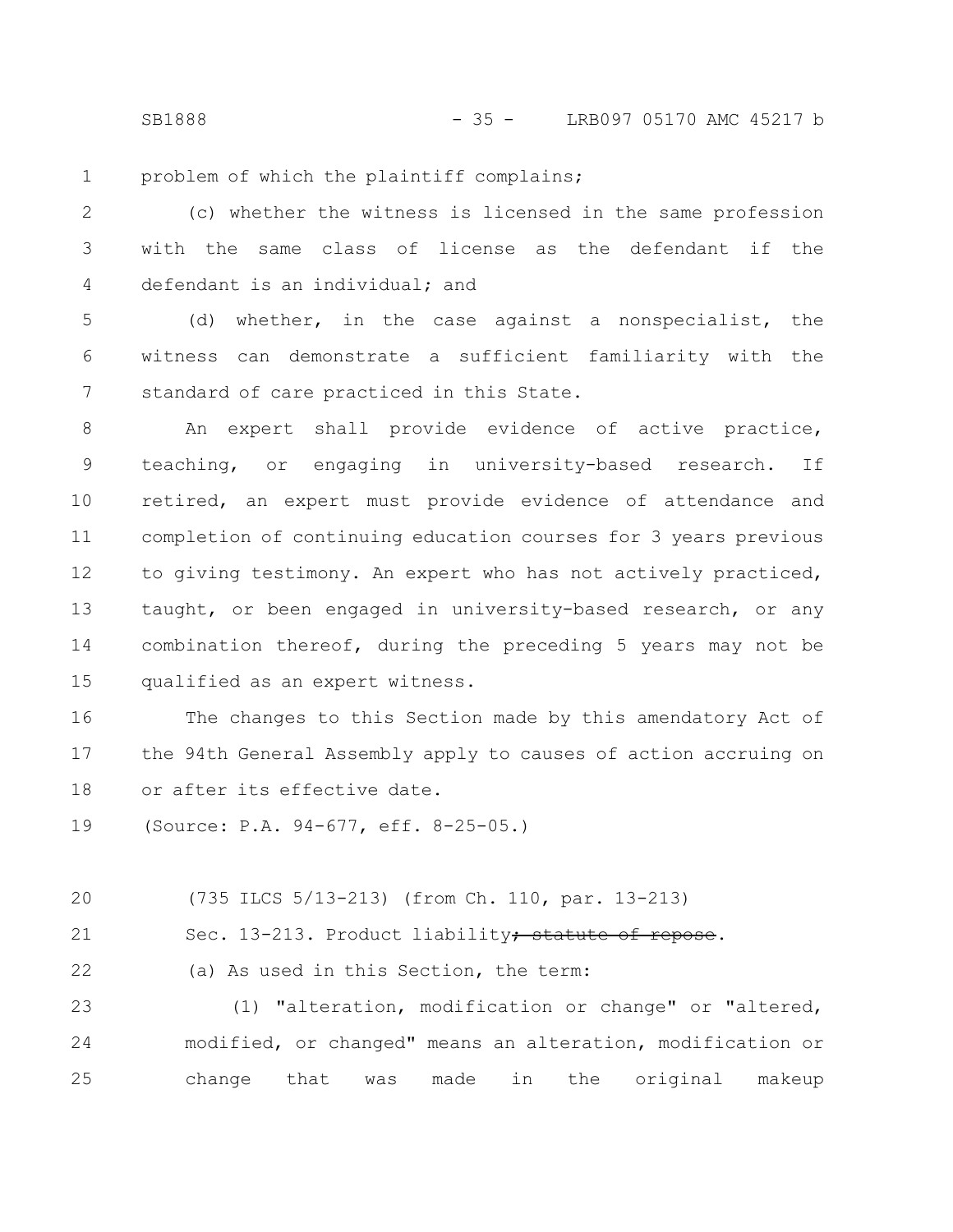5

6

7

8

characteristics, function or design of a product or in the original recommendations, instructions and warnings given with respect to a product including the failure properly to maintain and care for a product. 1 2 3 4

(2) "product" means any tangible object or goods distributed in commerce, including any service provided in connection with the product. Where the term "product unit" is used, it refers to a single item or unit of a product.

(3) "product liability action" means any action based on any theory or the doctrine of strict liability in tort brought against the seller of a product on account of personal injury, (including illness, disease, disability and death) or property, economic or other damage allegedly caused by or resulting from the manufacture, construction, preparation, assembly, installation, testing, makeup, characteristics, functions, design, formula, plan, recommendation, specification, prescription, advertising, sale, marketing, packaging, labeling, repair, maintenance or disposal of, or warning or instruction regarding any product. This definition excludes actions brought by State or federal regulatory agencies pursuant to statute. 9 10 11 12 13 14 15 16 17 18 19 20 21

(4) "seller" means one who, in the course of a business conducted for the purpose, sells, distributes, leases, assembles, installs, produces, manufactures, fabricates, prepares, constructs, packages, labels, markets, repairs, maintains, or otherwise is involved in placing a product in 22 23 24 25 26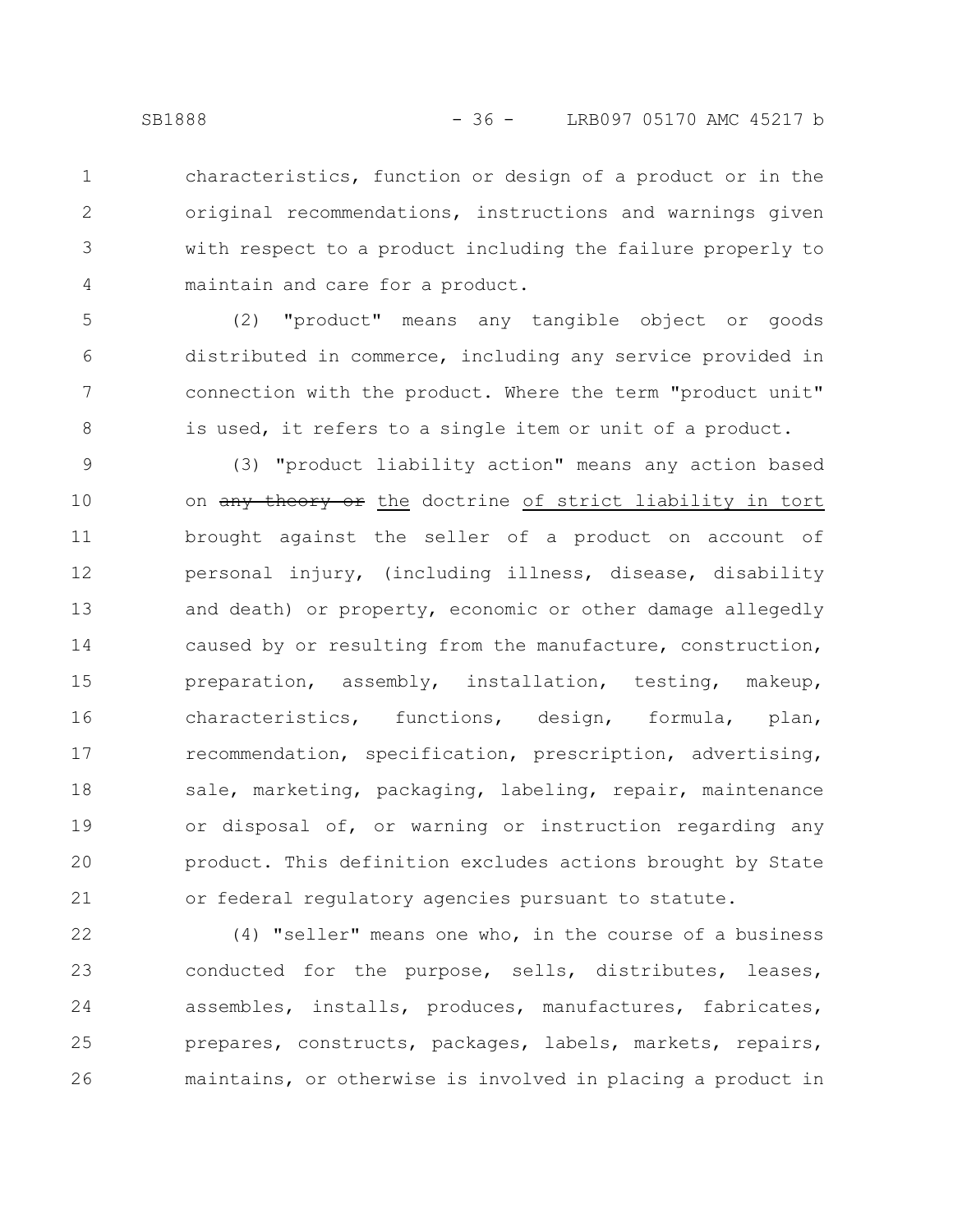1

the stream of commerce.

(b) Subject to the provisions of subsections (c) and (d) no product liability action based on any theory or the doctrine of strict liability in tort shall be commenced except within the applicable limitations period and, in any event, within 12 years from the date of first sale, lease or delivery of possession by a seller or 10 years from the date of first sale, lease or delivery of possession to its initial user, consumer, or other non-seller, whichever period expires earlier, of any product unit that is claimed to have injured or damaged the plaintiff, unless the defendant expressly has warranted or promised the product for a longer period and the action is brought within that period. 2 3 4 5 6 7 8 9 10 11 12 13

(c) No product liability action based on any theory or the doctrine of strict liability in tort to recover for injury or damage claimed to have resulted from an alteration, modification or change of the product unit subsequent to the date of first sale, lease or delivery of possession of the product unit to its initial user, consumer or other non-seller shall be limited or barred by subsection (b) hereof if: 14 15 16 17 18 19 20

(1) the action is brought against a seller making, authorizing, or furnishing materials for the accomplishment of such alteration, modification or change (or against a seller furnishing specifications or instructions for the accomplishment of such alteration, modification or change when the injury is claimed to have 21 22 23 24 25 26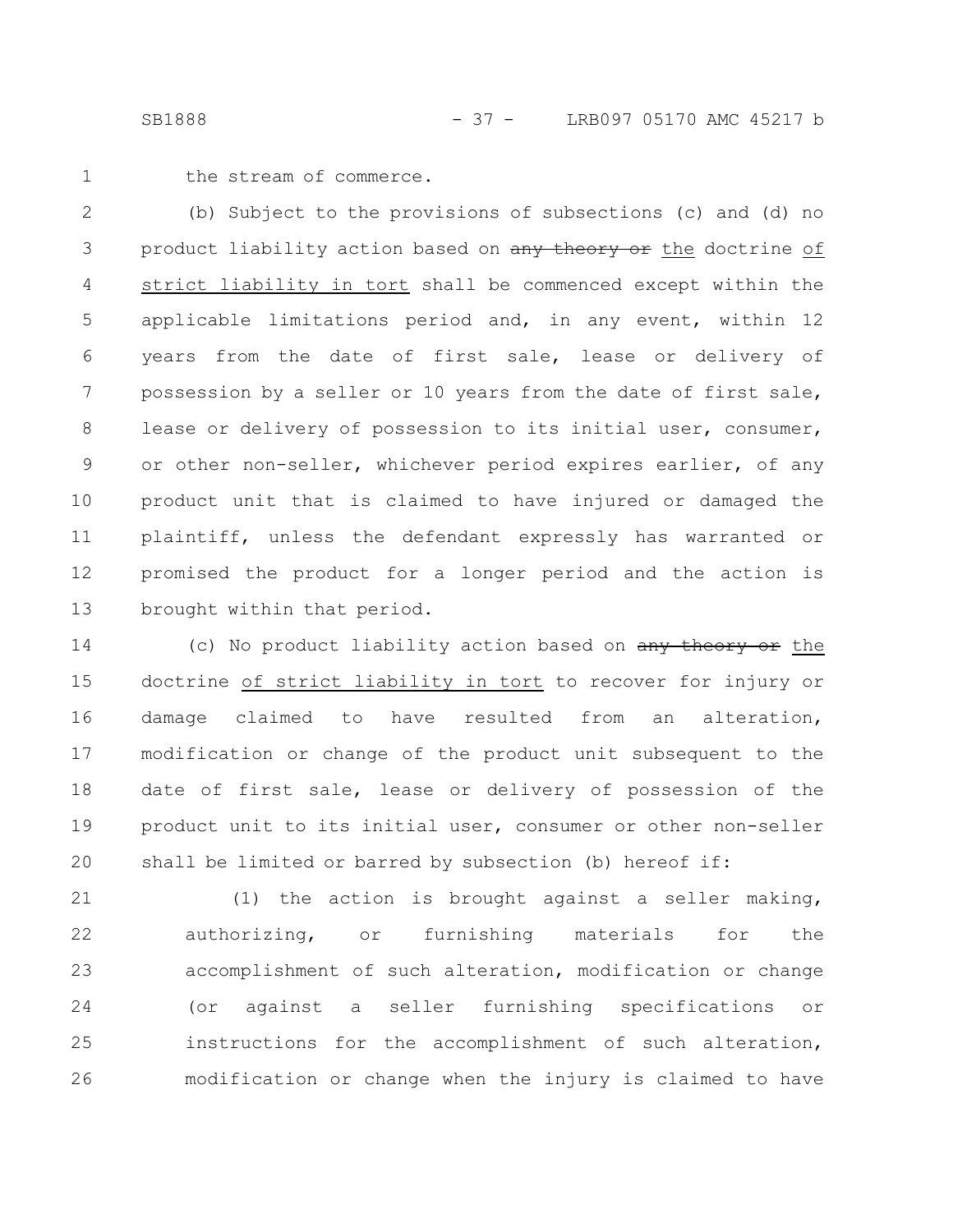- 
- 1 2

resulted from failure to provide adequate specifications or instructions), and

(2) the action commenced within the applicable limitation period and, in any event, within 10 years from the date such alteration, modification or change was made, unless defendant expressly has warranted or promised the product for a longer period and the action is brought within that period, and 3 4 5 6 7 8

(3) when the injury or damage is claimed to have resulted from an alteration, modification or change of a product unit, there is proof that such alteration, modification or change had the effect of introducing into the use of the product unit, by reason of defective materials or workmanship, a hazard not existing prior to such alteration, modification or change. 9 10 11 12 13 14 15

(d) Notwithstanding the provisions of subsection (b) and paragraph (2) of subsection (c) if the injury complained of occurs within any of the periods provided by subsection (b) and paragraph (2) of subsection (c), the plaintiff may bring an action within 2 years after the date on which the claimant knew, or through the use of reasonable diligence should have known, of the existence of the personal injury, death or property damage, but in no event shall such action be brought more than 8 years after the date on which such personal injury, death or property damage occurred. In any such case, if the person entitled to bring the action was, at the time the 16 17 18 19 20 21 22 23 24 25 26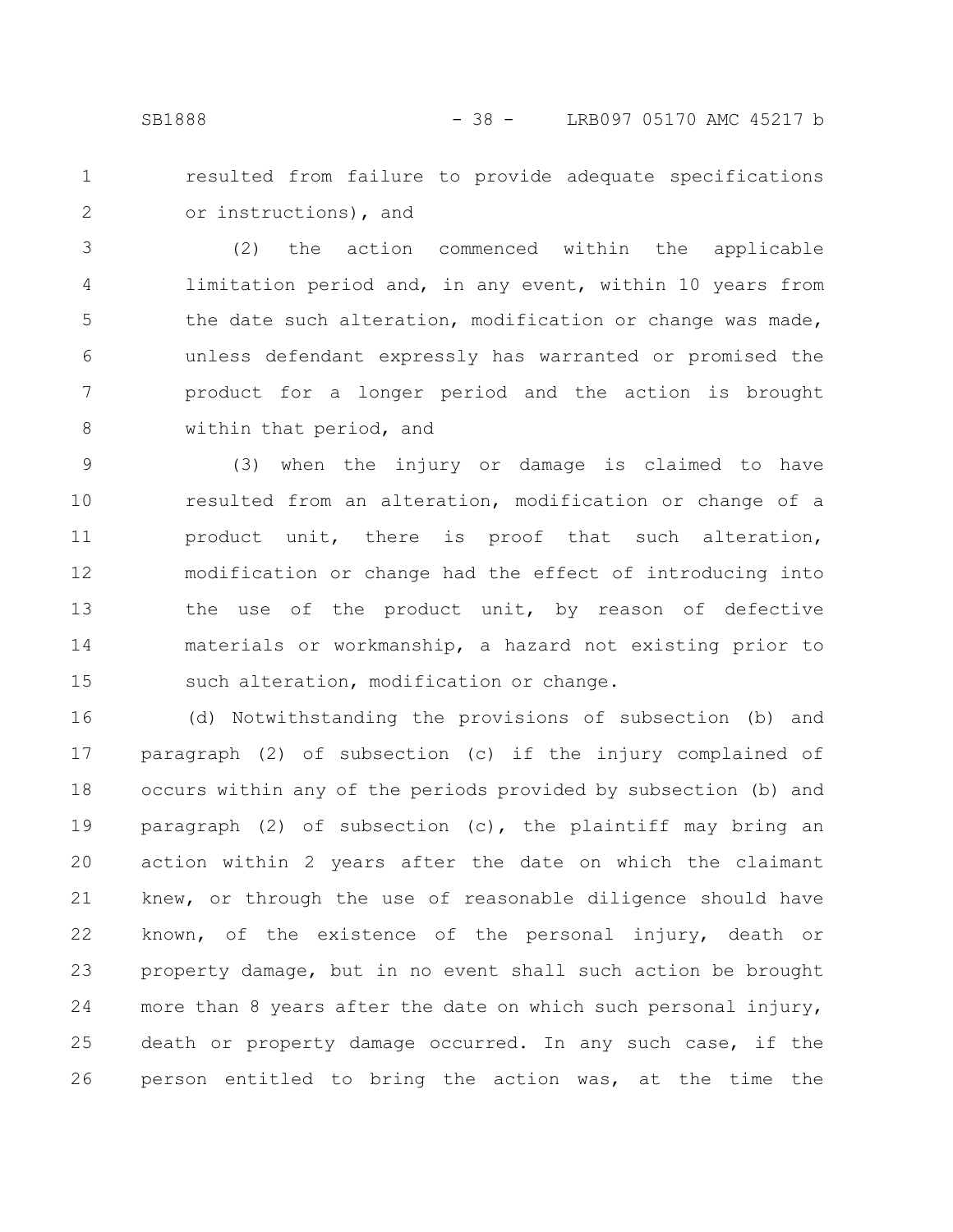personal injury, death or property damage occurred, under the age of 18 years, or under a legal disability, then the period of limitations does not begin to run until the person attains the age of 18 years, or the disability is removed. 1 2 3 4

(e) Replacement of a component part of a product unit with a substitute part having the same formula or design as the original part shall not be deemed a sale, lease or delivery of possession or an alteration, modification or change for the purpose of permitting commencement of a product liability action based on any theory or the doctrine of strict liability in tort to recover for injury or damage claimed to have resulted from the formula or design of such product unit or of the substitute part when such action would otherwise be barred according to the provisions of subsection (b) of this Section. 5 6 7 8 9 10 11 12 13 14

(f) Nothing in this Section shall be construed to create a cause of action or to affect the right of any person to seek and obtain indemnity or contribution. 15 16 17

(g) The provisions of this Section 13-213 of this Act apply to any cause of action accruing on or after January 1, 1979, involving any product which was in or entered the stream of commerce prior to, on, or after January 1, 1979. 18 19 20 21

(h) This amendatory Act of 1995 applies to causes of action accruing on or after its effective date. 22 23

(Source: P.A. 85-907; 86-1329; 89-7.) 24

25

(735 ILCS 5/13-214.3) (from Ch. 110, par. 13-214.3)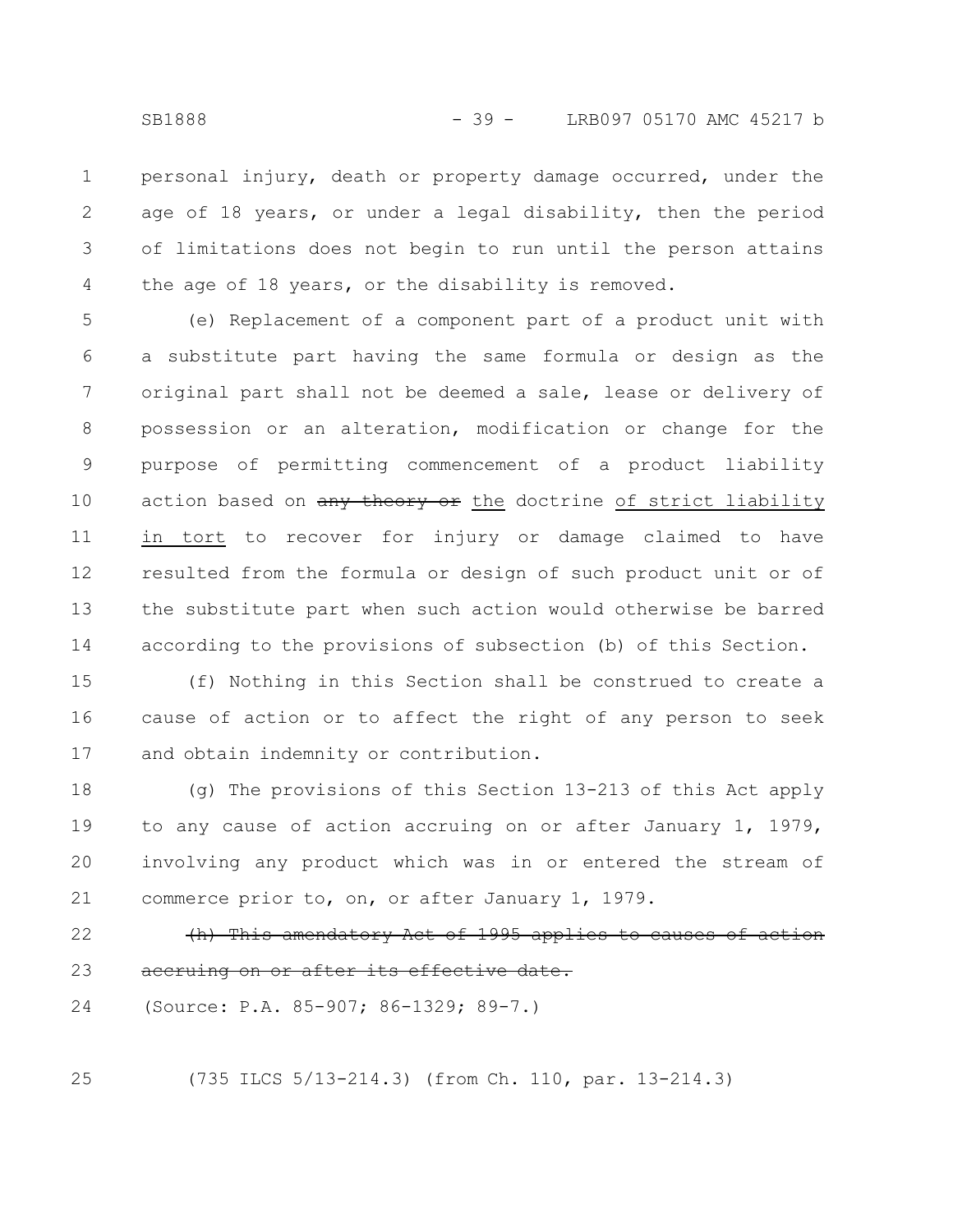1

Sec. 13-214.3. Attorneys.

(a) In this Section: "attorney" includes (i) an individual attorney, together with his or her employees who are attorneys, (ii) a professional partnership of attorneys, together with its employees, partners, and members who are attorneys, and (iii) a professional service corporation of attorneys, together with its employees, officers, and shareholders who are attorneys; and "non-attorney employee" means a person who is not an attorney but is employed by an attorney. 2 3 4 5 6 7 8 9

(b) An action for damages based on tort, contract, or otherwise (i) against an attorney arising out of an act or omission in the performance of professional services or (ii) against a non-attorney employee arising out of an act or omission in the course of his or her employment by an attorney to assist the attorney in performing professional services must be commenced within 2 years from the time the person bringing the action knew or reasonably should have known of the injury for which damages are sought. 10 11 12 13 14 15 16 17 18

(c) Except as provided in subsection (d), an action described in subsection (b) may not be commenced in any event more than 6 years after the date on which the act or omission occurred. 19 20 21 22

(d) (Blank.) When the injury caused by the act or omission does not occur until the death of the person for whom the professional services were rendered, the action may be commenced within 2 years after the date of the person's death 23 24 25 26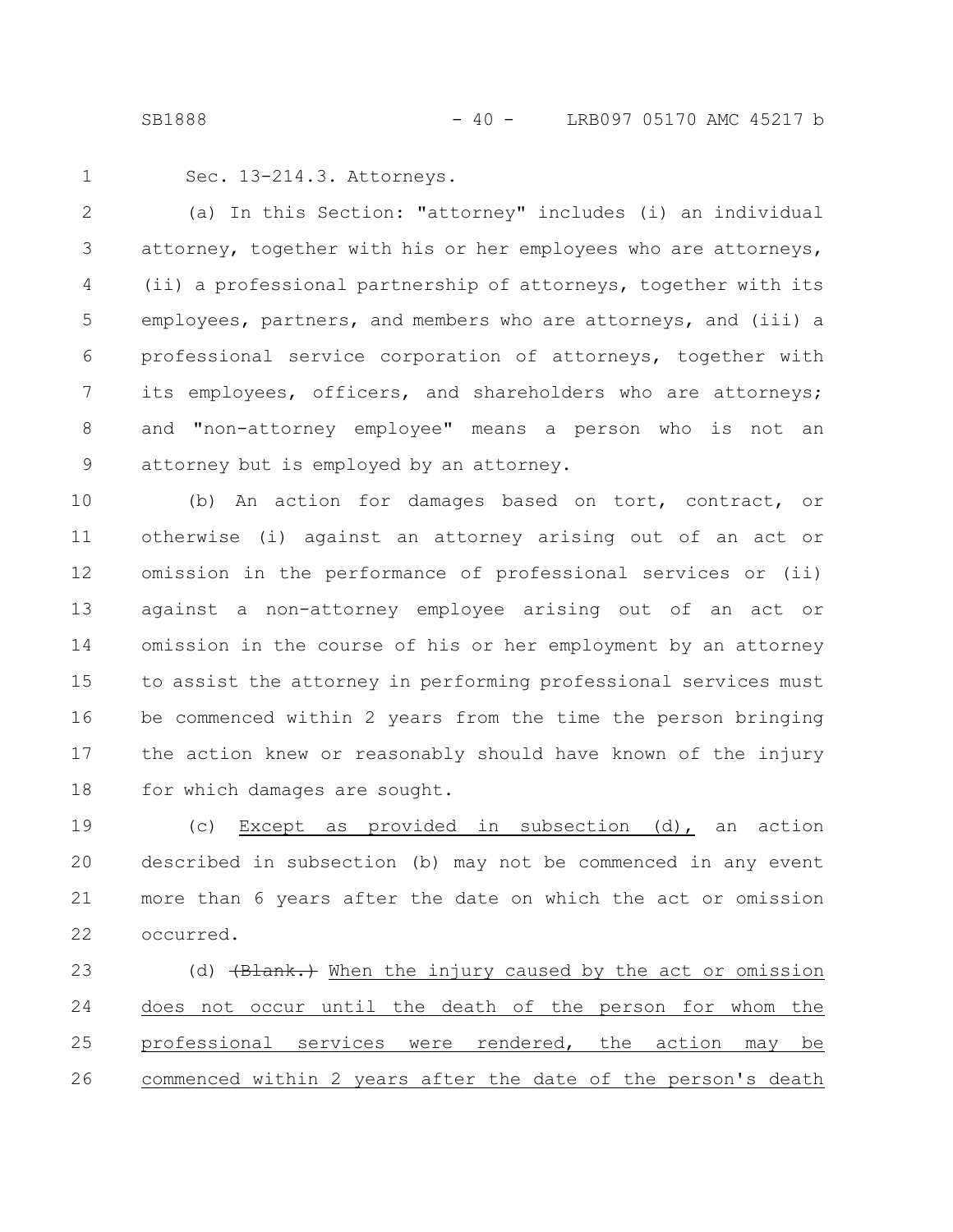unless letters of office are issued or the person's will is admitted to probate within that 2 year period, in which case the action must be commenced within the time for filing claims against the estate or a petition contesting the validity of the will of the deceased person, whichever is later, as provided in the Probate Act of 1975. 1 2 3 4 5 6

(e) If the person entitled to bring the action is under the age of majority or under other legal disability at the time the cause of action accrues, the period of limitations shall not begin to run until majority is attained or the disability is removed. 7 8 9 10 11

(f) The provisions of Public Act 86-1371 creating this etion apply This Section applies to all causes of action accruing on or after its effective date. 12 13 14

 $(q)$  This amendatory Act of 1995 applies filed on or after its effective date. If, amendatory Act of 1995, the action is either barred or mains less than 2 years to bring the individual may bring the action within 2 years of the effective date of this amendatory Act of 1995. 15 16 17 18 19 20

(Source: P.A. 86-1371; 89-7.) 21

(735 ILCS 5/13-217) (from Ch. 110, par. 13-217) 22

Sec. 13-217. Reversal or dismissal. In the actions specified in Article XIII of this Act or any other act or contract where the time for commencing an action is limited, if 23 24 25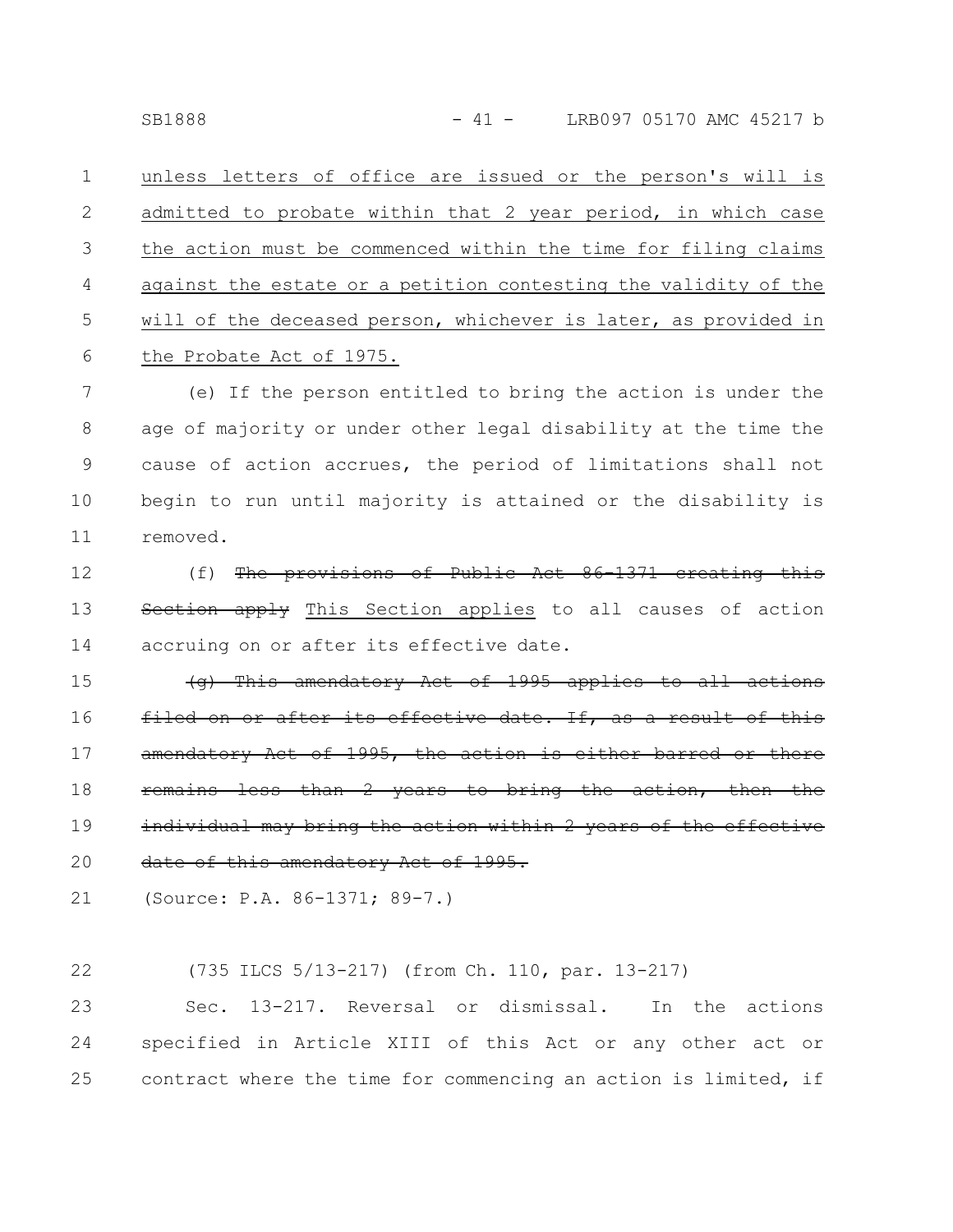judgment is entered for the plaintiff but reversed on appeal, or if there is a verdict in favor of the plaintiff and, upon a motion in arrest of judgment, the judgment is entered against the plaintiff, or the action is voluntarily dismissed by the plaintiff, or the action is dismissed for want of prosecution, or the action is dismissed by a United States District Court for lack of jurisdiction, or the action is dismissed by a United States District Court for improper venue, then, whether or not the time limitation for bringing such action expires during the pendency of such action, the plaintiff, his or her heirs, executors or administrators may commence a new action within one year or within the remaining period of limitation, whichever is greater, after such judgment is reversed or entered against the plaintiff, or after the action is voluntarily dismissed by the plaintiff, or the action is dismissed for want of prosecution, or the action is dismissed by a United States District Court for lack of jurisdiction, or the action is dismissed by a United States District Court for improper venue. No action which is voluntarily dismissed by the plaintiff or dismissed for want of prosecution by the court may be filed where the time for commencing This amendatory Act of 1995 applies to causes 1 2 3 4 5 6 7 8 9 10 11 12 13 14 15 16 17 18 19 20 21 22

- eruing on or after its effective 23
- (Source: P.A. 87-1252.) 24

25

(735 ILCS 5/2-623 rep.)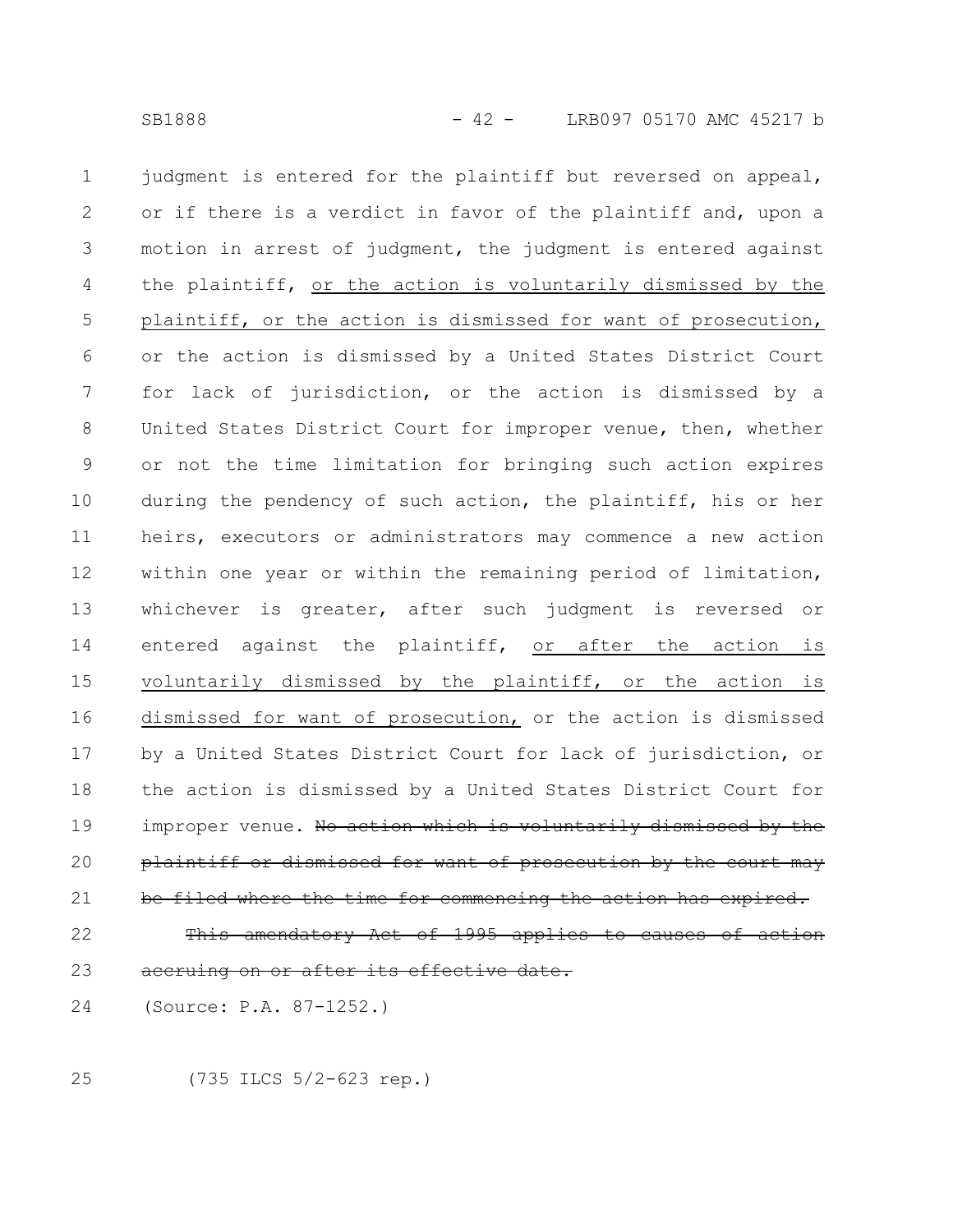- (735 ILCS 5/2-624 rep.) 1
- (735 ILCS 5/2-1115.05 rep.) 2
- (735 ILCS 5/2-1115.1 rep.) 3
- (735 ILCS 5/2-1115.2 rep.) 4
- (735 ILCS 5/2-1706.5 rep.) 5
- (735 ILCS 5/Art. II Pt. 21 rep.) 6

Section 25. The Code of Civil Procedure is amended by repealing Sections 2-623, 2-624, 2-1115.05, 2-1115.1, 2-1115.2, and 2-1706.5 and Part 21 of Article II. 7 8 9

- Section 30. Sections 4 and 5 of the Joint Tortfeasor Contribution Act are re-enacted as follows: 10 11
- (740 ILCS 100/4) (from Ch. 70, par. 304) 12

Sec. 4. Rights of Plaintiff Unaffected. Except as provided in Section 3.5 of this Act, A plaintiff's right to recover the full amount of his judgment from any one or more defendants subject to liability in tort for the same injury to person or property, or for wrongful death, is not affected by the provisions of this Act. 13 14 15 16 17 18

- (Source: P.A. 81-601; 89-7.) 19
- (740 ILCS 100/5) (from Ch. 70, par. 305) 20

Sec. 5. Enforcement. Other than in actions for healing art malpractice, A cause of action for contribution among joint tortfeasors is not required to be asserted during the pendency 21 22 23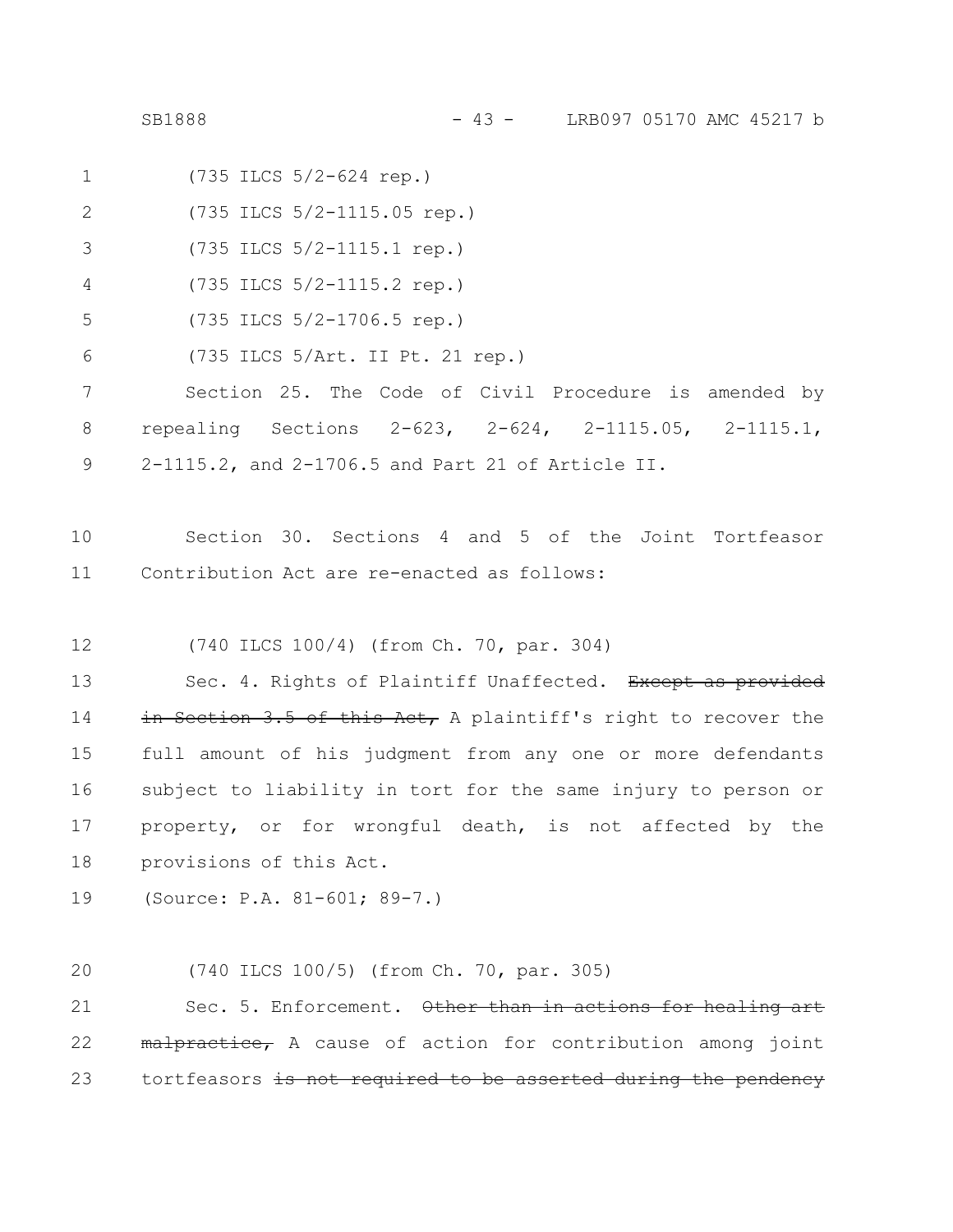SB1888 - 44 - LRB097 05170 AMC 45217 b

of litigation brought by a claimant and may be asserted by a separate action before or after payment of a settlement or judgment in favor of the claimant, or may be asserted by counterclaim or by third-party complaint in a pending action. 1 2 3 4

This amendatory Act of 1995 applies to causes of action filed on or after its effective date. 5 6

(Source: P.A. 81-601; 89-7.) 7

(740 ILCS 100/3.5 rep.) 8

Section 35. Section 3.5 of the Joint Tortfeasor Contribution Act is repealed. 9 10

Section 40. Sections 9 and 10 of the Mental Health and Developmental Disabilities Confidentiality Act are re-enacted as follows: 11 12 13

(740 ILCS 110/9) (from Ch. 91 1/2, par. 809) 14

Sec. 9. In the course of providing services and after the conclusion of the provision of services, a therapist may disclose a record or communications without consent to: 15 16 17

(1) the therapist's supervisor, a consulting therapist, members of a staff team participating in the provision of services, a record custodian, or a person acting under the supervision and control of the therapist; 18 19 20 21

(2) persons conducting a peer review of the services being provided; 22 23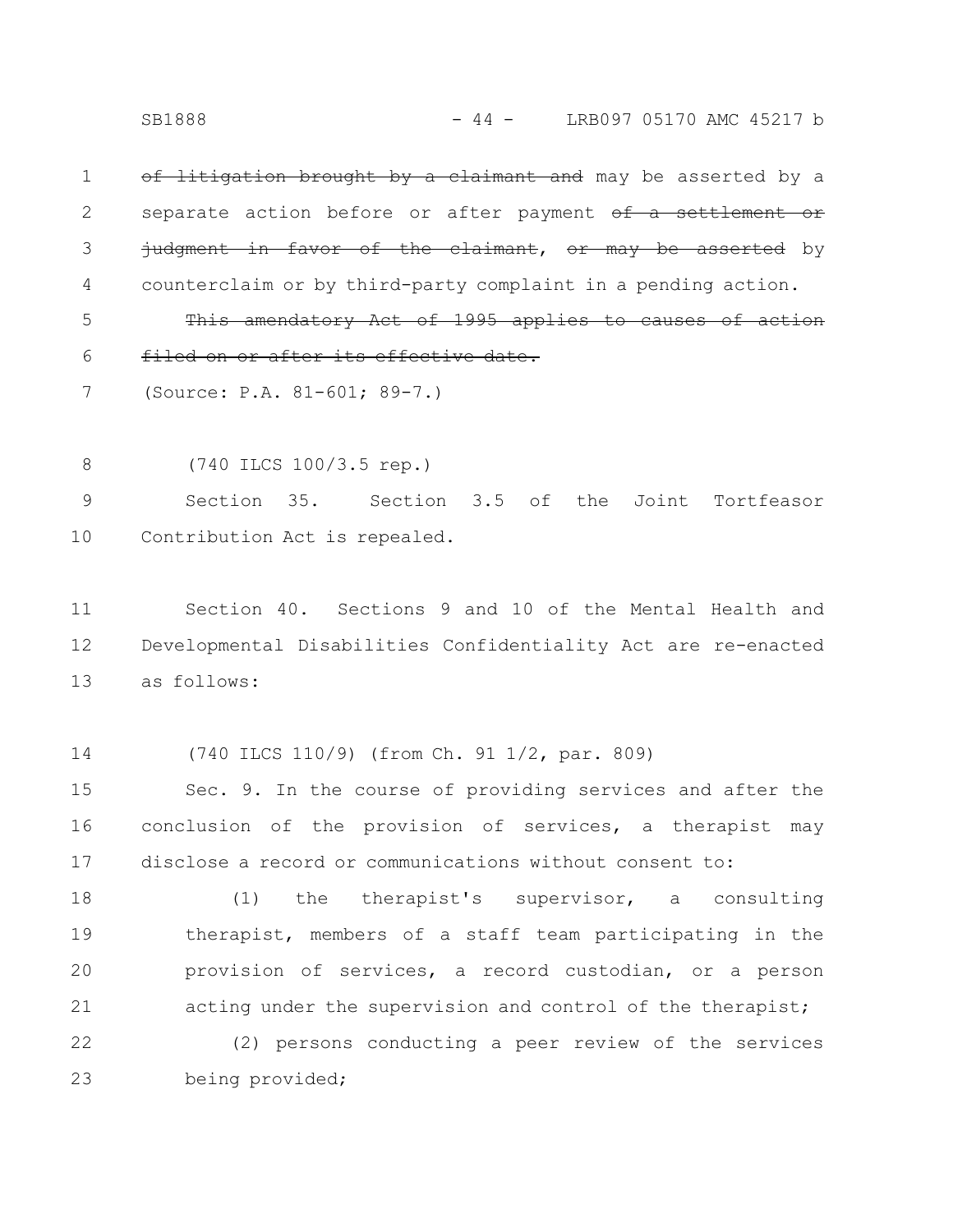1

2

(3) the Institute for Juvenile Research and the Institute for the Study of Developmental Disabilities;

(4) an attorney or advocate consulted by a therapist or agency which provides services concerning the therapist's or agency's legal rights or duties in relation to the recipient and the services being provided; and 3 4 5 6

(5) the Inspector General of the Department of Children and Family Services when such records or communications are relevant to a pending investigation authorized by Section 35.5 of the Children and Family Services Act where: 7 8 9 10

(A) the recipient was either (i) a parent, foster parent, or caretaker who is an alleged perpetrator of abuse or neglect or the subject of a dependency investigation or (ii) a non-ward victim of alleged abuse or neglect, and 11 12 13 14 15

(B) available information demonstrates that the mental health of the recipient was or should have been an issue to the safety of the child. 16 17 18

In the course of providing services, a therapist may disclose a record or communications without consent to any department, agency, institution or facility which has custody of the recipient pursuant to State statute or any court order of commitment. 19 20 21 22 23

Information may be disclosed under this Section only to the extent that knowledge of the record or communications is essential to the purpose for which disclosure is made and only 24 25 26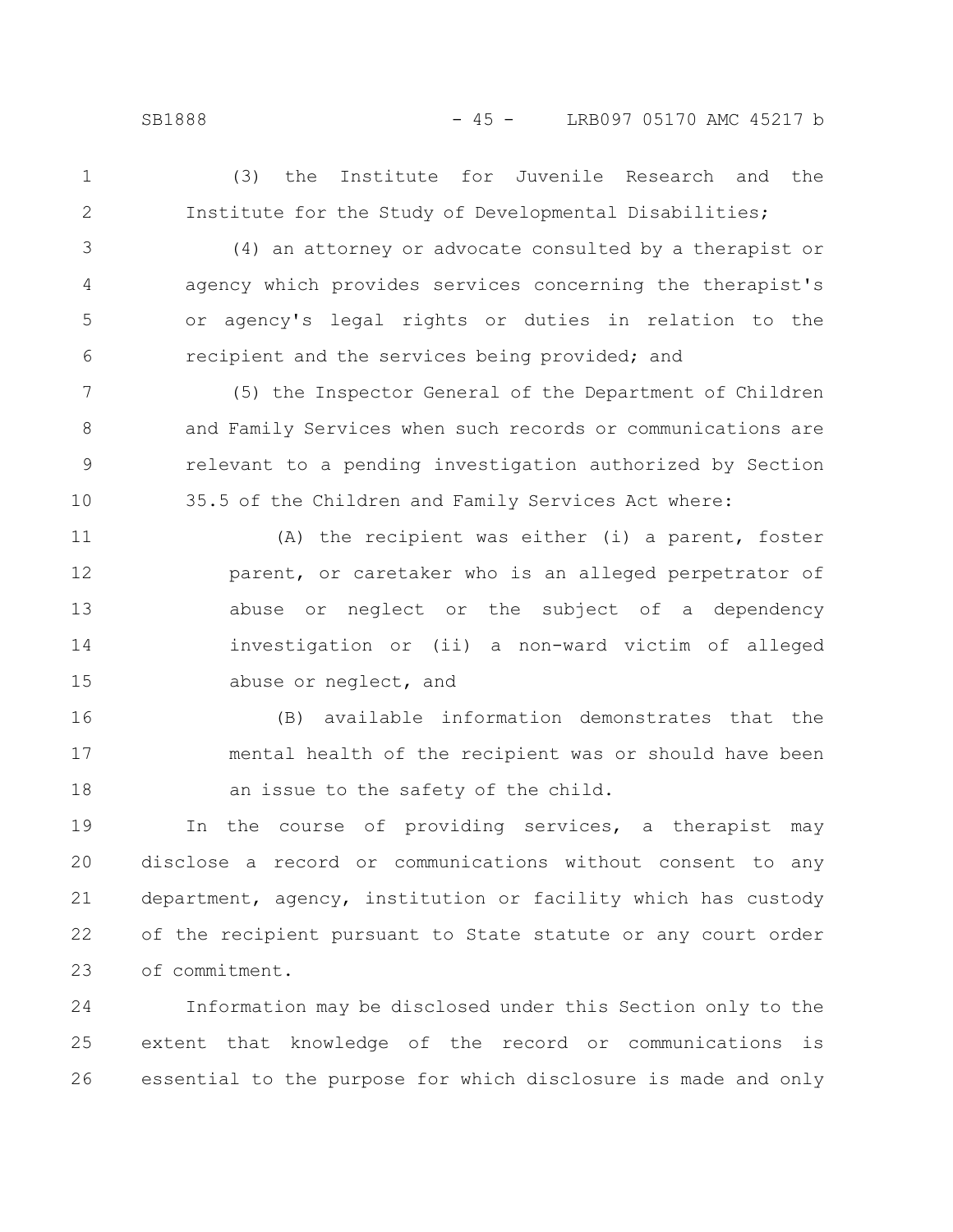after the recipient is informed that such disclosure may be made. A person to whom disclosure is made under this Section shall not redisclose any information except as provided in this Act. 1 2 3 4

(Source: P.A. 86-955; 90-512, eff. 8-22-97.) 5

(740 ILCS 110/10) (from Ch. 91 1/2, par. 810) 6

Sec. 10. (a) Except as provided herein, in any civil, criminal, administrative, or legislative proceeding, or in any proceeding preliminary thereto, a recipient, and a therapist on behalf and in the interest of a recipient, has the privilege to refuse to disclose and to prevent the disclosure of the recipient's record or communications. 7 8 9 10 11 12

(1) Records and communications may be disclosed in a civil, criminal or administrative proceeding in which the recipient introduces his mental condition or any aspect of his services received for such condition as an element of his claim or defense, if and only to the extent the court in which the proceedings have been brought, or, in the case of an administrative proceeding, the court to which an appeal or other action for review of an administrative determination may be taken, finds, after in camera examination of testimony or other evidence, that it is relevant, probative, not unduly prejudicial or inflammatory, and otherwise clearly admissible; that other satisfactory evidence is demonstrably unsatisfactory as 13 14 15 16 17 18 19 20 21 22 23 24 25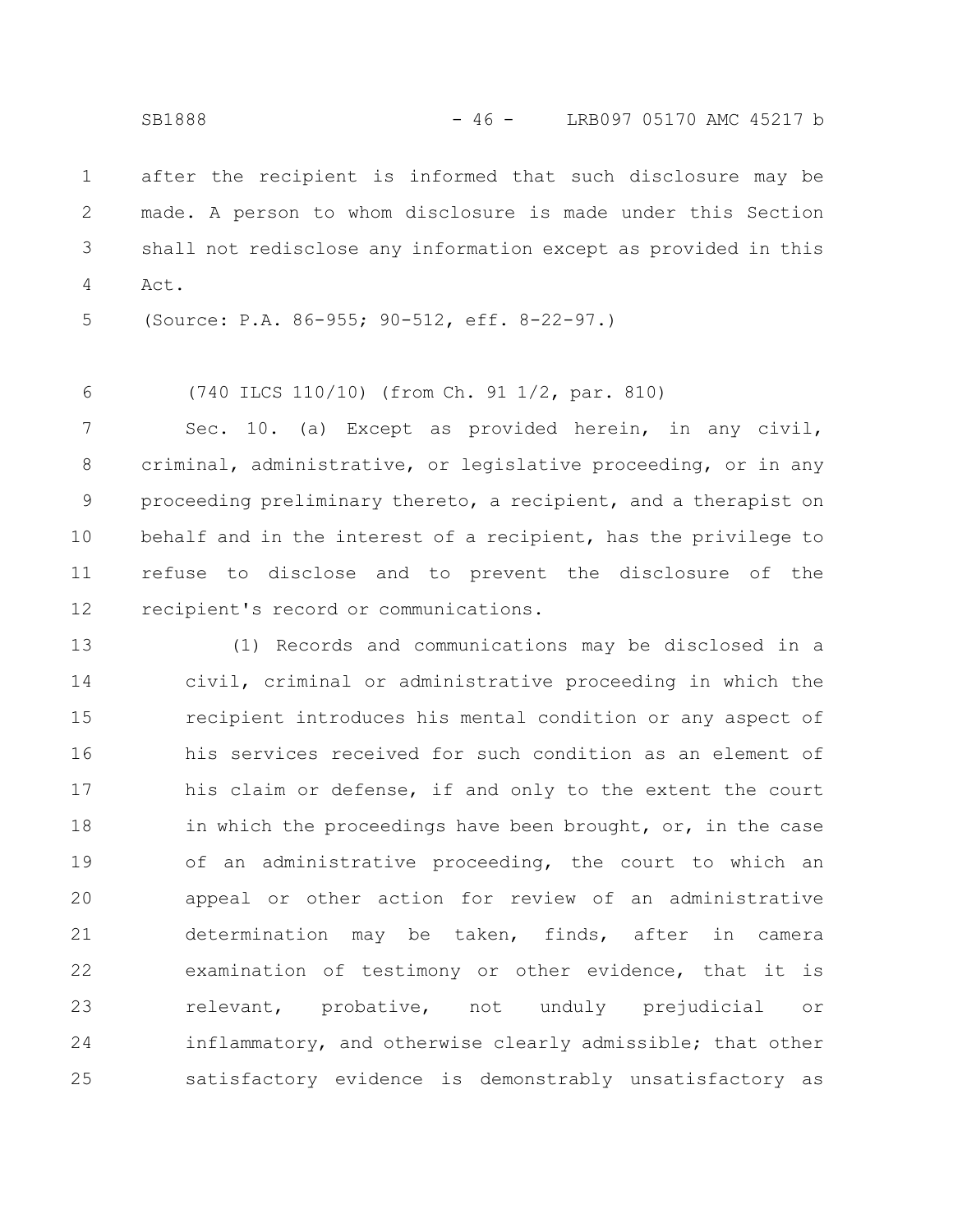evidence of the facts sought to be established by such evidence; and that disclosure is more important to the interests of substantial justice than protection from injury to the therapist-recipient relationship or to the recipient or other whom disclosure is likely to harm. Except in a criminal proceeding in which the recipient, who is accused in that proceeding, raises the defense of insanity, no record or communication between a therapist and a recipient shall be deemed relevant for purposes of this subsection, except the fact of treatment, the cost of services and the ultimate diagnosis unless the party seeking disclosure of the communication clearly establishes in the trial court a compelling need for its production. However, for purposes of this Act, in any action brought or defended under the Illinois Marriage and Dissolution of Marriage Act, or in any action in which pain and suffering is an element of the claim, mental condition shall not be deemed to be introduced merely by making such claim and shall be deemed to be introduced only if the recipient or a witness on his behalf first testifies concerning the record or communication. 1 2 3 4 5 6 7 8 9 10 11 12 13 14 15 16 17 18 19 20 21

(2) Records or communications may be disclosed in a civil proceeding after the recipient's death when the recipient's physical or mental condition has been introduced as an element of a claim or defense by any party claiming or defending through or as a beneficiary of the 22 23 24 25 26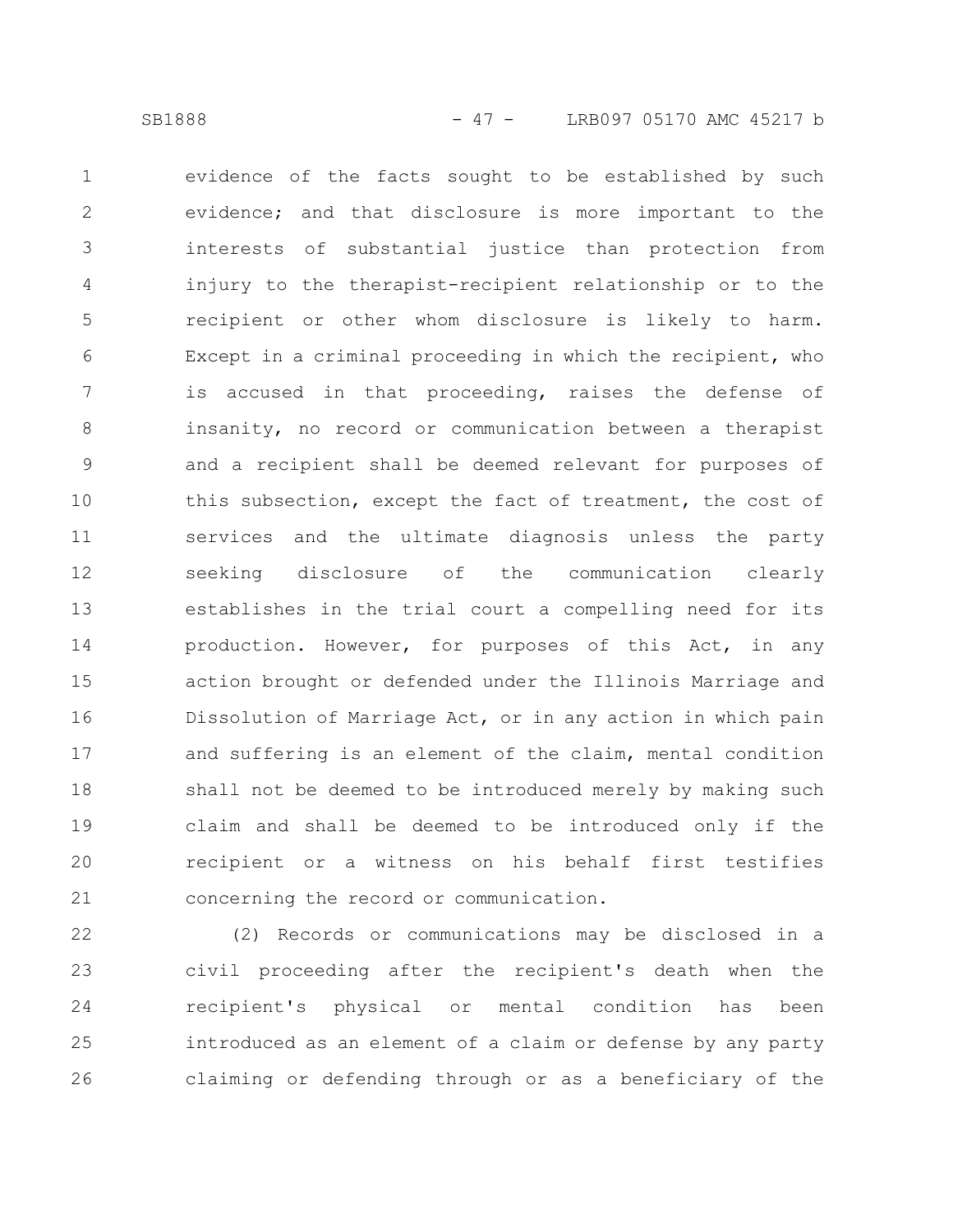recipient, provided the court finds, after in camera examination of the evidence, that it is relevant, probative, and otherwise clearly admissible; that other satisfactory evidence is not available regarding the facts sought to be established by such evidence; and that disclosure is more important to the interests of substantial justice than protection from any injury which disclosure is likely to cause. 1 2 3 4 5 6 7 8

(3) In the event of a claim made or an action filed by a recipient, or, following the recipient's death, by any party claiming as a beneficiary of the recipient for injury caused in the course of providing services to such recipient, the therapist and other persons whose actions are alleged to have been the cause of injury may disclose pertinent records and communications to an attorney or attorneys engaged to render advice about and to provide representation in connection with such matter and to persons working under the supervision of such attorney or attorneys, and may testify as to such records or communication in any administrative, judicial or discovery proceeding for the purpose of preparing and presenting a defense against such claim or action. 9 10 11 12 13 14 15 16 17 18 19 20 21 22

(4) Records and communications made to or by a therapist in the course of examination ordered by a court for good cause shown may, if otherwise relevant and admissible, be disclosed in a civil, criminal, or 23 24 25 26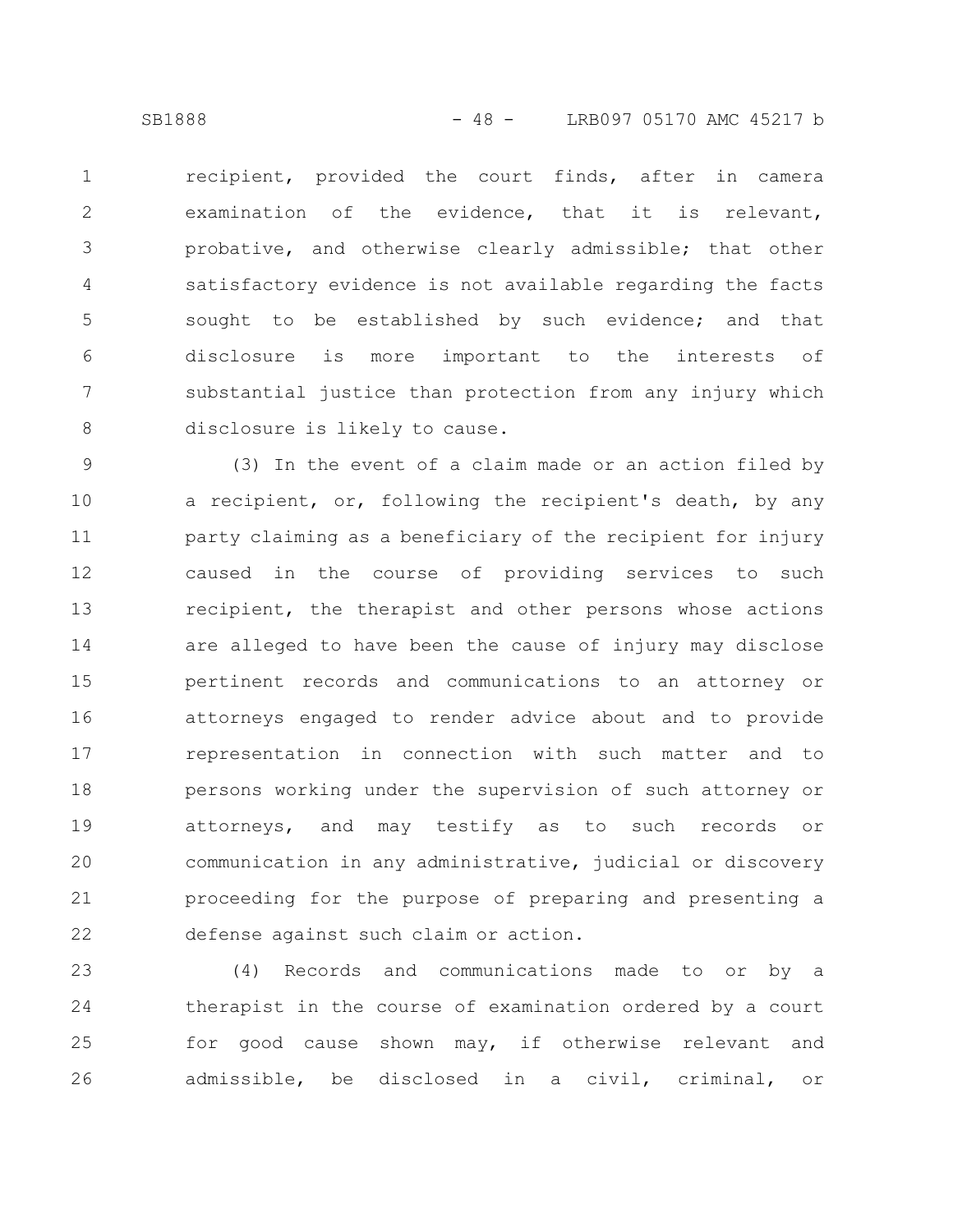administrative proceeding in which the recipient is a party or in appropriate pretrial proceedings, provided such court has found that the recipient has been as adequately and as effectively as possible informed before submitting to such examination that such records and communications would not be considered confidential or privileged. Such records and communications shall be admissible only as to issues involving the recipient's physical or mental condition and only to the extent that these are germane to such proceedings. 1 2 3 4 5 6 7 8 9 10

(5) Records and communications may be disclosed in a proceeding under the Probate Act of 1975, to determine a recipient's competency or need for guardianship, provided that the disclosure is made only with respect to that issue. 11 12 13 14 15

(6) Records and communications may be disclosed when such are made during treatment which the recipient is ordered to undergo to render him fit to stand trial on a criminal charge, provided that the disclosure is made only with respect to the issue of fitness to stand trial. 16 17 18 19 20

(7) Records and communications of the recipient may be disclosed in any civil or administrative proceeding involving the validity of or benefits under a life, accident, health or disability insurance policy or certificate, or Health Care Service Plan Contract, insuring the recipient, but only if and to the extent that 21 22 23 24 25 26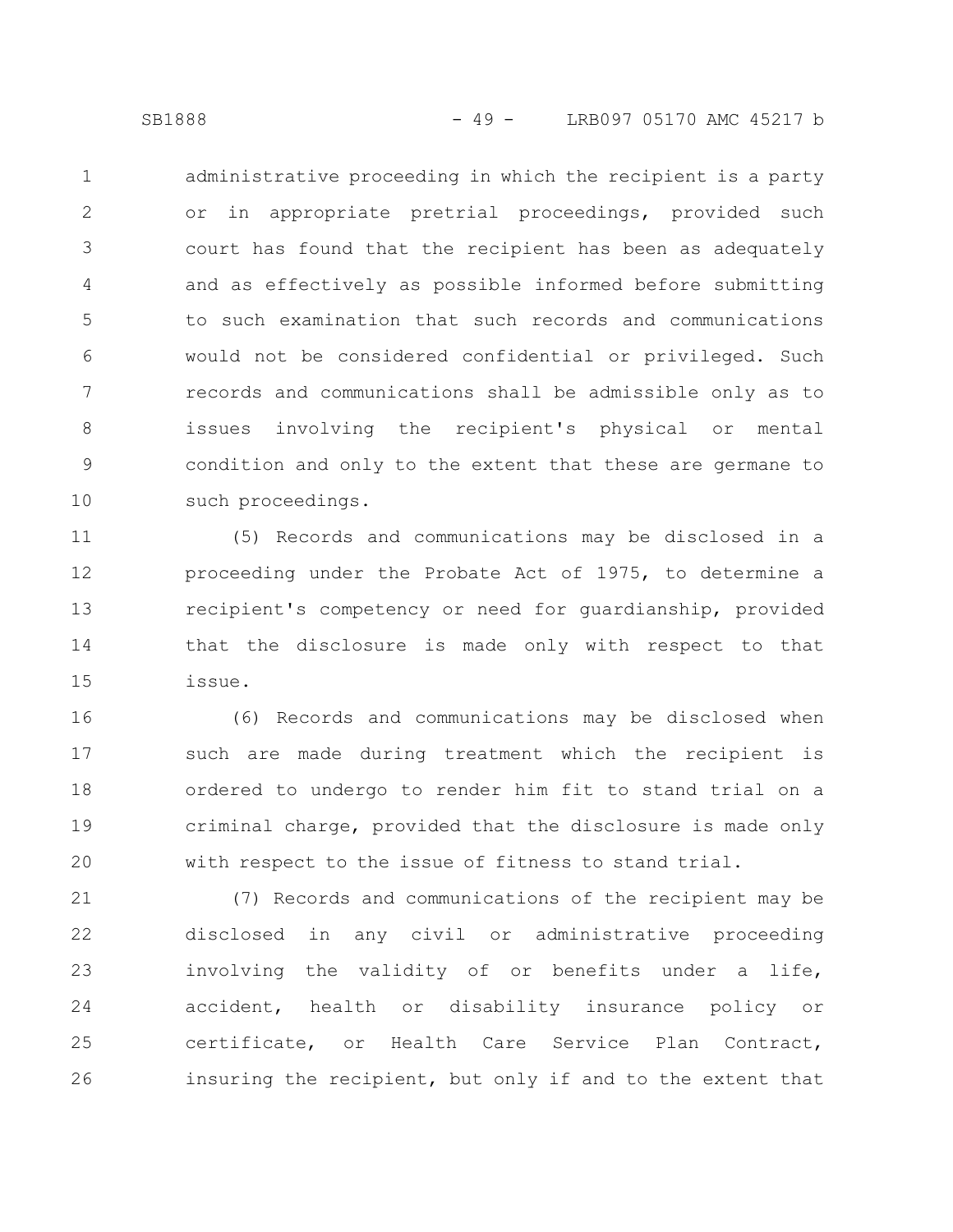1

2

3

4

5

the recipient's mental condition, or treatment or services in connection therewith, is a material element of any claim or defense of any party, provided that information sought or disclosed shall not be redisclosed except in connection with the proceeding in which disclosure is made.

(8) Records or communications may be disclosed when such are relevant to a matter in issue in any action brought under this Act and proceedings preliminary thereto, provided that any information so disclosed shall not be utilized for any other purpose nor be redisclosed except in connection with such action or preliminary proceedings. 6 7 8 9 10 11 12

(9) Records and communications of the recipient may be disclosed in investigations of and trials for homicide when the disclosure relates directly to the fact or immediate circumstances of the homicide. 13 14 15 16

(10) Records and communications of a deceased recipient may be disclosed to a coroner conducting a preliminary investigation into the recipient's death under Section 3-3013 of the Counties Code. However, records and communications of the deceased recipient disclosed in an investigation shall be limited solely to the deceased recipient's records and communications relating to the factual circumstances of the incident being investigated in a mental health facility. 17 18 19 20 21 22 23 24 25

26

(11) Records and communications of a recipient shall be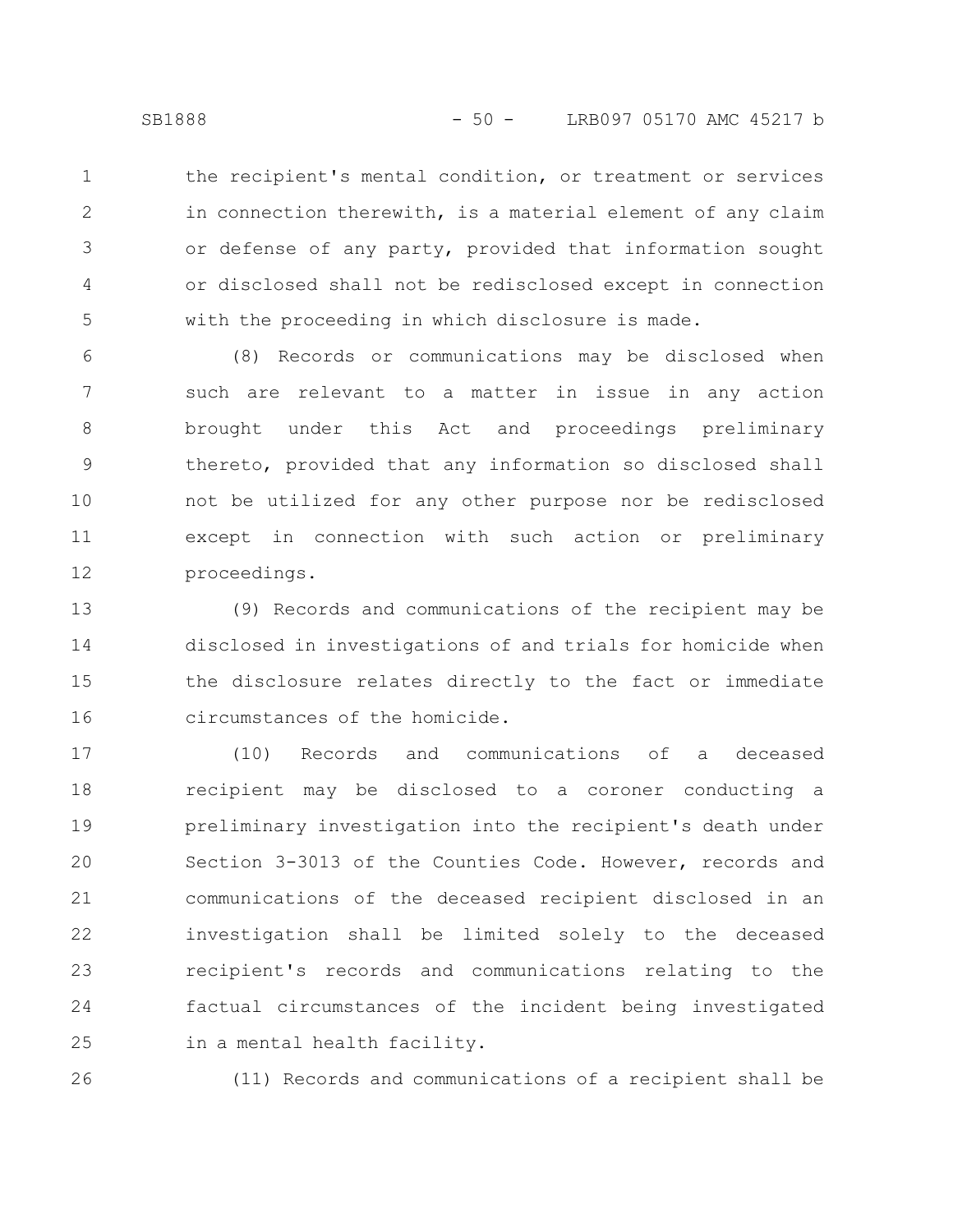disclosed in a proceeding where a petition or motion is filed under the Juvenile Court Act of 1987 and the recipient is named as a parent, guardian, or legal custodian of a minor who is the subject of a petition for wardship as described in Section 2-3 of that Act or a minor who is the subject of a petition for wardship as described in Section 2-4 of that Act alleging the minor is abused, neglected, or dependent or the recipient is named as a parent of a child who is the subject of a petition, supplemental petition, or motion to appoint a guardian with the power to consent to adoption under Section 2-29 of the Juvenile Court Act of 1987. 1 2 3 4 5 6 7 8 9 10 11 12

(12) Records and communications of a recipient may be disclosed when disclosure is necessary to collect sums or receive third party payment representing charges for mental health or developmental disabilities services provided by a therapist or agency to a recipient; however, disclosure shall be limited to information needed to pursue collection, and the information so disclosed may not be used for any other purposes nor may it be redisclosed except in connection with collection activities. Whenever records are disclosed pursuant to this subdivision (12), the recipient of the records shall be advised in writing that any person who discloses mental health records and communications in violation of this Act may be subject to civil liability pursuant to Section 15 of this Act or to 13 14 15 16 17 18 19 20 21 22 23 24 25 26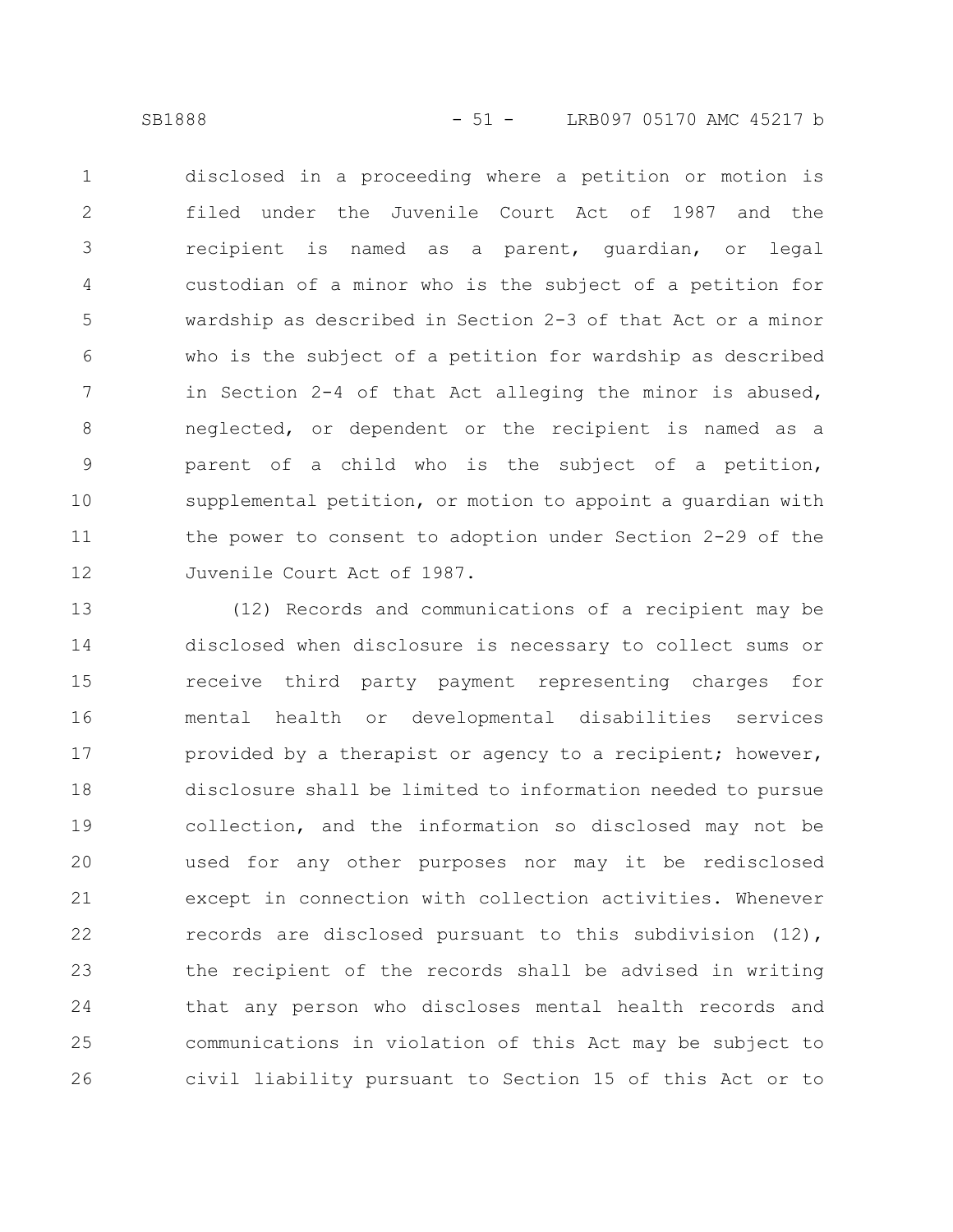criminal penalties pursuant to Section 16 of this Act or both. 1 2

(b) Before a disclosure is made under subsection (a), any party to the proceeding or any other interested person may request an in camera review of the record or communications to be disclosed. The court or agency conducting the proceeding may hold an in camera review on its own motion. When, contrary to the express wish of the recipient, the therapist asserts a privilege on behalf and in the interest of a recipient, the court may require that the therapist, in an in camera hearing, establish that disclosure is not in the best interest of the recipient. The court or agency may prevent disclosure or limit disclosure to the extent that other admissible evidence is sufficient to establish the facts in issue. The court or agency may enter such orders as may be necessary in order to protect the confidentiality, privacy, and safety of the recipient or of other persons. Any order to disclose or to not disclose shall be considered a final order for purposes of appeal and shall be subject to interlocutory appeal. 3 4 5 6 7 8 9 10 11 12 13 14 15 16 17 18 19

(c) A recipient's records and communications may be disclosed to a duly authorized committee, commission or subcommittee of the General Assembly which possesses subpoena and hearing powers, upon a written request approved by a majority vote of the committee, commission or subcommittee members. The committee, commission or subcommittee may request records only for the purposes of investigating or studying 20 21 22 23 24 25 26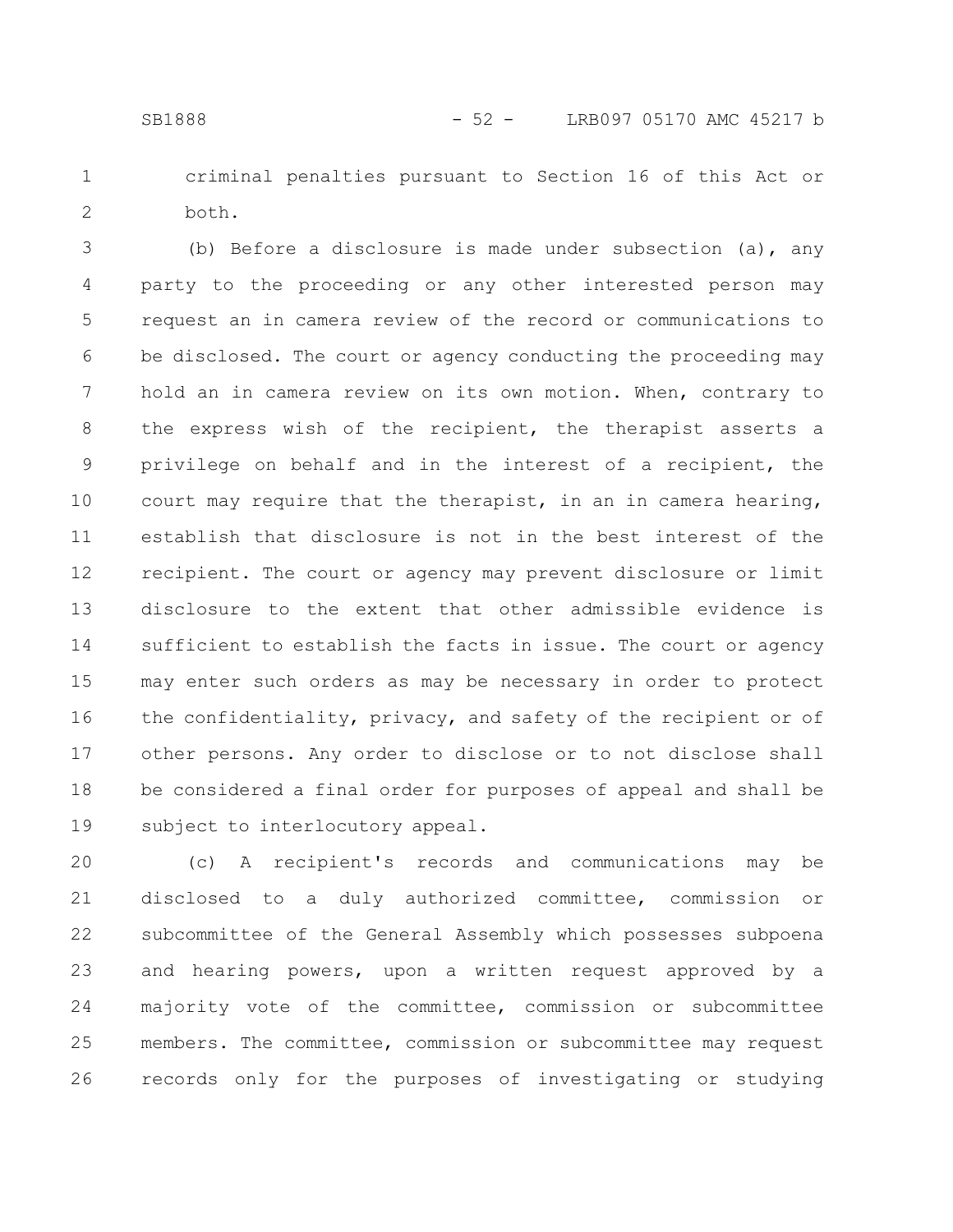possible violations of recipient rights. The request shall state the purpose for which disclosure is sought. 1 2

The facility shall notify the recipient, or his guardian, and therapist in writing of any disclosure request under this subsection within 5 business days after such request. Such notification shall also inform the recipient, or guardian, and therapist of their right to object to the disclosure within 10 business days after receipt of the notification and shall include the name, address and telephone number of the committee, commission or subcommittee member or staff person with whom an objection shall be filed. If no objection has been filed within 15 business days after the request for disclosure, the facility shall disclose the records and communications to the committee, commission or subcommittee. If an objection has been filed within 15 business days after the request for disclosure, the facility shall disclose the records and communications only after the committee, commission or subcommittee has permitted the recipient, guardian or therapist to present his objection in person before it and has renewed its request for disclosure by a majority vote of its members. 3 4 5 6 7 8 9 10 11 12 13 14 15 16 17 18 19 20 21

Disclosure under this subsection shall not occur until all personally identifiable data of the recipient and provider are removed from the records and communications. Disclosure under this subsection shall not occur in any public proceeding. 22 23 24 25

26

(d) No party to any proceeding described under paragraphs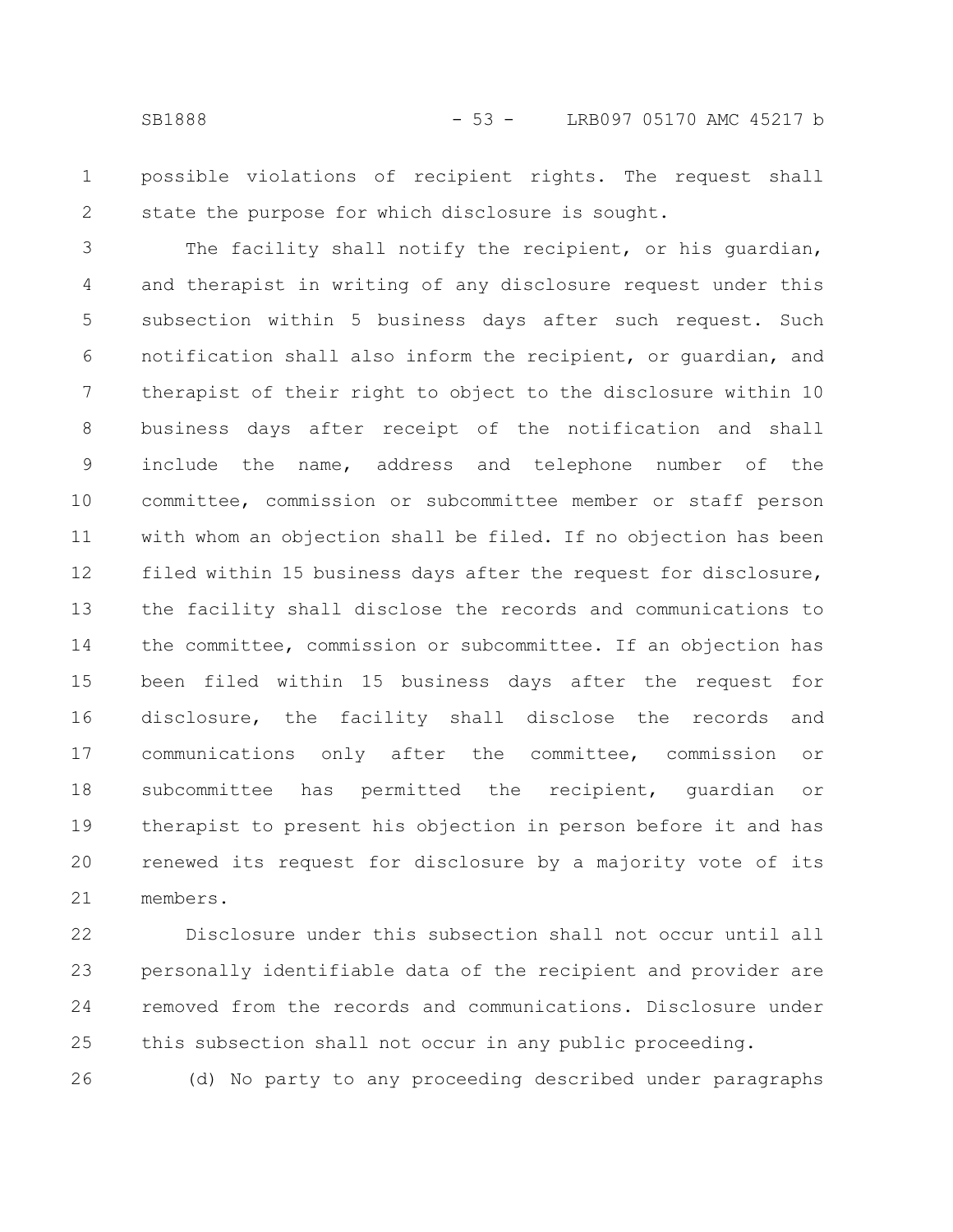SB1888 - 54 - LRB097 05170 AMC 45217 b

(1), (2), (3), (4), (7), or (8) of subsection (a) of this Section, nor his or her attorney, shall serve a subpoena seeking to obtain access to records or communications under this Act unless the subpoena is accompanied by a written order issued by a judge, authorizing the disclosure of the records or the issuance of the subpoena. No such written order shall be issued without written notice of the motion to the recipient and the treatment provider. Prior to issuance of the order, each party or other person entitled to notice shall be permitted an opportunity to be heard pursuant to subsection (b) of this Section. No person shall comply with a subpoena for records or communications under this Act, unless the subpoena is accompanied by a written order authorizing the issuance of the subpoena or the disclosure of the records. Each subpoena duces tecum issued by a court or administrative agency or served on any person pursuant to this subsection (d) shall include the following language: "No person shall comply with a subpoena for mental health records or communications pursuant to Section 10 of the Mental Health and Developmental Disabilities Confidentiality Act, 740 ILCS 110/10, unless the subpoena is accompanied by a written order that authorizes the issuance of the subpoena and the disclosure of records or communications." 1 2 3 4 5 6 7 8 9 10 11 12 13 14 15 16 17 18 19 20 21 22 23

(e) When a person has been transported by a peace officer to a mental health facility, then upon the request of a peace officer, if the person is allowed to leave the mental health 24 25 26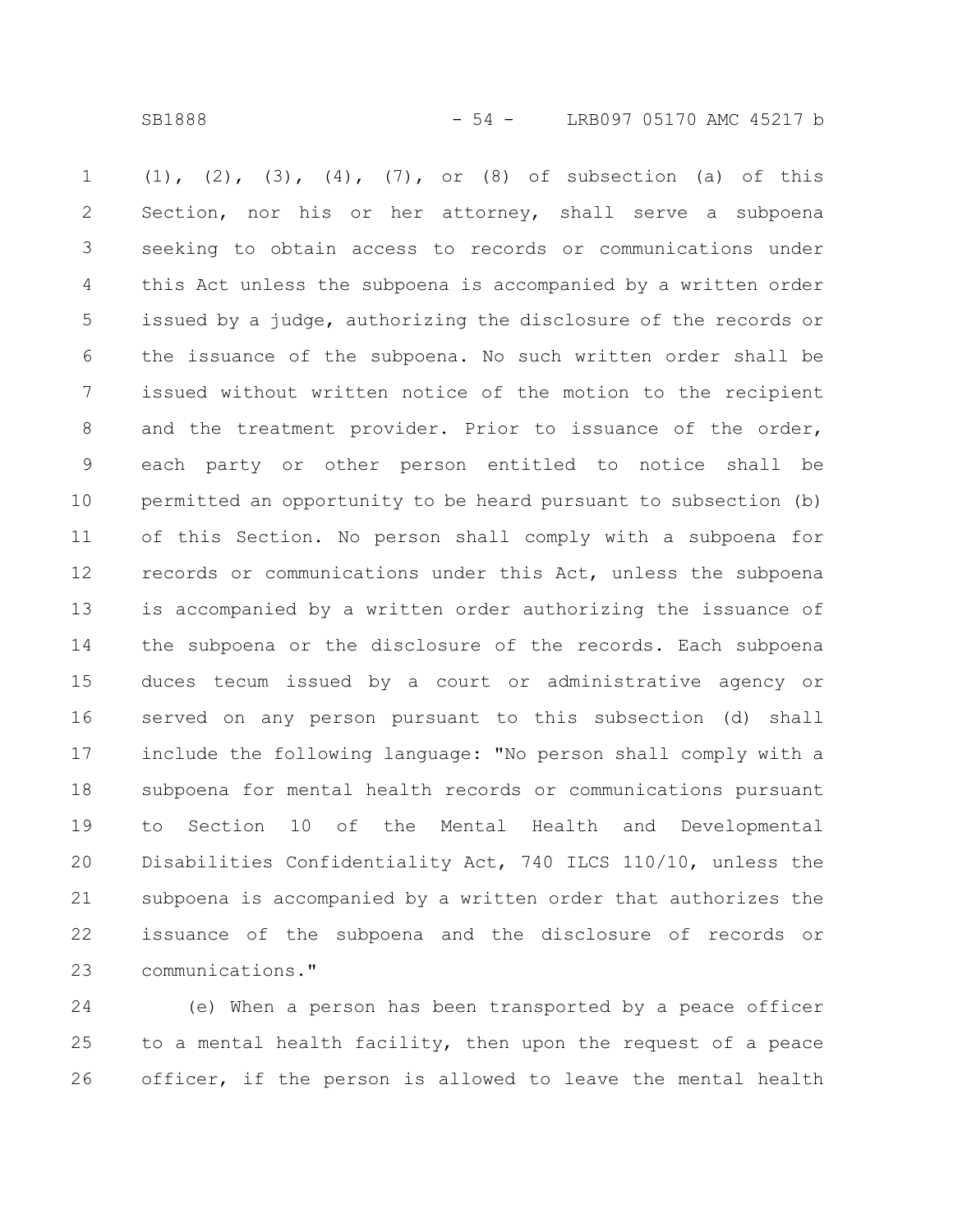facility within 48 hours of arrival, excluding Saturdays, Sundays, and holidays, the facility director shall notify the local law enforcement authority prior to the release of the person. The local law enforcement authority may re-disclose the information as necessary to alert the appropriate enforcement or prosecuting authority. 1 2 3 4 5 6

(f) A recipient's records and communications shall be disclosed to the Inspector General of the Department of Human Services within 10 business days of a request by the Inspector General (i) in the course of an investigation authorized by the Department of Human Services Act and applicable rule or (ii) during the course of an assessment authorized by the Abuse of Adults with Disabilities Intervention Act and applicable rule. The request shall be in writing and signed by the Inspector General or his or her designee. The request shall state the purpose for which disclosure is sought. Any person who knowingly and willfully refuses to comply with such a request is guilty of a Class A misdemeanor. A recipient's records and communications shall also be disclosed pursuant to subsection (g-5) of Section 1-17 of the Department of Human Services Act in testimony at health care worker registry hearings or preliminary proceedings when such are relevant to the matter in issue, provided that any information so disclosed shall not be utilized for any other purpose nor be redisclosed except in connection with such action or preliminary proceedings. 7 8 9 10 11 12 13 14 15 16 17 18 19 20 21 22 23 24 25

(Source: P.A. 96-406, eff. 8-13-09; 96-1399, eff. 7-29-10; 26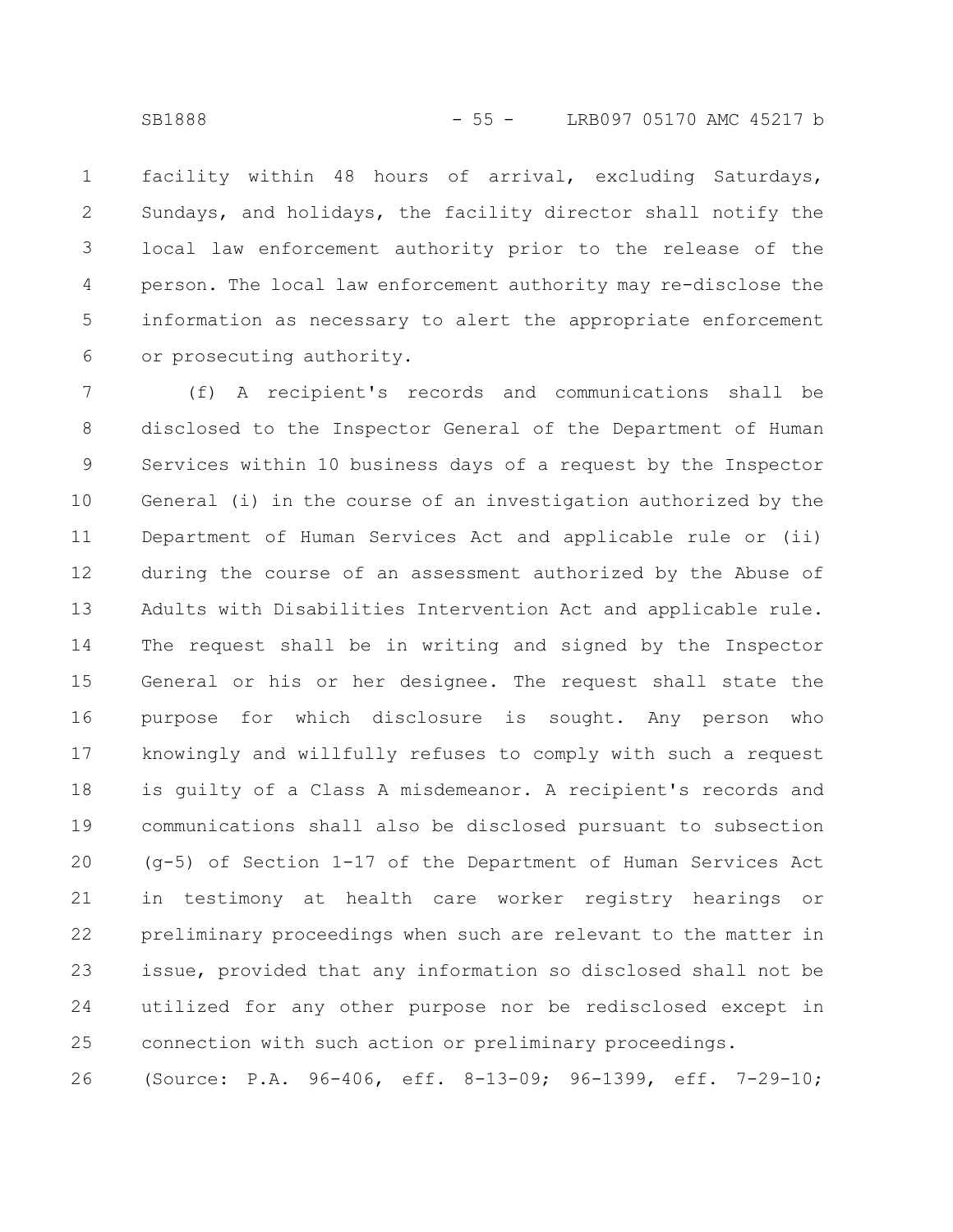96-1453, eff. 8-20-10.) 1

Section 45. Sections 2 and 3 of the Premises Liability Act are re-enacted as follows: 2 3

(740 ILCS 130/2) (from Ch. 80, par. 302) 4

Sec. 2. The distinction under the common law between invitees and licensees as to the duty owed by an owner or occupier of any premises to such entrants is abolished. 5 6 7

The duty owed to such entrants is that of reasonable care under the circumstances regarding the state of the premises or acts done or omitted on them. The duty of reasonable care under the circumstances which an owner or occupier of land owes such entrants does not include any of the following: a duty to warn of or otherwise take reasonable steps to protect such entrants from conditions on the premises that are known to the entrant, are open and obvious, or can reasonably be expected to discovered by the entrant; a duty to warn of latent defects or dangers or defects or dangers unknown to the owner or occupier of the premises; a duty to warn such entrants of any dangers resulting from misuse by the entrants of the premises anything affixed to or located on the premises; or a duty to such entrants from their own misuse of the premises anything affixed to or located on the premises. 8 9 10 11 12 13 14 15 16 17 18 19 20 21 22

This amendatory Act of 1995 applies to causes of action accruing on or after its effective date. 23 24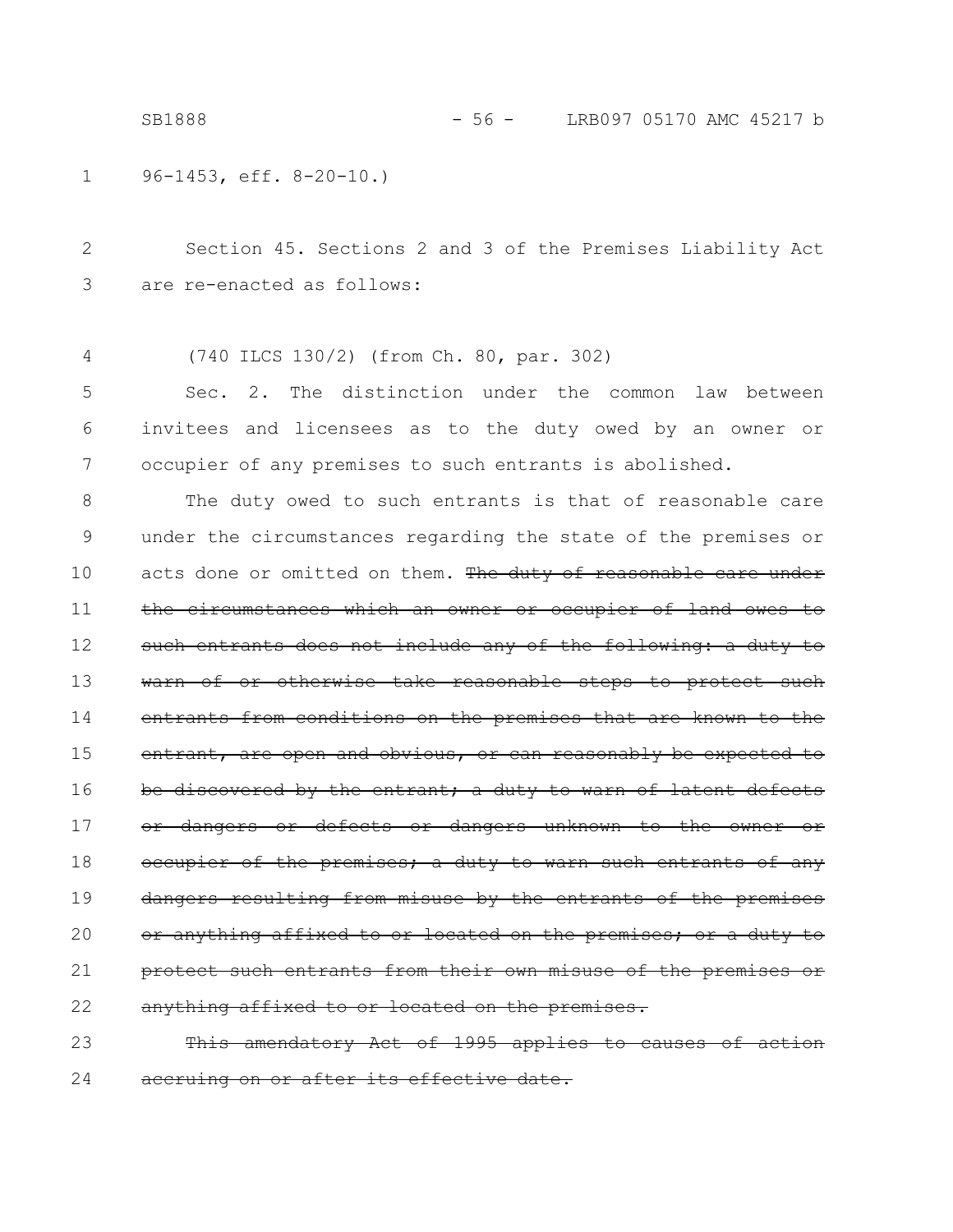SB1888 - 57 - LRB097 05170 AMC 45217 b

(Source: P.A. 83-1398; 89-7.) 1

(740 ILCS 130/3) (from Ch. 80, par. 303) Sec. 3. Nothing herein affects the law as regards any category of trespasser, including the trespassing child entrant. An owner or occupier of land owes no duty of care an adult trespasser other than to refrain from willful wanton conduct that would endanger the safety of a known trespasser on the property from a condition of the property an activity conducted by the owner or occupier on the property. This amendatory Act of 1995 applies only to causes of  $\pm$ ion accruing on or after its effective date. 2 3 4 5 6 7 8 9 10 11

(Source: P.A. 83-1398; 89-7.) 12

Section 50. Sections 1 and 2 of the Wrongful Death Act are re-enacted as follows: 13 14

(740 ILCS 180/1) (from Ch. 70, par. 1) 15

Sec. 1. Whenever the death of a person shall be caused by wrongful act, neglect or default, and the act, neglect or default is such as would, if death had not ensued, have entitled the party injured to maintain an action and recover damages in respect thereof, then and in every such case the person who or company or corporation which would have been liable if death had not ensued, shall be liable to an action for damages, notwithstanding the death of the person injured, 16 17 18 19 20 21 22 23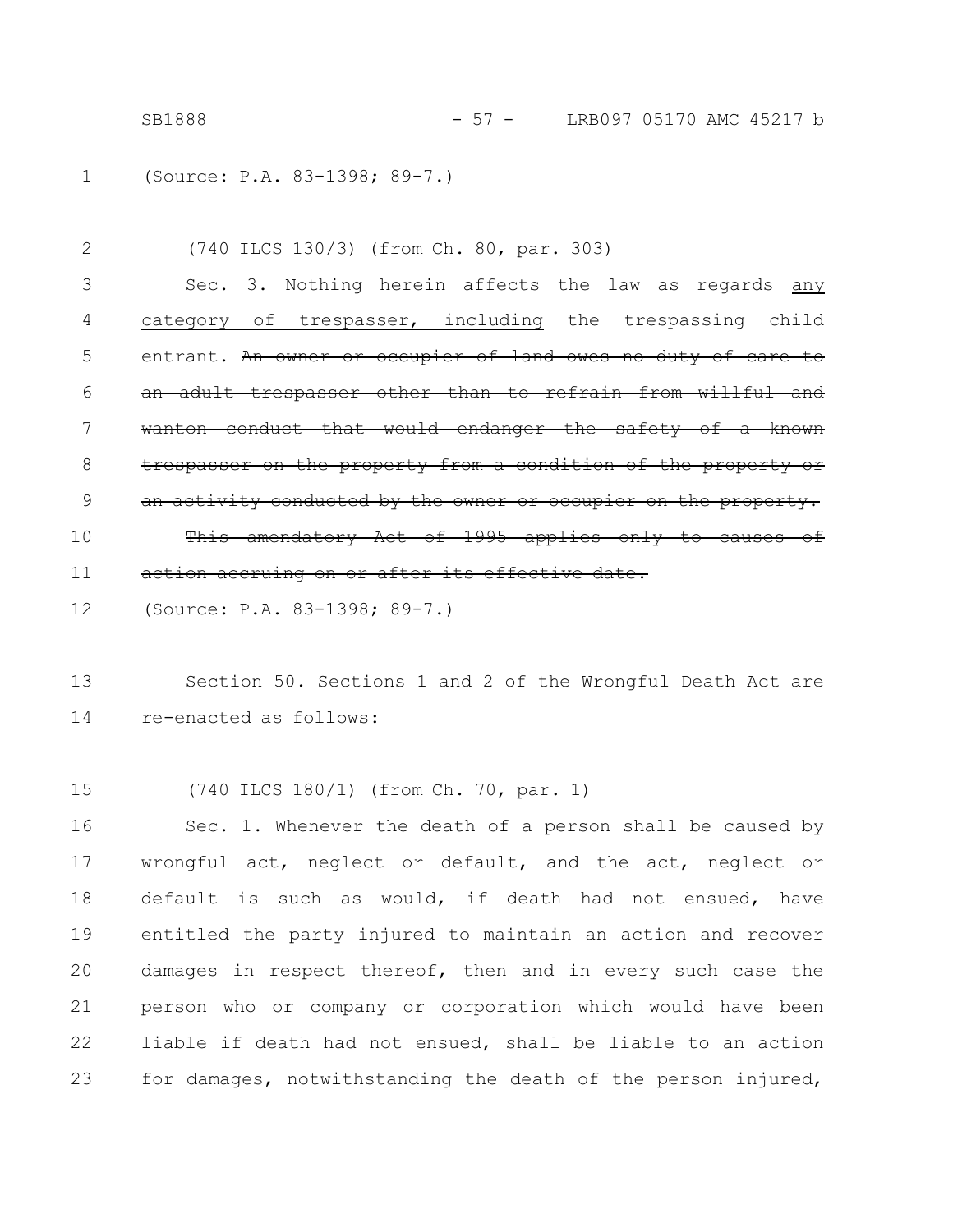and although the death shall have been caused under such circumstances as amount in law to felony. No action may be brought under this Act if the decedent had brought a cause of action with respect to the same underlying incident or which was settled or on whi This amendatory Act of 1995 applies accruing on or after its effective date. 1 2 3 4 5 6 7

(Source: Laws 1853, p. 97; P.A. 89-7.) 8

(740 ILCS 180/2) (from Ch. 70, par. 2) 9

Sec. 2. Every such action shall be brought by and in the names of the personal representatives of such deceased person, and, except as otherwise hereinafter provided, the amount recovered in every such action shall be for the exclusive benefit of the surviving spouse and next of kin of such deceased person. In every such action the jury may give such damages as they shall deem a fair and just compensation with reference to the pecuniary injuries resulting from such death, including damages for grief, sorrow, and mental suffering, to the surviving spouse and next of kin of such deceased person. 10 11 12 13 14 15 16 17 18 19

The amount recovered in any such action shall be distributed by the court in which the cause is heard or, in the case of an agreed settlement, by the circuit court, to each of the surviving spouse and next of kin of such deceased person in the proportion, as determined by the court, that the percentage of dependency of each such person upon the deceased person 20 21 22 23 24 25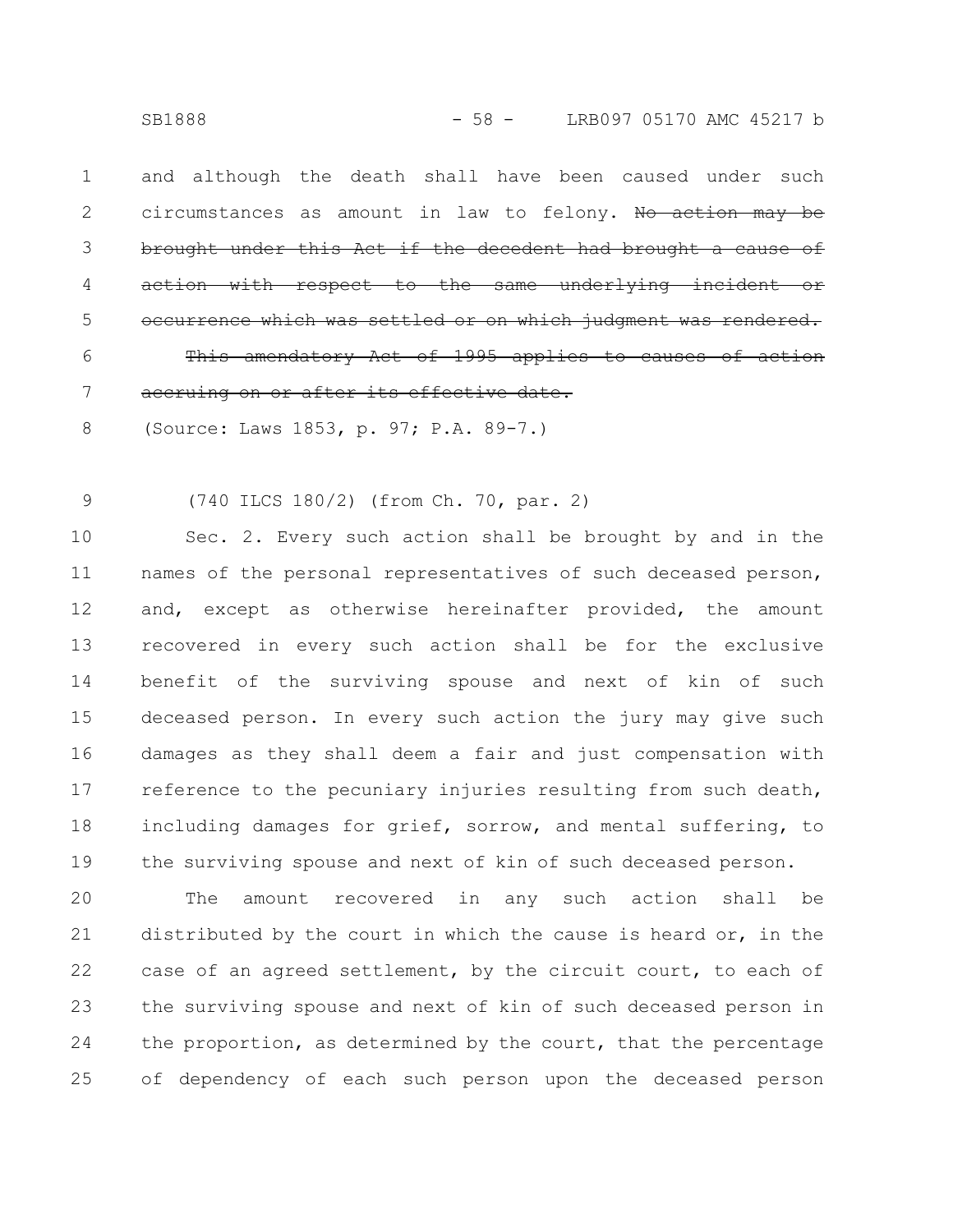bears to the sum of the percentages of dependency of all such persons upon the deceased person. 1 2

Where the deceased person left no surviving spouse or next of kin entitled to recovery, the damages shall, subject to the following limitations inure, to the exclusive benefit of the following persons, or any one or more of them: 3 4 5 6

(a) to the person or persons furnishing hospitalization or hospital services in connection with the last illness or injury of the deceased person, not exceeding \$450; 7 8 9

(b) to the person or persons furnishing medical or surgical services in connection with such last illness or injury, not exceeding \$450; 10 11 12

(c) to the personal representatives, as such, for the costs and expenses of administering the estate and prosecuting or compromising the action, including a reasonable attorney's fee. In any such case the measure of damages to be recovered shall be the total of the reasonable value of such hospitalization or hospital service, medical and surgical services, funeral expenses, and such costs and expenses of administration, including attorney fees, not exceeding the foregoing limitations for each class of such expenses and not exceeding \$900 plus a reasonable attorney's fee. 13 14 15 16 17 18 19 20 21 22

Every such action shall be commenced within 2 years after the death of such person but an action against a defendant arising from a crime committed by the defendant in whose name an escrow account was established under the "Criminal Victims' 23 24 25 26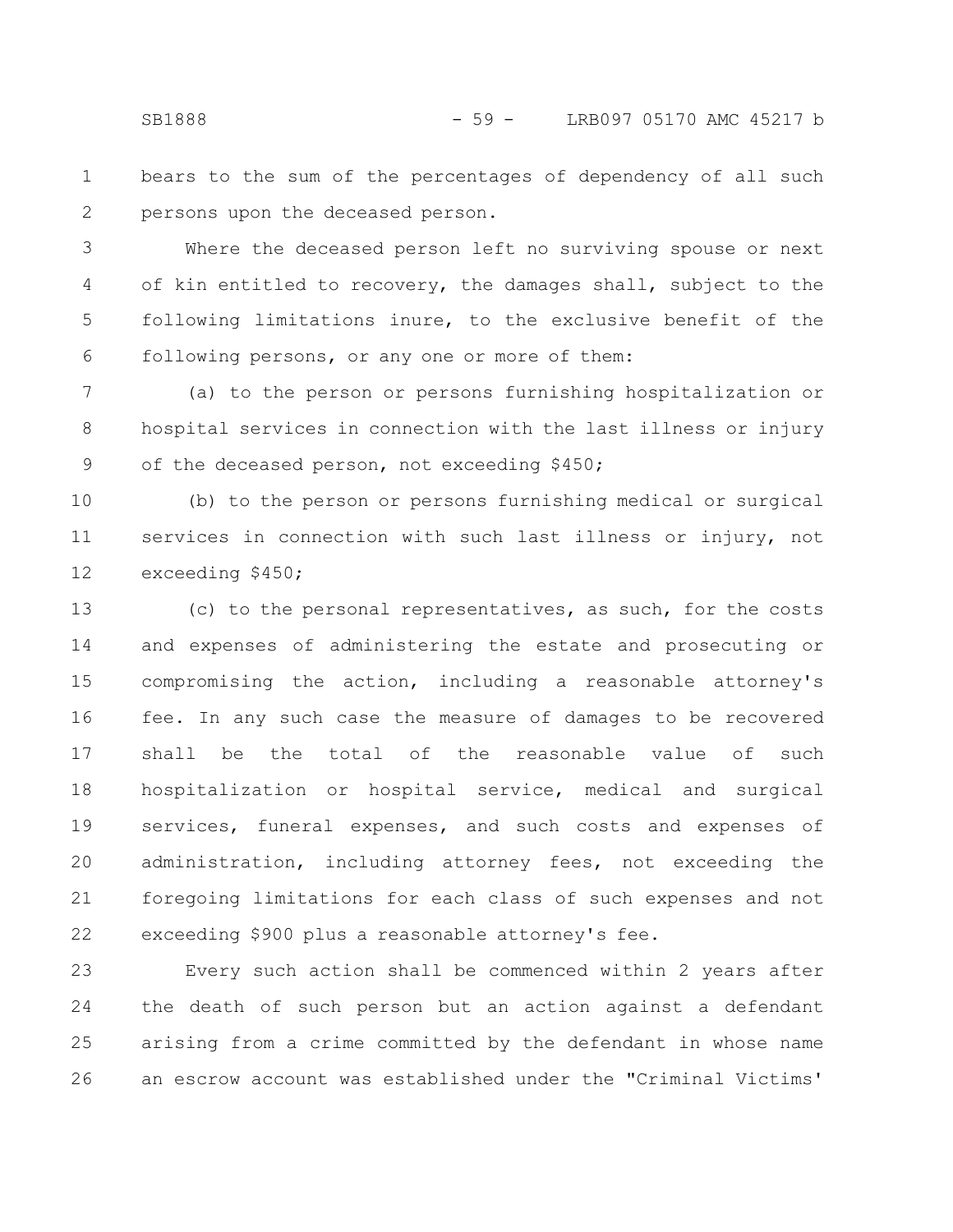Escrow Account Act" shall be commenced within 2 years after the establishment of such account. For the purposes of this Section 2, next of kin includes an adopting parent and an adopted child, and they shall be treated as a natural parent and a natural child, respectively. However, if a person entitled to recover benefits under this Act, is, at the time the cause of action accrued, within the age of 18 years, he or she may cause such action to be brought within 2 years after attainment of the age of 18. 1 2 3 4 5 6 7 8 9

In any such action to recover damages, it shall not be a defense that the death was caused in whole or in part by the contributory negligence of one or more of the beneficiaries on behalf of whom the action is brought, but the amount of damages given shall be reduced in the following manner. 10 11 12 13 14

The trier of fact shall first determine the decedent's contributory fault in accordance with Sections 2-1116 and 2-1107.1 of the Code of Civil Procedure. Recovery of damages shall be barred or diminished accordingly. The trier of fact shall then determine the contributory fault, if any, of each beneficiary on behalf of whom the action was brought: 15 16 17 18 19 20

(1) Where the trier of fact finds that the contributory fault of a beneficiary on whose behalf the action is brought is not more than 50% of the proximate cause of the wrongful death of the decedent, then the damages allowed to that beneficiary shall be diminished in proportion to the contributory fault attributed to that beneficiary. The 21 22 23 24 25 26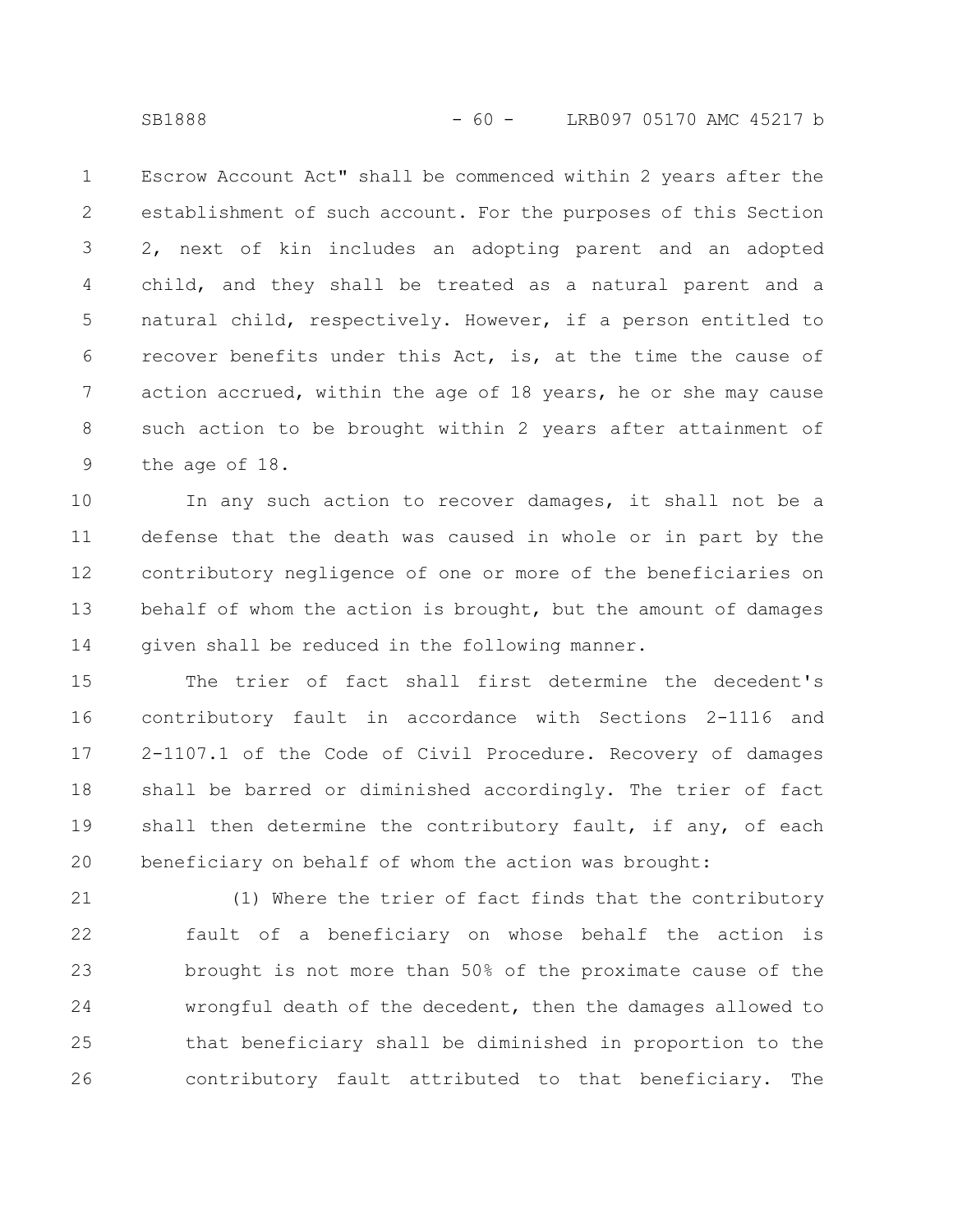amount of the reduction shall not be payable by any defendant. 1 2

(2) Where the trier of fact finds that the contributory fault of a beneficiary on whose behalf the action is brought is more than 50% of the proximate cause of the wrongful death of the decedent, then the beneficiary shall be barred from recovering damages and the amount of damages which would have been payable to that beneficiary, but for the beneficiary's contributory fault, shall not inure to the benefit of the remaining beneficiaries and shall not be payable by any defendant. 3 4 5 6 7 8 9 10 11

The trial judge shall conduct a hearing to determine the degree of dependency of each beneficiary upon the decedent. The trial judge shall calculate the amount of damages to be awarded each beneficiary, taking into account any reduction arising from either the decedent's or the beneficiary's contributory fault. 12 13 14 15 16 17

This amendatory Act of the 91st General Assembly applies to all actions pending on or filed after the effective date of this amendatory Act. 18 19 20

This amendatory Act of the 95th General Assembly applies to causes of actions accruing on or after its effective date. 21 22

(Source: P.A. 95-3, eff. 5-31-07.) 23

(745 ILCS 10/Art. VIA heading rep.) 24

(745 ILCS 10/6A-101 rep.) 25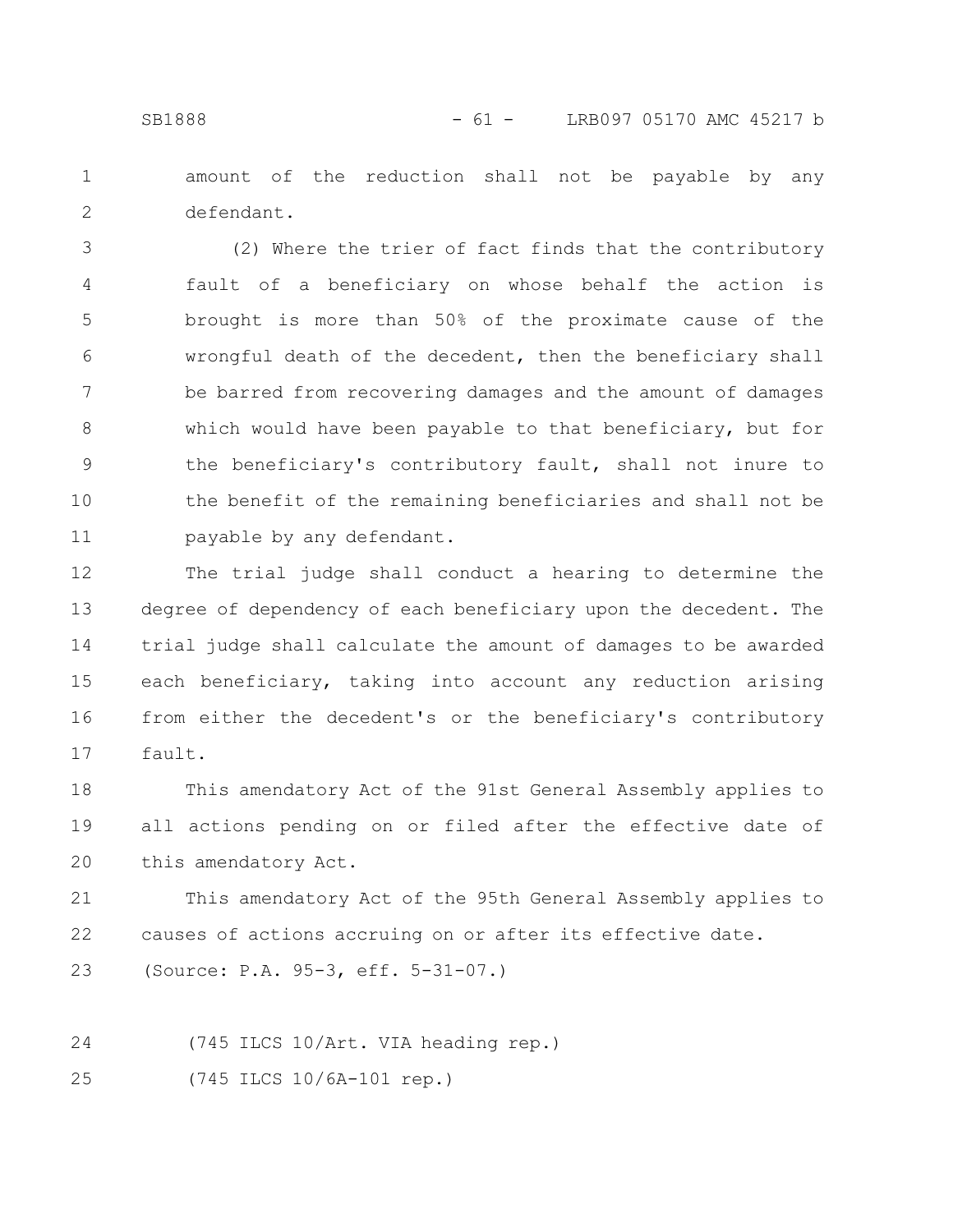SB1888 - 62 - LRB097 05170 AMC 45217 b

1

(745 ILCS 10/6A-105 rep.)

Section 55. Article VIA of the Local Governmental and Governmental Employees Tort Immunity Act is repealed. 2 3

Section 60. Section 10b of the Consumer Fraud and Deceptive Business Practices Act is re-enacted as follows: 4 5

(815 ILCS 505/10b) (from Ch. 121 1/2, par. 270b) 6

Sec. 10b. Nothing in this Act shall apply to any of the following: 7 8

(1) Actions or transactions specifically authorized by laws administered by any regulatory body or officer acting under statutory authority of this State or the United States. 9 10 11

(2) The provisions of "An act to protect trademark owners, distributors, and the public against injurious and uneconomic practices in the distribution of articles of standard quality under a trademark, brand or name," approved July 8, 1935, as amended. 12 13 14 15 16

(3) Acts done by the publisher, owner, agent, or employee of a newspaper, periodical or radio or television station in the publication or dissemination of an advertisement, when the owner, agent or employee did not have knowledge of the false, misleading or deceptive character of the advertisement, did not prepare the advertisement, or did not have a direct financial interest in the sale or distribution of the advertised product or service. 17 18 19 20 21 22 23 24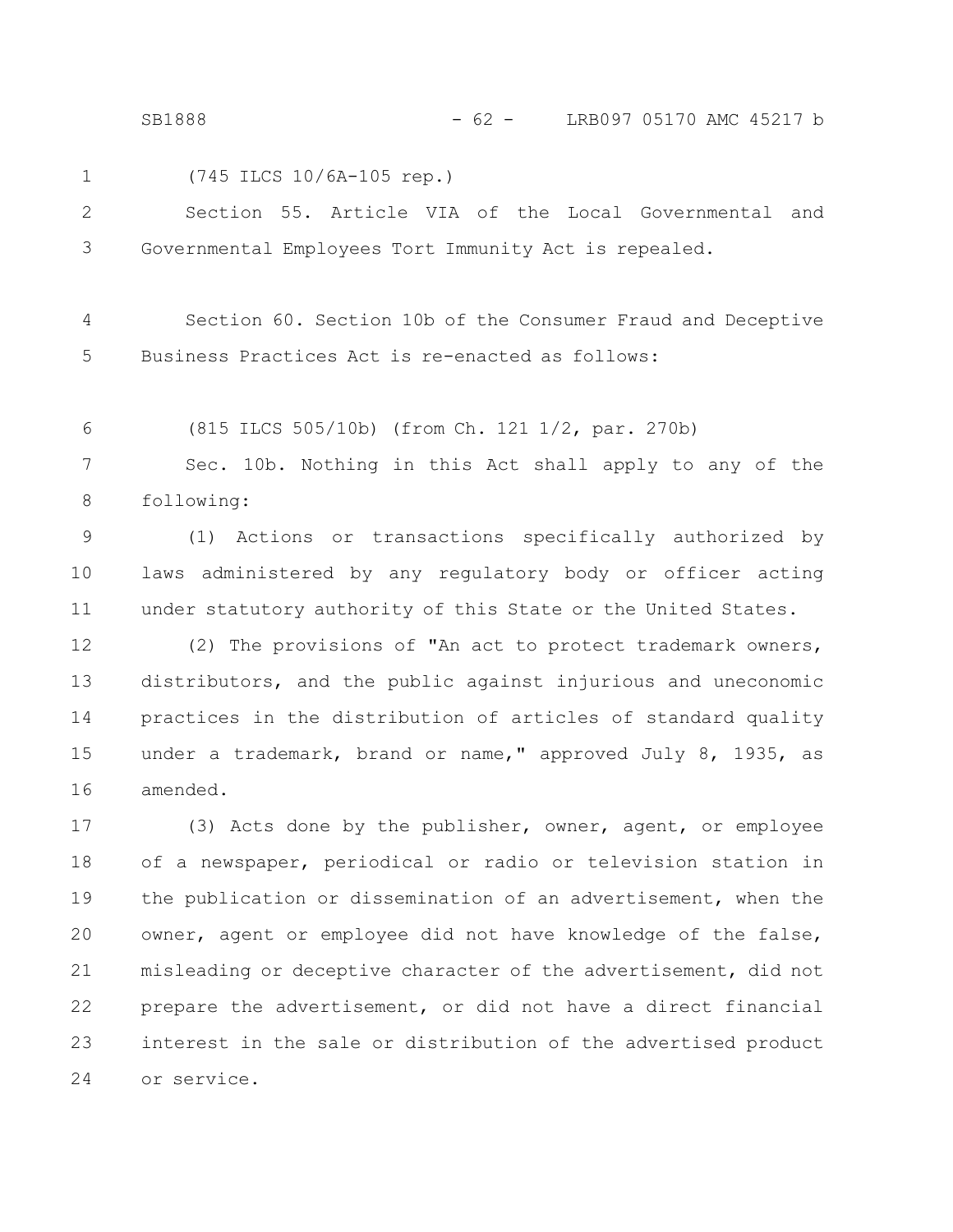(4) The communication of any false, misleading or deceptive information, provided by the seller of real estate located in Illinois, by a real estate salesman or broker licensed under "The Real Estate Brokers License Act", unless the salesman or broker knows of the false, misleading or deceptive character of such information. This provision shall be effective as to any communication, whenever occurring. 1 2 3 4 5 6 7

8

## $(5)$  (Blank). This item  $(5)$

(6) The communication of any false, misleading, or deceptive information by an insurance producer, registered firm, or limited insurance representative, as those terms are defined in the Illinois Insurance Code, or by an insurance agency or brokerage house concerning the sale, placement, procurement, renewal, binding, cancellation of, or terms of any type of insurance or any policy of insurance unless the insurance producer has actual knowledge of the false, misleading, or deceptive character of the information. This provision shall be effective as to any communications, whenever occurring. This item (6) applies to all causes of action that accrue on or after the effective date of this amendatory Act of 1995. 9 10 11 12 13 14 15 16 17 18 19 20 21

(Source: P.A. 84-894; 89-152, eff. 1-1-96; revised 1-22-98.) 22

Section 65. Section 5 of the Workers' Compensation Act is re-enacted as follows: 23 24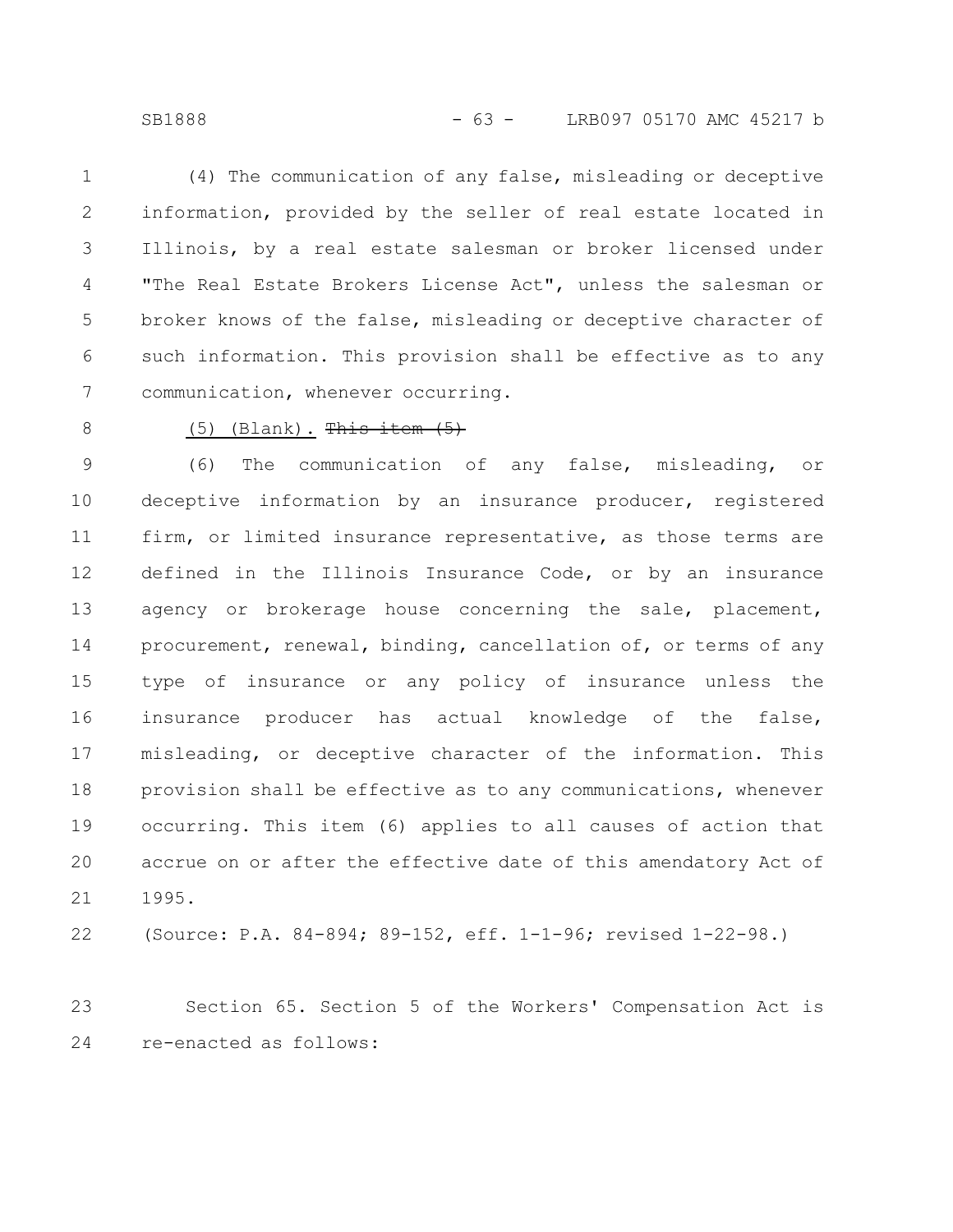SB1888 - 64 - LRB097 05170 AMC 45217 b

1

(820 ILCS 305/5) (from Ch. 48, par. 138.5)

Sec. 5. (a) No common law or statutory right to recover damages from the employer, his insurer, his broker, any service organization retained by the employer, his insurer or his broker to provide safety service, advice or recommendations for the employer or the agents or employees of any of them for injury or death sustained by any employee while engaged in the line of his duty as such employee, other than the compensation herein provided, is available to any employee who is covered by the provisions of this Act, to any one wholly or partially dependent upon him, the legal representatives of his estate, or any one otherwise entitled to recover damages for such injury. 2 3 4 5 6 7 8 9 10 11 12

However, in any action now pending or hereafter begun to enforce a common law or statutory right to recover damages for negligently causing the injury or death of any employee it is not necessary to allege in the complaint that either the employee or the employer or both were not governed by the provisions of this Act or of any similar Act in force in this or any other State. 13 14 15 16 17 18 19

Any illegally employed minor or his legal representatives shall, except as hereinafter provided, have the right within 6 months after the time of injury or death, or within 6 months after the appointment of a legal representative, whichever shall be later, to file with the Commission a rejection of his right to the benefits under this Act, in which case such illegally employed minor or his legal representatives shall 20 21 22 23 24 25 26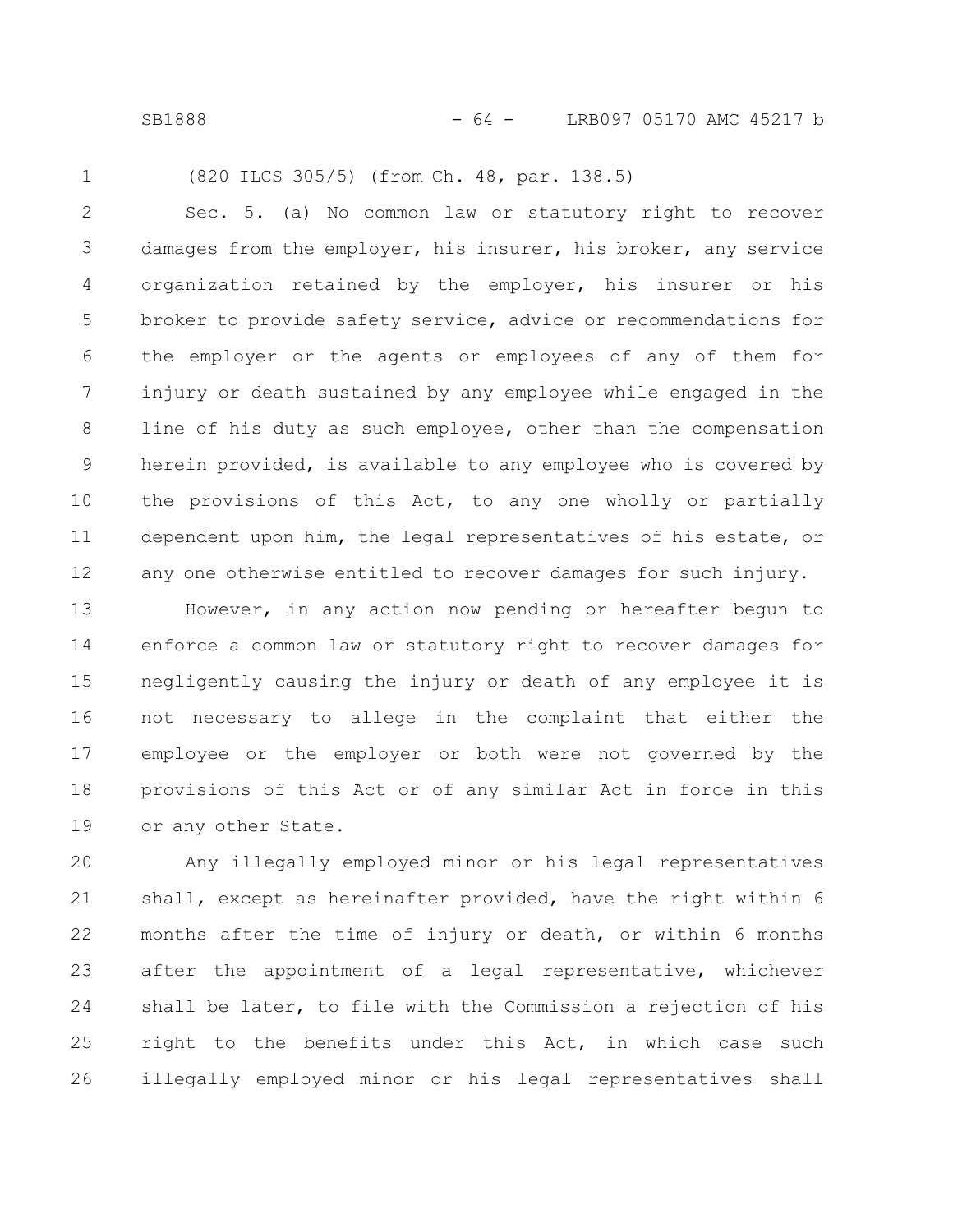have the right to pursue his or their common law or statutory remedies to recover damages for such injury or death. 1 2

No payment of compensation under this Act shall be made to an illegally employed minor, or his legal representatives, unless such payment and the waiver of his right to reject the benefits of this Act has first been approved by the Commission or any member thereof, and if such payment and the waiver of his right of rejection has been so approved such payment is a bar to a subsequent rejection of the provisions of this Act. 3 4 5 6 7 8 9

(b) Where the injury or death for which compensation is payable under this Act was caused under circumstances creating a legal liability for damages on the part of some person other than his employer to pay damages, then legal proceedings may be taken against such other person to recover damages notwithstanding such employer's payment of or liability to pay compensation under this Act. In such case, however, if the action against such other person is brought by the injured employee or his personal representative and judgment is obtained and paid, or settlement is made with such other person, either with or without suit, then from the amount received by such employee or personal representative there shall be paid to the employer the amount of compensation paid or to be paid by him to such employee or personal representative including amounts paid or to be paid pursuant to paragraph (a) of Section 8 of this Act. If the employee personal representative brings an action against 10 11 12 13 14 15 16 17 18 19 20 21 22 23 24 25 26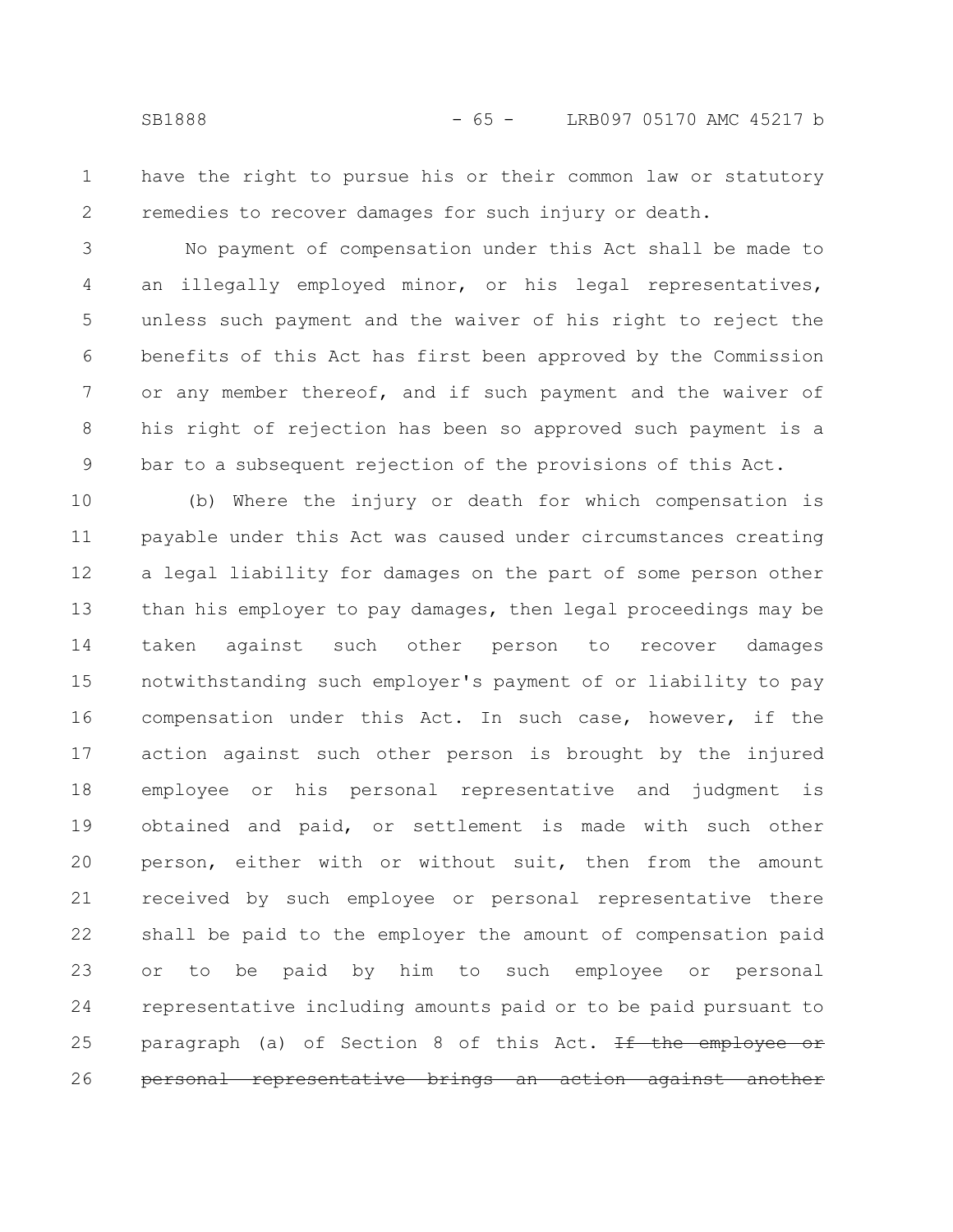the other person then brings against the employer, the amount, paid to the employer by the employee pursuant amount found by the trier employer's pro rata share of the common action. 1 2 3 4 5 6 7

Out of any reimbursement received by the employer pursuant to this Section the employer shall pay his pro rata share of all costs and reasonably necessary expenses in connection with such third-party claim, action or suit and where the services of an attorney at law of the employee or dependents have resulted in or substantially contributed to the procurement by suit, settlement or otherwise of the proceeds out of which the employer is reimbursed, then, in the absence of other agreement, the employer shall pay such attorney 25% of the gross amount of such reimbursement. 8 9 10 11 12 13 14 15 16 17

If the injured employee or his personal representative agrees to receive compensation from the employer or accept from the employer any payment on account of such compensation, or to institute proceedings to recover the same, the employer may have or claim a lien upon any award, judgment or fund out of which such employee might be compensated from such third party. 18 19 20 21 22 23

In such actions brought by the employee or his personal representative, he shall forthwith notify his employer by personal service or registered mail, of such fact and of the 24 25 26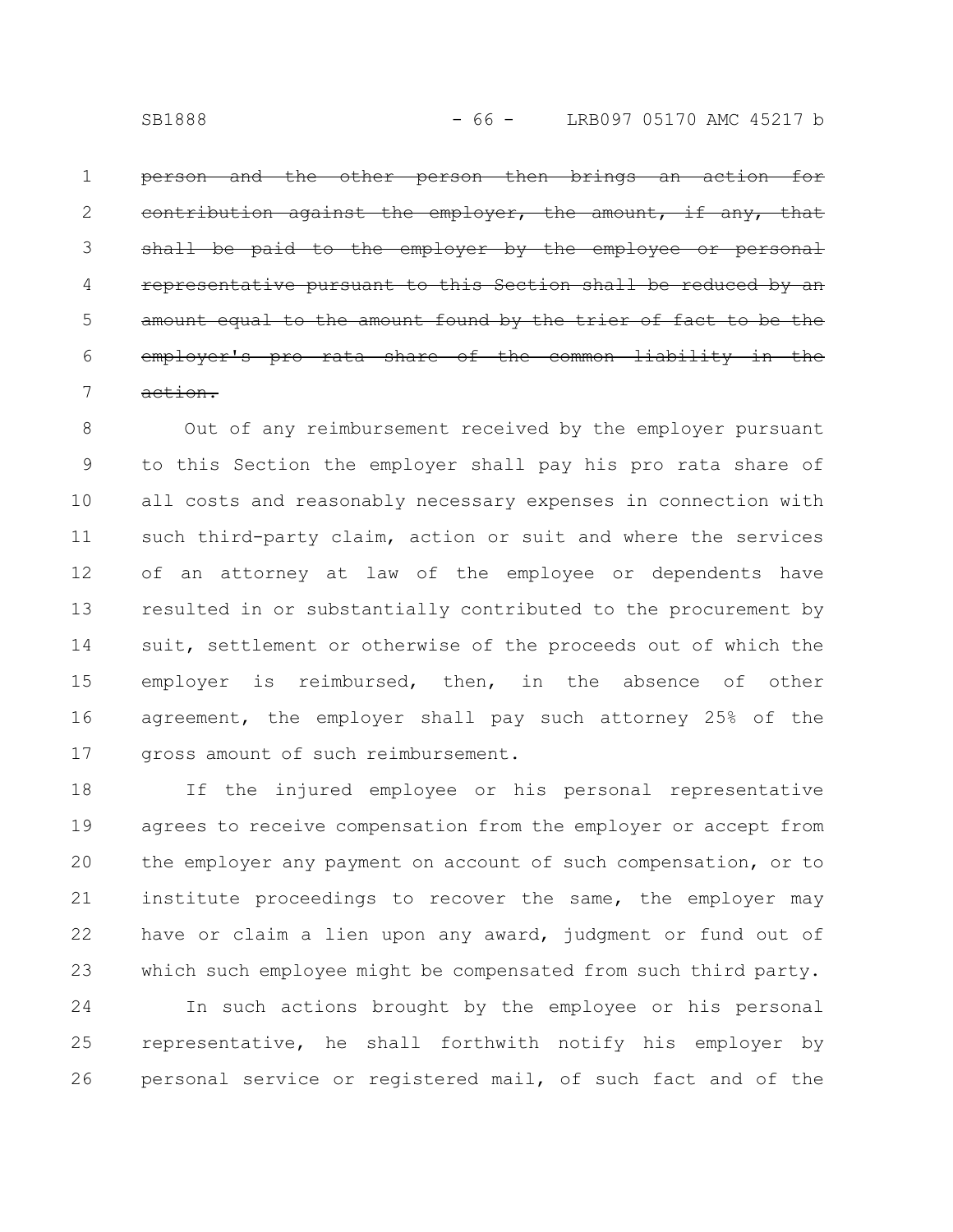name of the court in which the suit is brought, filing proof thereof in the action. The employer may, at any time thereafter join in the action upon his motion so that all orders of court after hearing and judgment shall be made for his protection. No release or settlement of claim for damages by reason of such injury or death, and no satisfaction of judgment in such proceedings shall be valid without the written consent of both employer and employee or his personal representative, except in the case of the employers, such consent is not required where the employer has been fully indemnified or protected by Court order. 1 2 3 4 5 6 7 8 9 10 11

In the event the employee or his personal representative fails to institute a proceeding against such third person at any time prior to 3 months before such action would be barred, the employer may in his own name or in the name of the employee, or his personal representative, commence a proceeding against such other person for the recovery of damages on account of such injury or death to the employee, and out of any amount recovered the employer shall pay over to the injured employee or his personal representatives all sums collected from such other person by judgment or otherwise in excess of the amount of such compensation paid or to be paid under this Act, including amounts paid or to be paid pursuant to paragraph (a) of Section 8 of this Act, and costs, attorney's fees and reasonable expenses as may be incurred by such employer in making such collection or in enforcing such 12 13 14 15 16 17 18 19 20 21 22 23 24 25 26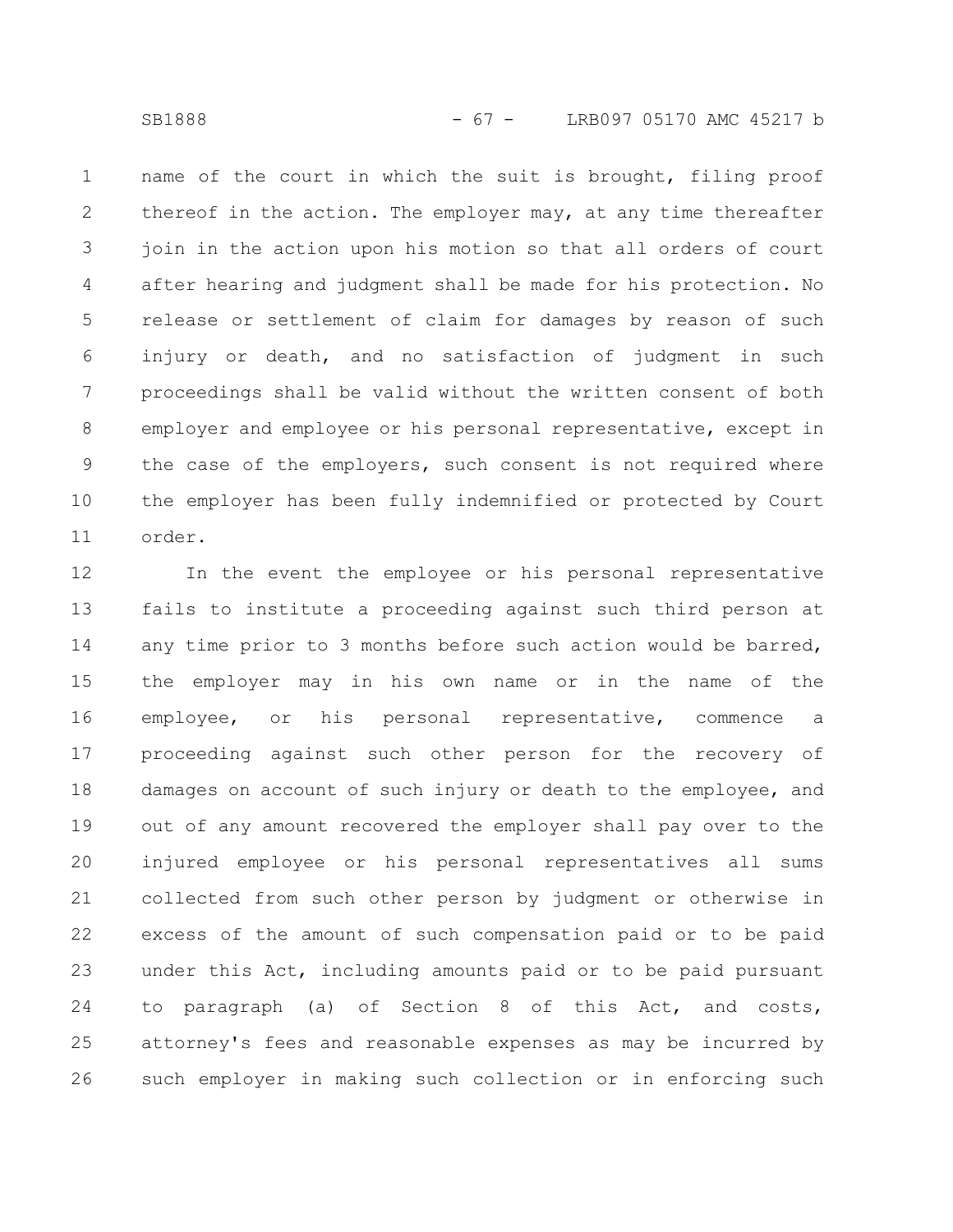liability. 1

## -amendatory Act accruing on or after its effective 2 3

(Source: P.A. 79-79; 89-7.) 4

Section 70. Section 5 of the Workers' Occupational Diseases Act is re-enacted as follows: 5 6

(820 ILCS 310/5) (from Ch. 48, par. 172.40) 7

Sec. 5. (a) There is no common law or statutory right to recover compensation or damages from the employer, his insurer, his broker, any service organization retained by the employer, his insurer or his broker to provide safety service, advice or recommendations for the employer or the agents or employees of any of them for or on account of any injury to health, disease, or death therefrom, other than for the compensation herein provided or for damages as provided in Section 3 of this Act. This Section shall not affect any right to compensation under the "Workers' Compensation Act". 8 9 10 11 12 13 14 15 16 17

No compensation is payable under this Act for any condition of physical or mental ill-being, disability, disablement, or death for which compensation is recoverable on account of accidental injury under the "Workers' Compensation Act". 18 19 20 21

(b) Where the disablement or death for which compensation is payable under this Act was caused under circumstances creating a legal liability for damages on the part of some 22 23 24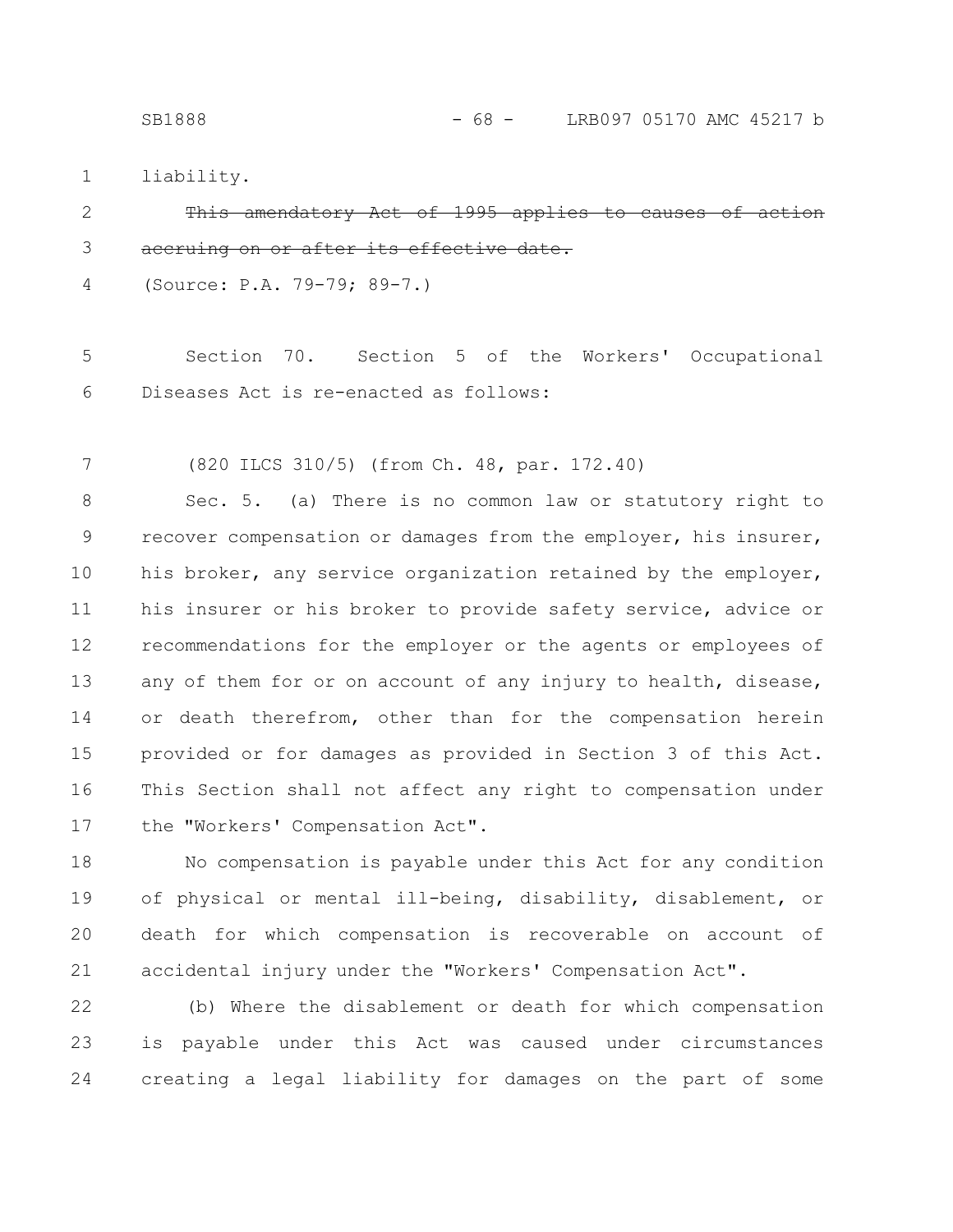person other than his employer to pay damages, then legal proceedings may be taken against such other person to recover damages notwithstanding such employer's payment of or liability to pay compensation under this Act. In such case, however, if the action against such other person is brought by the disabled employee or his personal representative and judgment is obtained and paid or settlement is made with such other person, either with or without suit, then from the amount received by such employee or personal representative there shall be paid to the employer the amount of compensation paid or to be paid by him to such employee or personal representative, including amounts paid or to be paid pursuant to paragraph (a) of Section 8 of the Workers' Compensat as required under Section 7 of this Act. If the employ personal representative brings an action person and the other person then brings an action for contribution against the employer, the amount, if any, that shall be paid to the employer by the employee representative pursuant to this Section shall be amount equal to the amount found by the employer's pro rata share of the common 1 2 3 4 5 6 7 8 9 10 11 12 13 14 15 16 17 18 19 20 21

action. 22

Out of any reimbursement received by the employer, pursuant to this Section the employer shall pay his pro rata share of all costs and reasonably necessary expenses in connection with such third party claim, action or suit, and where the services 23 24 25 26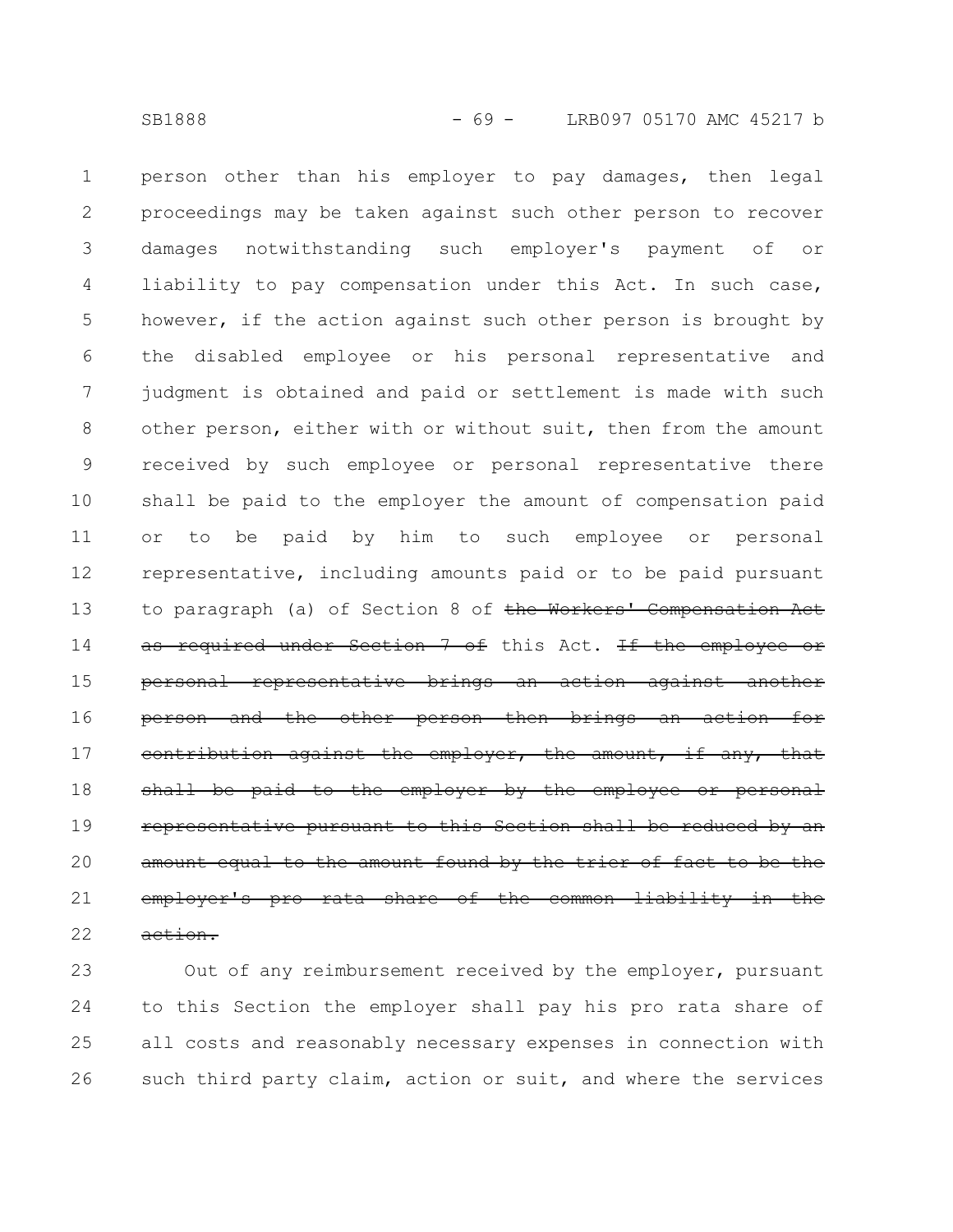of an attorney at law of the employee or dependents have resulted in or substantially contributed to the procurement by suit, settlement or otherwise of the proceeds out of which the employer is reimbursed, then, in the absence of other agreement, the employer shall pay such attorney 25% of the gross amount of such reimbursement. 1 2 3 4 5 6

If the disabled employee or his personal representative agrees to receive compensation from the employer or accept from the employer any payment on account of such compensation, or to institute proceedings to recover the same, the employer may have or claim a lien upon any award, judgment or fund out of which such employee might be compensated from such third party. 7 8 9 10 11 12

In such actions brought by the employee or his personal representative, he shall forthwith notify his employer by personal service or registered mail, of such fact and of the name of the court in which the suit is brought, filing proof thereof in the action. The employer may, at any time thereafter join in the action upon his motion so that all orders of court after hearing and judgment shall be made for his protection. No release or settlement of claim for damages by reason of such disability or death, and no satisfaction of judgment in such proceedings, are valid without the written consent of both employer and employee or his personal representative, except in the case of the employers, such consent is not required where the employer has been fully indemnified or protected by court order. 13 14 15 16 17 18 19 20 21 22 23 24 25 26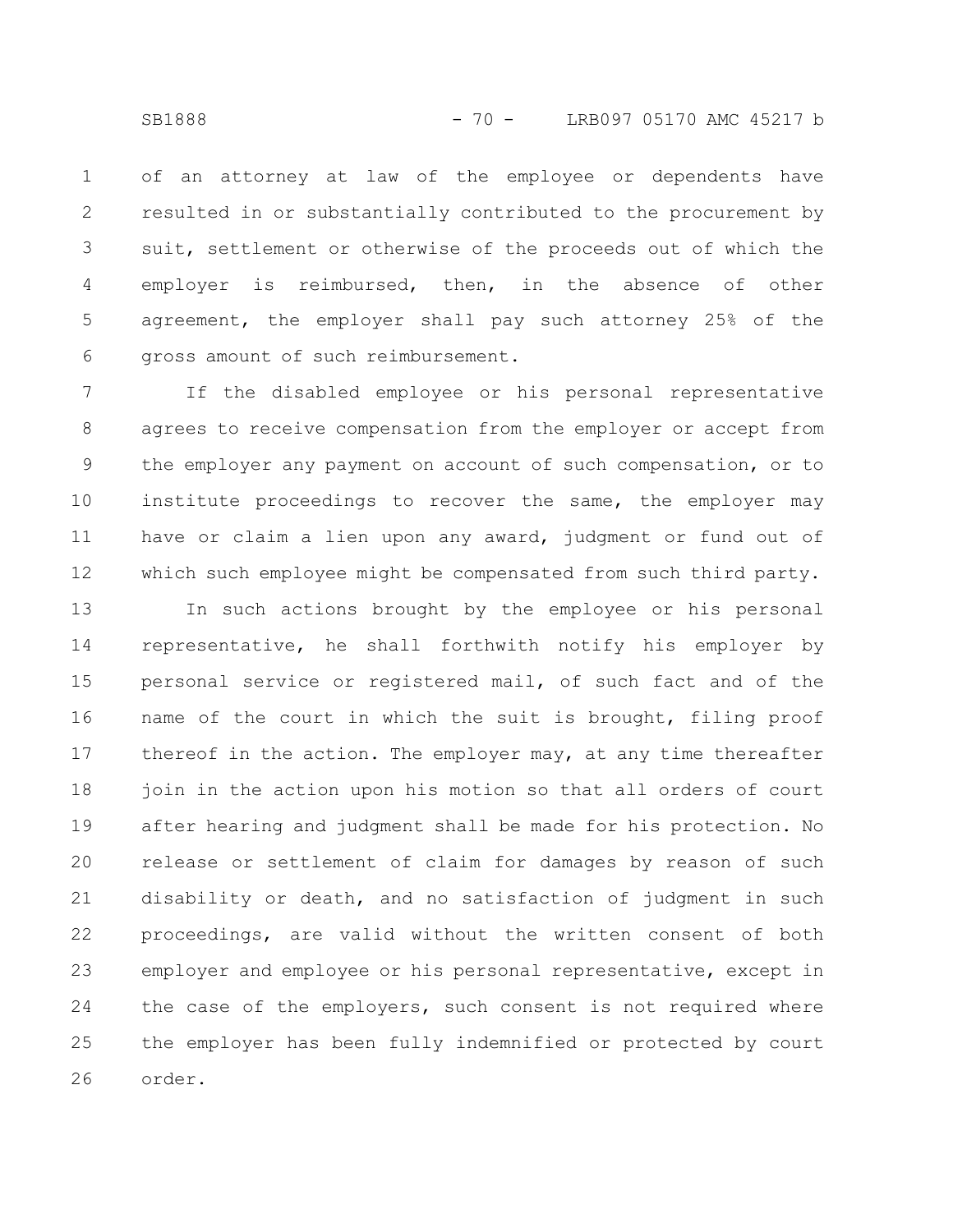SB1888 - 71 - LRB097 05170 AMC 45217 b

In the event the employee or his personal representative fails to institute a proceeding against such third person at any time prior to 3 months before such action would be barred at law the employer may in his own name, or in the name of the employee or his personal representative, commence a proceeding against such other person for the recovery of damages on account of such disability or death to the employee, and out of any amount recovered the employer shall pay over to the injured employee or his personal representative all sums collected from such other person by judgment or otherwise in excess of the amount of such compensation paid or to be paid under this Act, including amounts paid or to be paid pursuant to paragraph (a) of Section 8 of the Workers' Compensation Act as required by Section 7 of this Act, and costs, attorney's fees and reasonable expenses as may be incurred by such employer in making such collection or in enforcing such liability. 1 2 3 4 5 6 7 8 9 10 11 12 13 14 15 16

This amendatory Act of 1995 applies to causes of accruing on or after its effective date. 17 18

(Source: P.A. 81-992; 89-7.) 19

Section 99. Effective date. This Act takes effect upon becoming law. 20 21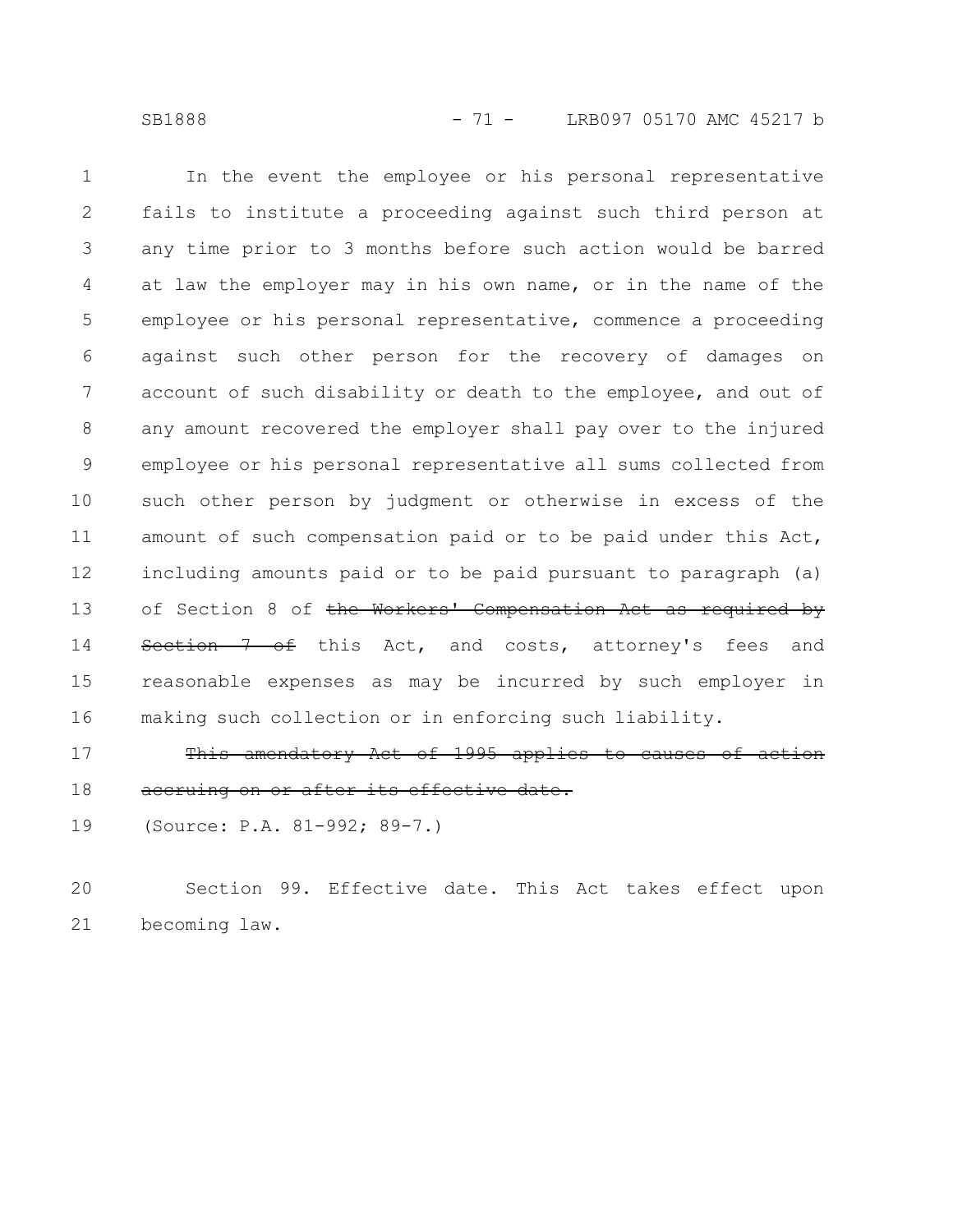|    | SB1888           |                        | $-72 -$                                 |                             | LRB097 05170 AMC 45217 b |  |
|----|------------------|------------------------|-----------------------------------------|-----------------------------|--------------------------|--|
| 1  |                  |                        | INDEX                                   |                             |                          |  |
| 2  |                  |                        | Statutes amended in order of appearance |                             |                          |  |
|    |                  |                        |                                         |                             |                          |  |
| 3  |                  | 430 ILCS 105/Act title |                                         |                             |                          |  |
| 4  |                  | 430 ILCS 105/0.01      |                                         | from Ch. 121, par. 314.01   |                          |  |
| 5  | 430 ILCS 105/1   |                        |                                         | from Ch. 121, par. 314.1    |                          |  |
| 6  | 430 ILCS 105/2   |                        |                                         | from Ch. 121, par. 314.2    |                          |  |
| 7  | 430 ILCS 105/3   |                        |                                         | from Ch. 121, par. 314.3    |                          |  |
| 8  | 430 ILCS 105/4   |                        |                                         | from Ch. 121, par. 314.4    |                          |  |
| 9  | 430 ILCS 105/5   |                        |                                         | from Ch. 121, par. 314.5    |                          |  |
| 10 | 430 ILCS 105/6   |                        |                                         | from Ch. 121, par. 314.6    |                          |  |
| 11 | 430 ILCS 105/7   |                        |                                         | from Ch. 121, par. 314.7    |                          |  |
| 12 | 430 ILCS 105/8   |                        |                                         | from Ch. 121, par. 314.8    |                          |  |
| 13 |                  | 710 ILCS 45/Act rep.   |                                         |                             |                          |  |
| 14 | 730 ILCS 5/5-5-7 |                        |                                         | from Ch. 38, par. 1005-5-7  |                          |  |
| 15 | 735 ILCS 5/2-402 |                        |                                         | from Ch. 110, par. 2-402    |                          |  |
| 16 |                  | 735 ILCS 5/2-604.1     |                                         | from Ch. 110, par. 2-604.1  |                          |  |
| 17 | 735 ILCS 5/2-621 |                        |                                         | from Ch. 110, par. 2-621    |                          |  |
| 18 |                  | 735 ILCS 5/2-1003      |                                         | from Ch. 110, par. 2-1003   |                          |  |
| 19 |                  | 735 ILCS 5/2-1107.1    |                                         | from Ch. 110, par. 2-1107.1 |                          |  |
| 20 |                  | 735 ILCS 5/2-1109      |                                         | from Ch. 110, par. 2-1109   |                          |  |
| 21 |                  | 735 ILCS 5/2-1116      |                                         | from Ch. 110, par. 2-1116   |                          |  |
| 22 |                  | 735 ILCS 5/2-1117      |                                         | from Ch. 110, par. 2-1117   |                          |  |
| 23 |                  | 735 ILCS 5/2-1118      |                                         |                             |                          |  |
| 24 |                  | 735 ILCS 5/2-1205.1    |                                         | from Ch. 110, par. 2-1205.1 |                          |  |
| 25 |                  | 735 ILCS 5/2-1702      |                                         | from Ch. 110, par. 2-1702   |                          |  |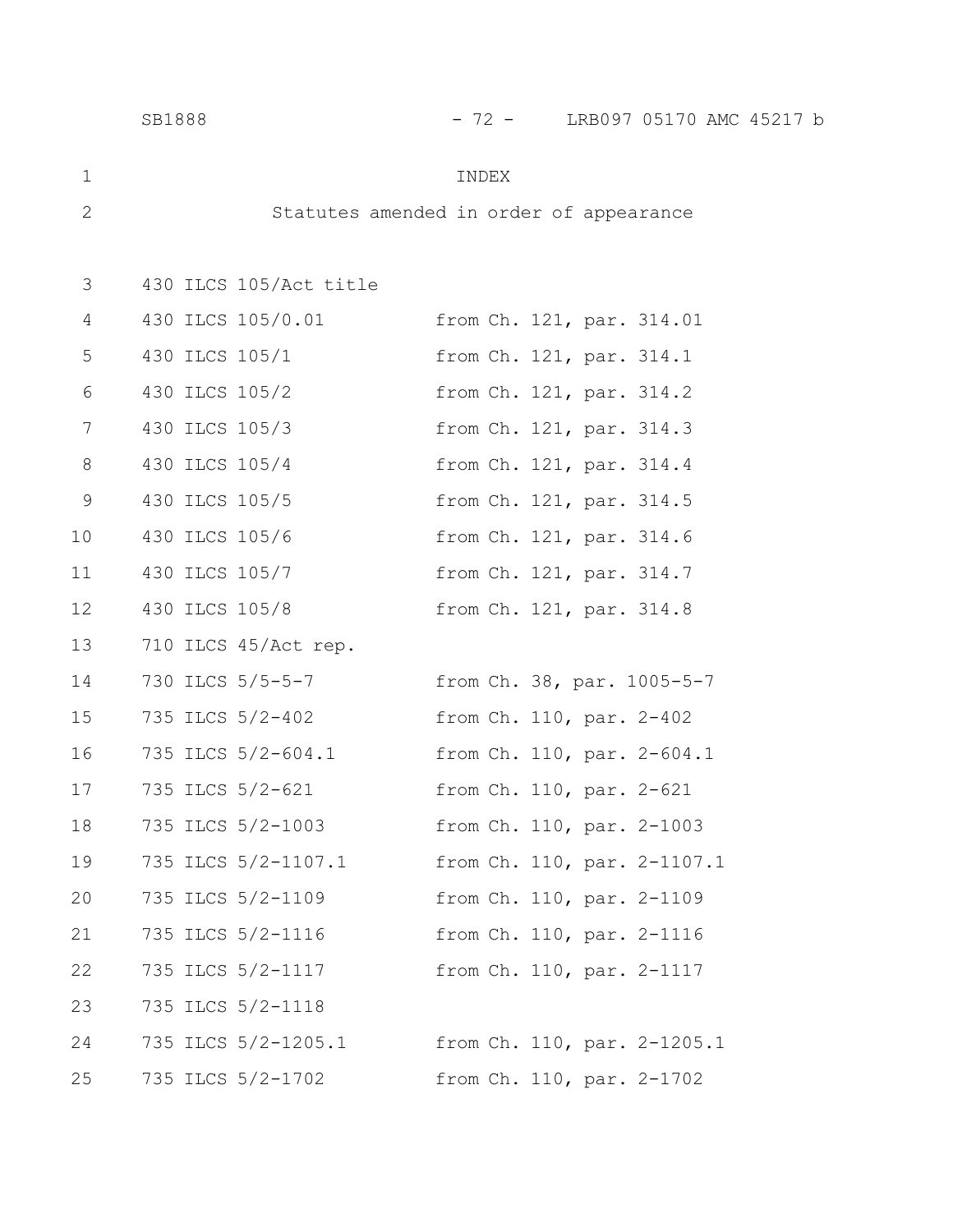| $\mathbf 1$   | 735 ILCS 5/8-802          | from Ch. 110, par. 8-802    |
|---------------|---------------------------|-----------------------------|
| 2             | 735 ILCS 5/8-2001         | from Ch. 110, par. 8-2001   |
| 3             | 735 ILCS 5/8-2501         | from Ch. 110, par. 8-2501   |
| 4             | 735 ILCS 5/13-213         | from Ch. 110, par. 13-213   |
| 5             | 735 ILCS 5/13-214.3       | from Ch. 110, par. 13-214.3 |
| 6             | 735 ILCS 5/13-217         | from Ch. 110, par. 13-217   |
| 7             | 735 ILCS 5/2-623 rep.     |                             |
| 8             | 735 ILCS 5/2-624 rep.     |                             |
| $\mathcal{G}$ | 735 ILCS 5/2-1115.05 rep. |                             |
| 10            | 735 ILCS 5/2-1115.1 rep.  |                             |
| 11            | 735 ILCS 5/2-1115.2 rep.  |                             |
| 12            | 735 ILCS 5/2-1706.5 rep.  |                             |
| 13            | 735 ILCS 5/Art. II Pt. 21 |                             |
| 14            | rep.                      |                             |
| 15            | 740 ILCS 100/4            | from Ch. 70, par. 304       |
| 16            | 740 ILCS 100/5            | from Ch. 70, par. 305       |
| 17            | 740 ILCS 100/3.5 rep.     |                             |
| 18            | 740 ILCS 110/9            | from Ch. 91 1/2, par. 809   |
| 19            | 740 ILCS 110/10           | from Ch. 91 1/2, par. 810   |
| 20            | 740 ILCS 130/2            | from Ch. 80, par. 302       |
| 21            | 740 ILCS 130/3            | from Ch. 80, par. 303       |
| 22            | 740 ILCS 180/1            | from Ch. 70, par. 1         |
| 23            | 740 ILCS 180/2            | from Ch. 70, par. 2         |
| 24            | 745 ILCS 10/Art. VIA      |                             |
| 25            | heading rep.              |                             |
|               |                           |                             |

745 ILCS 10/6A-101 rep. 26